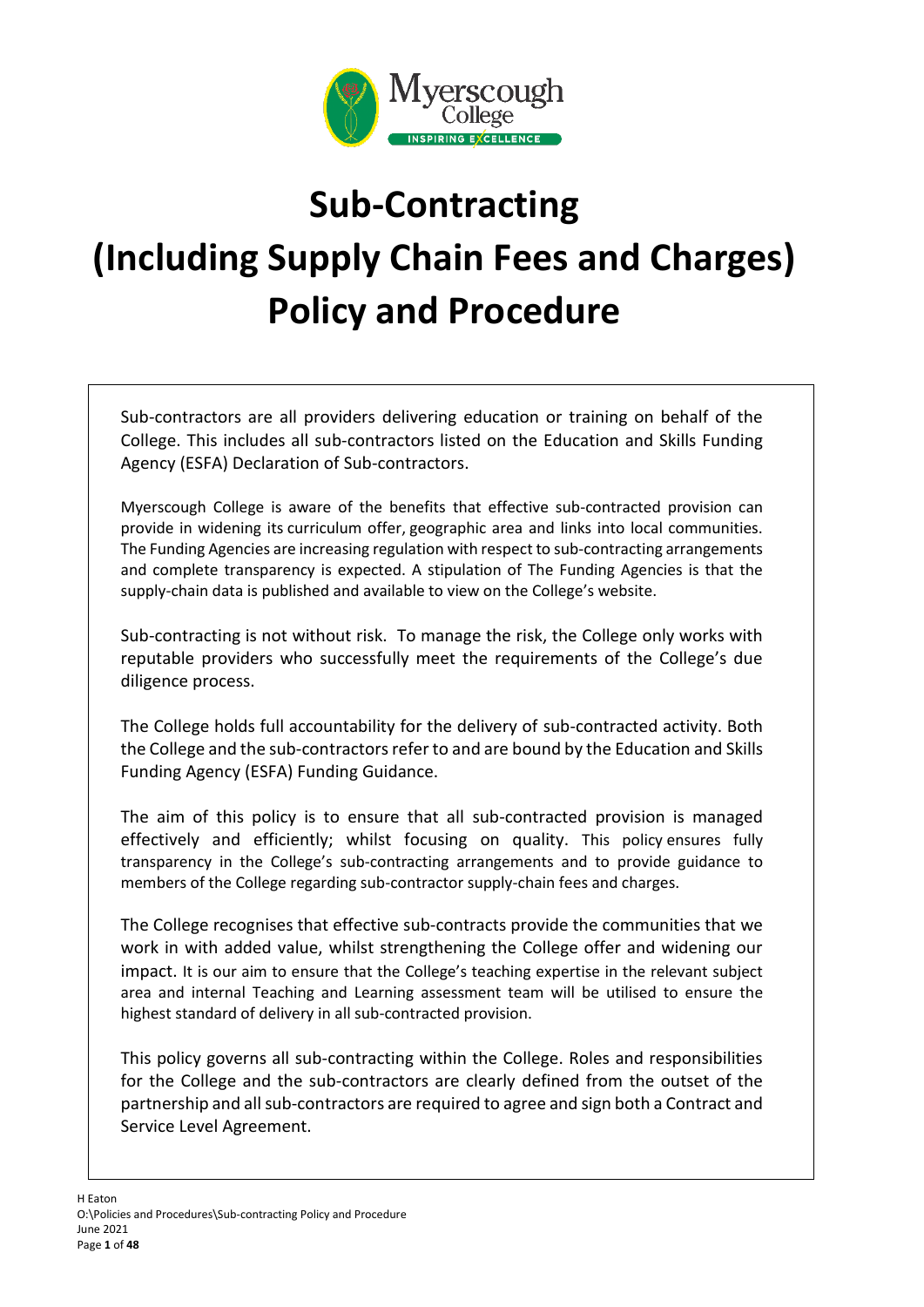# **Procedure**

# **1. Identification of a Potential Sub-contractor**

This can be via a direct approach from a potential Sub-contractor or by the College contacting a potential Sub-contractor. The College does not work with third parties to source Sub-contractors.

The Assistant Principal – Partnerships and Liverpool discusses the potential Sub-contract arrangement with the provider. Within the discussion the proposed volumes, target learner cohort, experience of delivering Sub-contracting provision, previous success rates etc are ascertained. Documentation and information available in the public domain will also be reviewed, such as websites and listings on Companies House.

If a potential Sub-contractor meets the College's expectations in the informal review and there is capacity within the relevant funding budget and will meet the College's strategic aims, it is discussed with the Vice Principal and Chief Executive; who may recommend that we do not progress the enquiry or that a paper outlining the proposal should be prepared for further discussion and full due diligence.

It should be noted that the College does not regularly enter into arrangements with newly established Sub-contractors. The volume of Sub-contracted provision is low and the College continues to work with existing partners with a proven track record of delivering high quality programmes that meet local, regional and community needs.

# **2. Due Diligence**

The College will only work with providers who meet all the requirements of the Due Diligence process. This includes the following checks:

- Sub-contractor UKPRN and listing on the Delivery Register
- Active status on the Companies House Register
- Financial statement check
- Credit agency check
- References

The following documents are also requested and reviewed:

- Awarding body approval documentation (where relevant)
- External Verifier (EV) reports (where relevant)
- Health and Safety Policy
- Equality, Diversity and Inclusion Policy
- Safeguarding Policy
- Prevent Risk Management Plan
- Public Liability Insurance
- Self-Assessment Report (SAR) and Quality Improvement Plan (QIP)
- Sustainability / Environmental Policy
- Safer Recruitment Policy
- Document Retention Policy
- Privacy Notice

All checks are recorded on the Partner File Checklist, which will remain on file.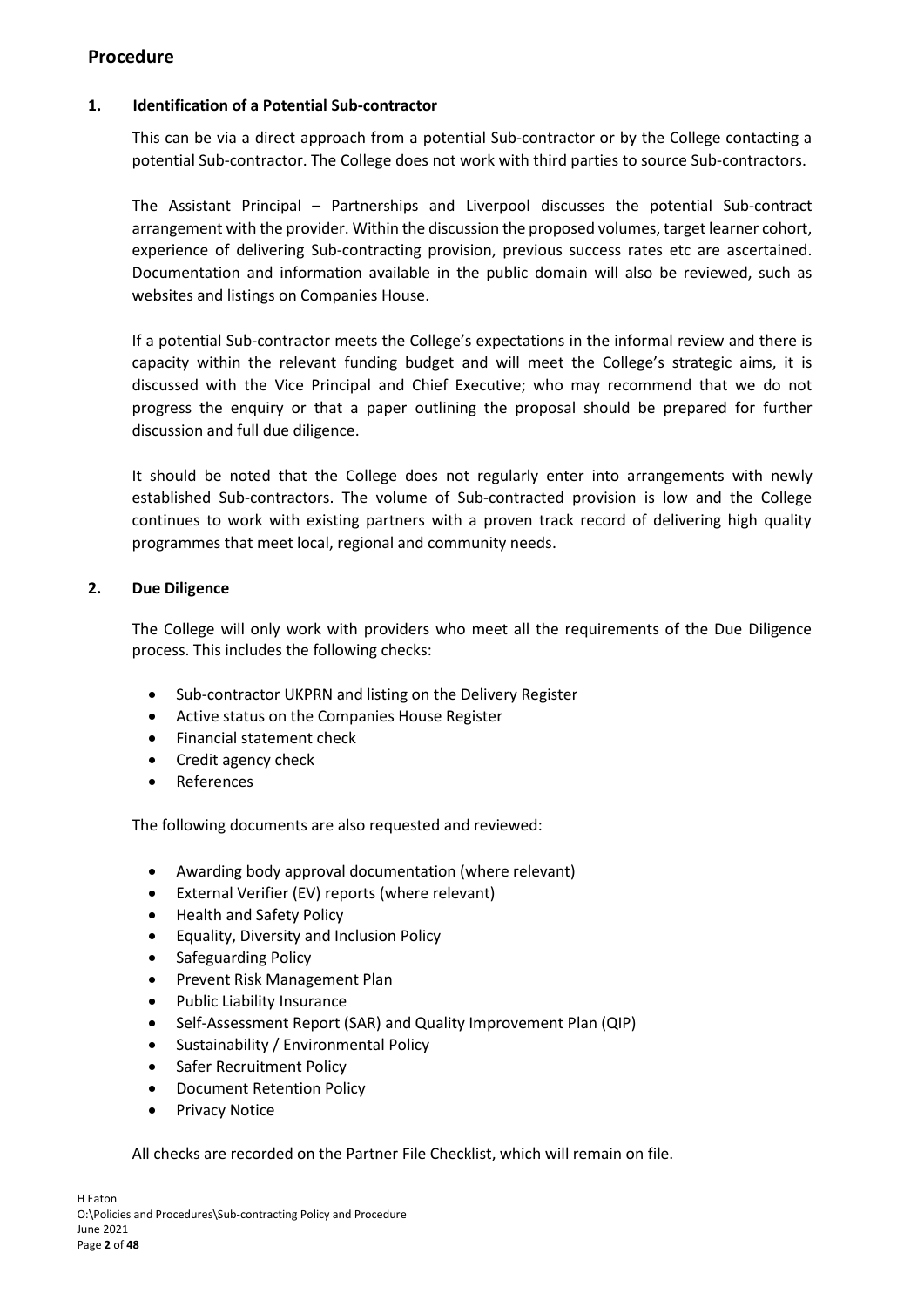If the provider meets the expectations of the due diligence process the Contract and Service Level Agreement will be agreed.

# **3. Contract / Service Level Agreement**

This is completed with all Sub-contractors every contract year using the College standard Subcontracting template, which meets the requirements of the ESFA Funding Guidance. The Subcontract proposal and the payment schedule are also included within the contract.

# **4. Monitoring**

Monitoring activities seek to confirm that Teaching, Learning and Assessment is of an appropriate standard and that ESFA Funding Rules are upheld. A monitoring schedule is established with each Sub-contractor on the basis of risk and may be revised within the contract year, depending on inyear performance. Monitoring checks include:

Monitoring:

- Monthly telephone calls or visits
- Examining data (eg learner enrolments, registers, EV reports etc)
- Support visits
- Lesson observations
- Learner interviews
- Safeguarding Monitoring Report

### Review:

- Quarterly formal meetings
- Examination of all aspects of the contract
- Planning future actions
- Attendance at termly FE Performance Boards, reviewing learner attendance, retention and achievement plus learner support

# Evaluation:

- Annual assessments / audits
- Contract performance
- Contract renewal consideration

# **5. Risk Banding of Sub-contractors**

Risk is calculated based on:

- Previous track record
- Learner success rates
- Type of learner to be engaged (e.g. NEET)
- Expected length of stay of the learner (planned GLH)
- Contract performance and duration
- New Sub-contract arrangement

The risk banding determines the level / frequency of monitoring and the support available to the sub-contractor.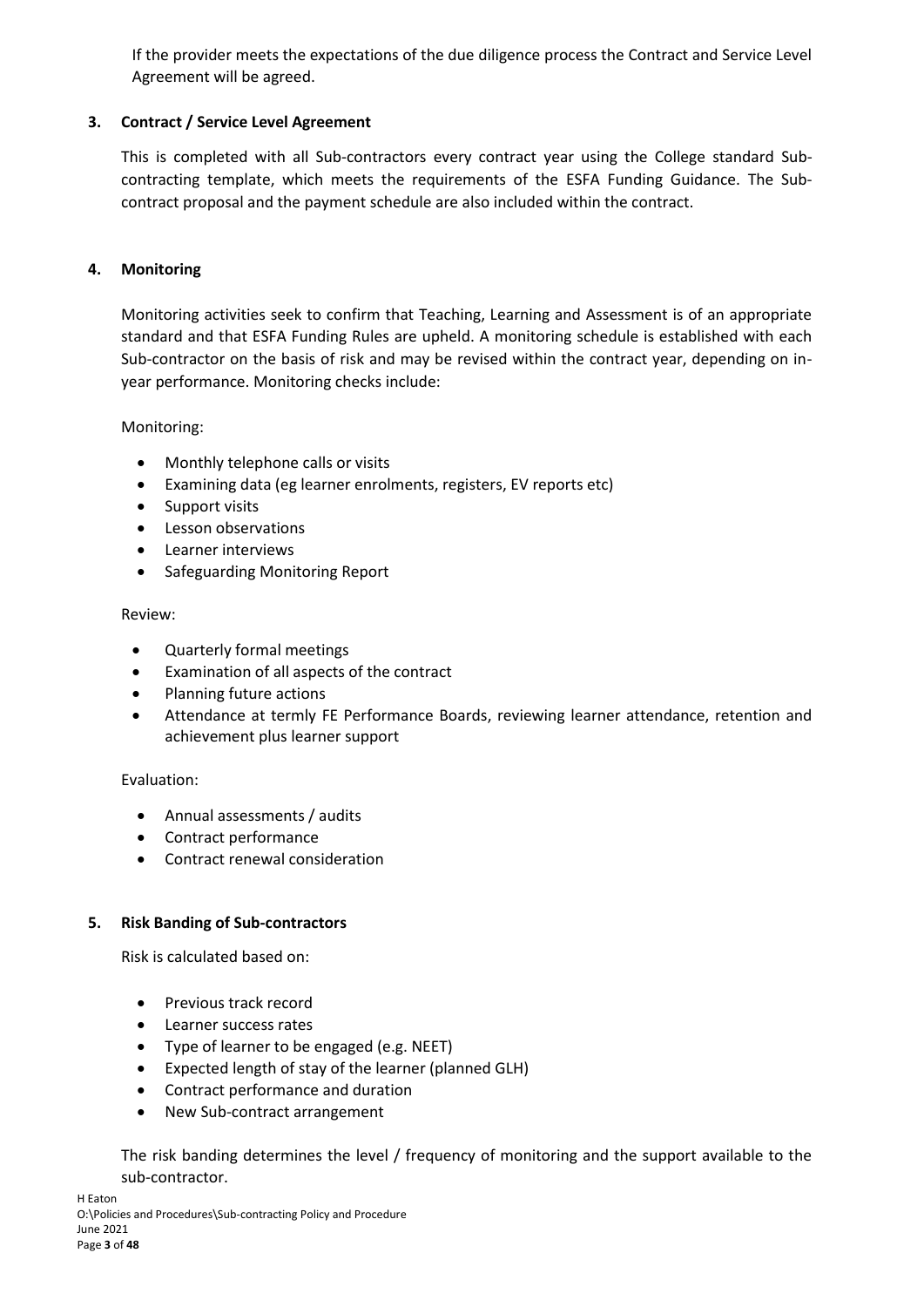# **6. Supply Chain Fees and Charges**

The sub-contractor will be paid once documents are received as per the contract, relevant evidence of delivery is received and funding is claimed by the College.

Apprenticeships & Skills and Workplace Learning sub-contractors will be paid on profile each month in arrears.  Payments will then be reconciled against actuals following the R06, R09, R11 and R14 ILR returns.

The College will retain a percentage dependent on the level of support, supervision, administration and assistance required. This amount covers assessor support, the collection and procession of data, quality assurance and the registration of learners.

This policy will be reviewed annually and will be freely available on the College's website. This policy will be presented to current and new sub-contractors during the initial stages of contract negotiation and as and when requested from thereon in.

A sub-contractor Supply Chain Checklist form must be completed and contain, as a minimum, the following information:

- Name of the sub-contractor;
- UKPRN number of the sub-contractor;
- Contract start and end date;
- Type of provision (for example, 16-18 Apprenticeships, 19+ Apprenticeships, classroom learning, workplace learning);
- Funding paid to the College for provision delivered by the sub-contractor in that academic year;
- Funding paid by the College to the sub-contractor for provision delivered in that academic year;
- Funding retained by the College in relation to each sub-contractor for that academic year;
- If appropriate, funding the sub-contractor has paid to the College for services or support provided in connection with the sub-contracted provision;
- Any information on fees and charges alongside the supply chain fees and charges policy to allow the College's supply-chain fees and charges information to be viewed in context.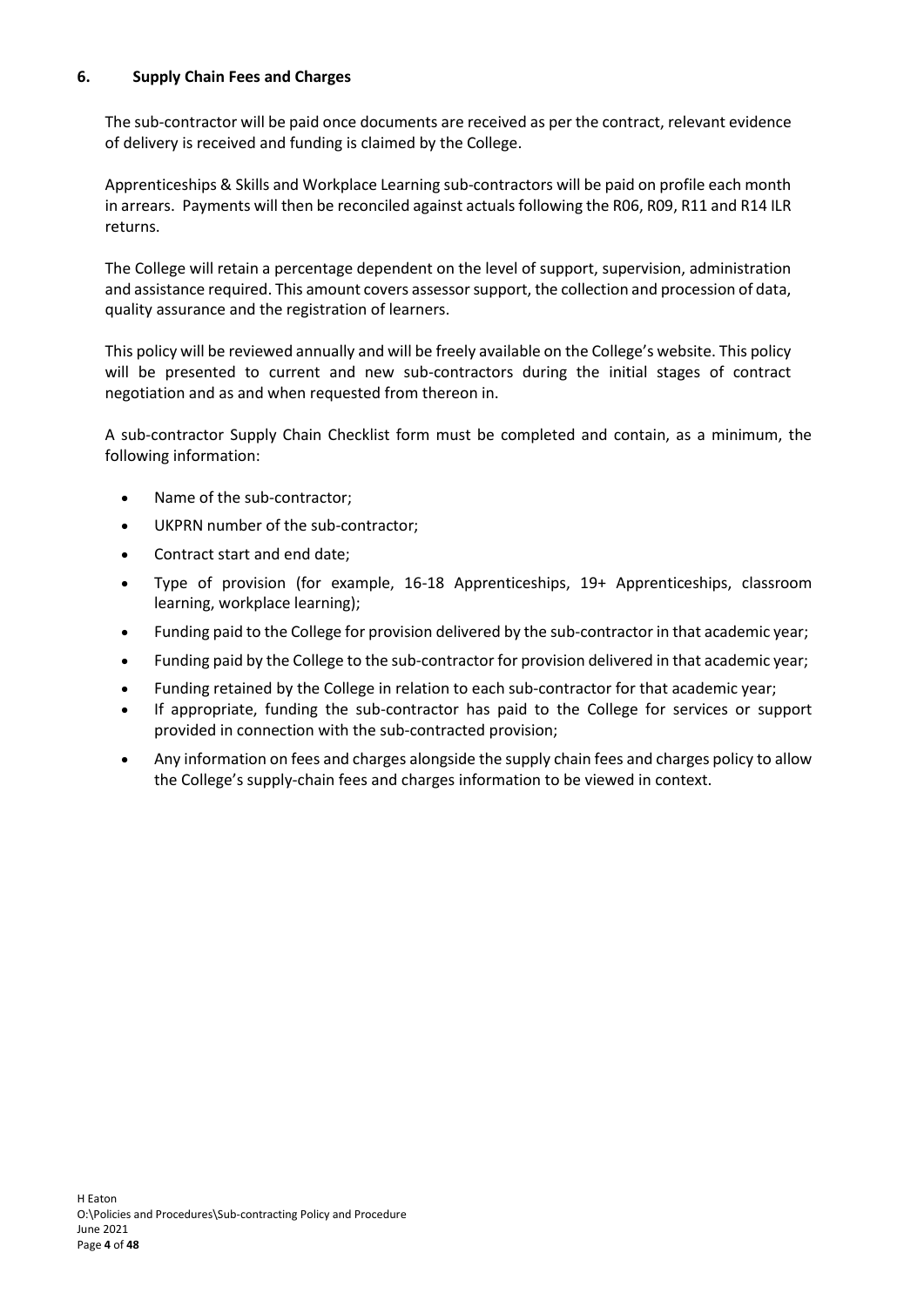• ESFA Funding Guidance

# **Appendices**

- Appendix 1 Contract Template
- Appendix 2 Service Level Agreement Template
- Appendix 3 Sub-contracting Monitoring Guidelines
- Appendix 4 Partner File Checklist
- Appendix 5 Sub-contractor Supply Chain Checklist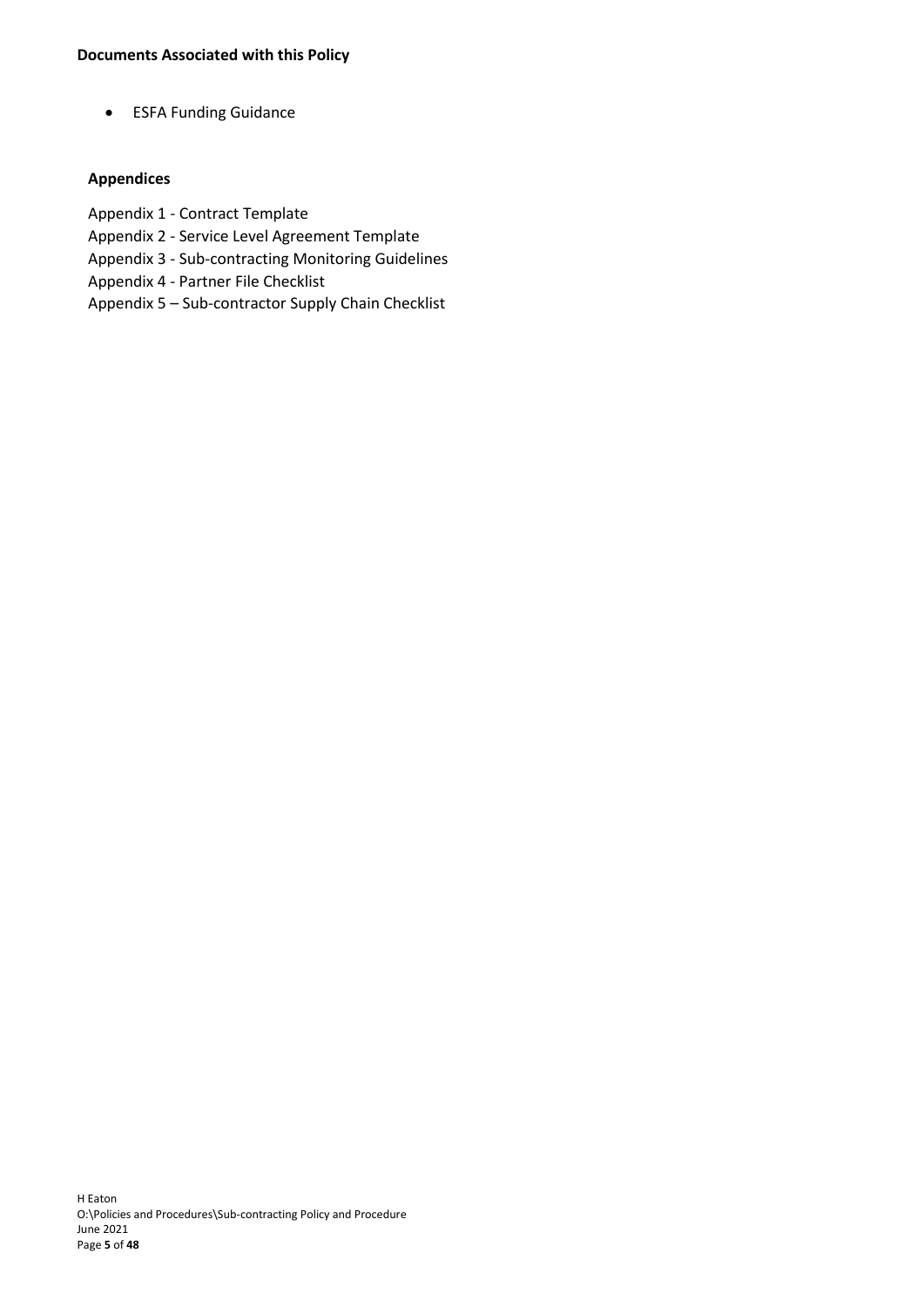------------------

#### **MYERSCOUGH COLLEGE SUBCONTRACT AGREEMENT 2020/21**

between

#### **MYERSCOUGH COLLEGE**

and

**XXXX**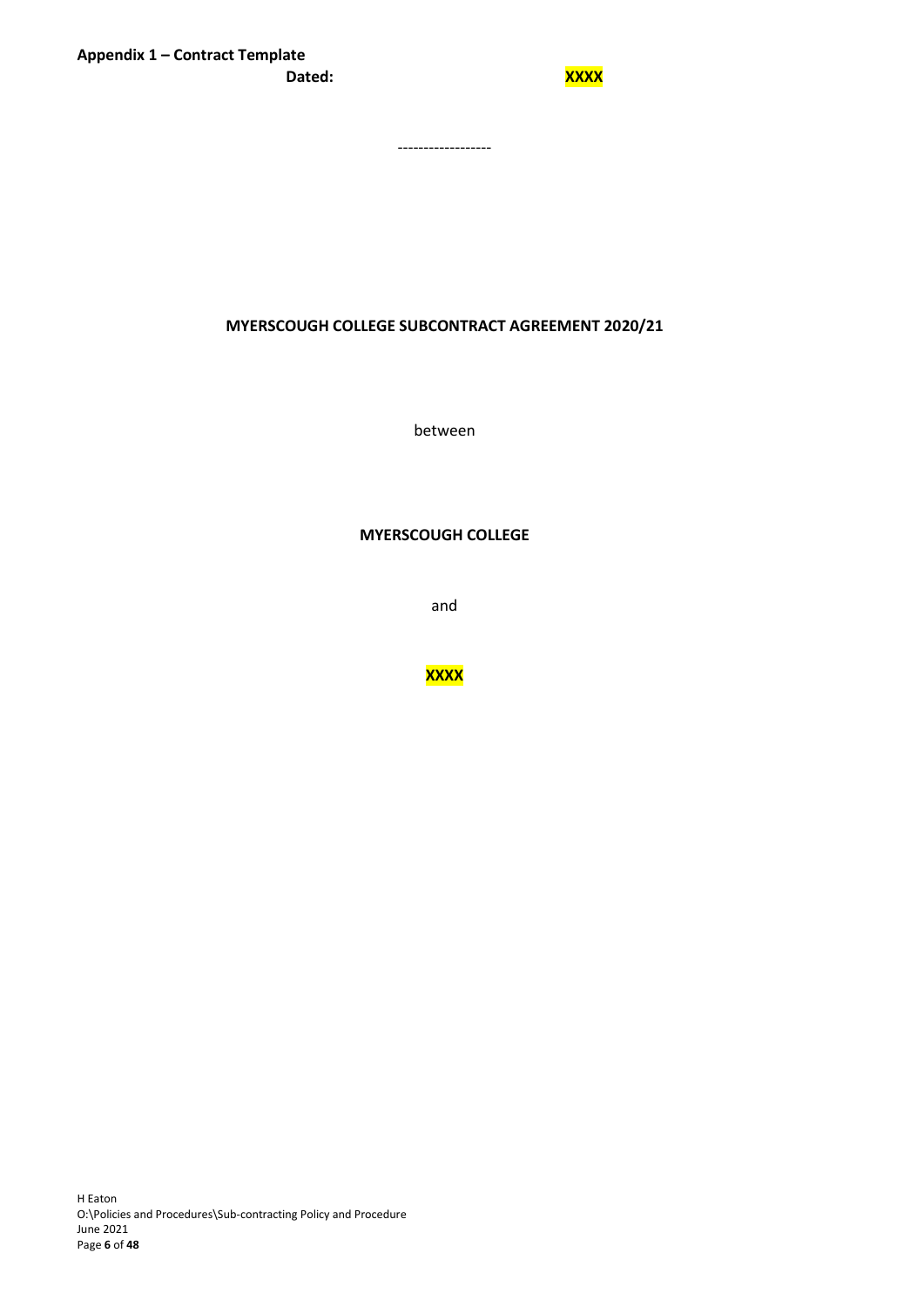# **CONTENTS**

| 1.  |      | <b>INTERPRETATION</b><br>9                              |  |
|-----|------|---------------------------------------------------------|--|
| 2.  |      | <b>COMMENCEMENT AND DURATION</b><br>12                  |  |
| 3.  |      | SERVICE LEVEL AGREEMENT AND PAYMENTS<br>12              |  |
| 4.  |      | PROVIDER'S OBLIGATIONS<br>12                            |  |
|     |      |                                                         |  |
|     |      |                                                         |  |
| 5.  |      | MYERSCOUGH COLLEGE'S OBLIGATIONS14                      |  |
| 6.  |      | <b>MEETINGS AND INFORMATION 15</b>                      |  |
| 7.  |      | INTELLECTUAL PROPERTY RIGHTS<br>15                      |  |
| 8.  |      | CONFIDENTIALITY AND MYERSCOUGH COLLEGE'S PROPERTY<br>15 |  |
| 9.  |      | DATA PROTECTION - GENERAL 15                            |  |
|     | 9.3  |                                                         |  |
|     | 9.4  |                                                         |  |
|     | 9.5  |                                                         |  |
|     | 9.6  |                                                         |  |
|     | 9.7  |                                                         |  |
|     | 9.8  |                                                         |  |
|     | 9.9  |                                                         |  |
|     | 9.10 |                                                         |  |
|     |      |                                                         |  |
| 10. |      | DATA PROTECTION - CONTROLLER TO CONTROLLER<br>18        |  |
|     |      |                                                         |  |
|     |      |                                                         |  |
|     | 10.3 |                                                         |  |
|     |      |                                                         |  |
| 11. |      | DATA PROTECTION - CONTROLLER TO PROCESSOR<br>19         |  |
|     |      |                                                         |  |
|     | 11.2 |                                                         |  |
|     | 11.3 |                                                         |  |
|     |      |                                                         |  |
|     | 11.5 |                                                         |  |
| 12. |      | SAFEGUARDING21                                          |  |
| 13. |      | <b>TERMINATION 21</b>                                   |  |
| 14. |      | LIMITATION OF LIABILITY<br>22                           |  |
| 15. |      | <b>FORCE MAJEURE</b><br>22                              |  |
| 16. |      | <b>VARIATION</b><br>22                                  |  |
| 17. |      | <b>CONFLICT</b><br>23                                   |  |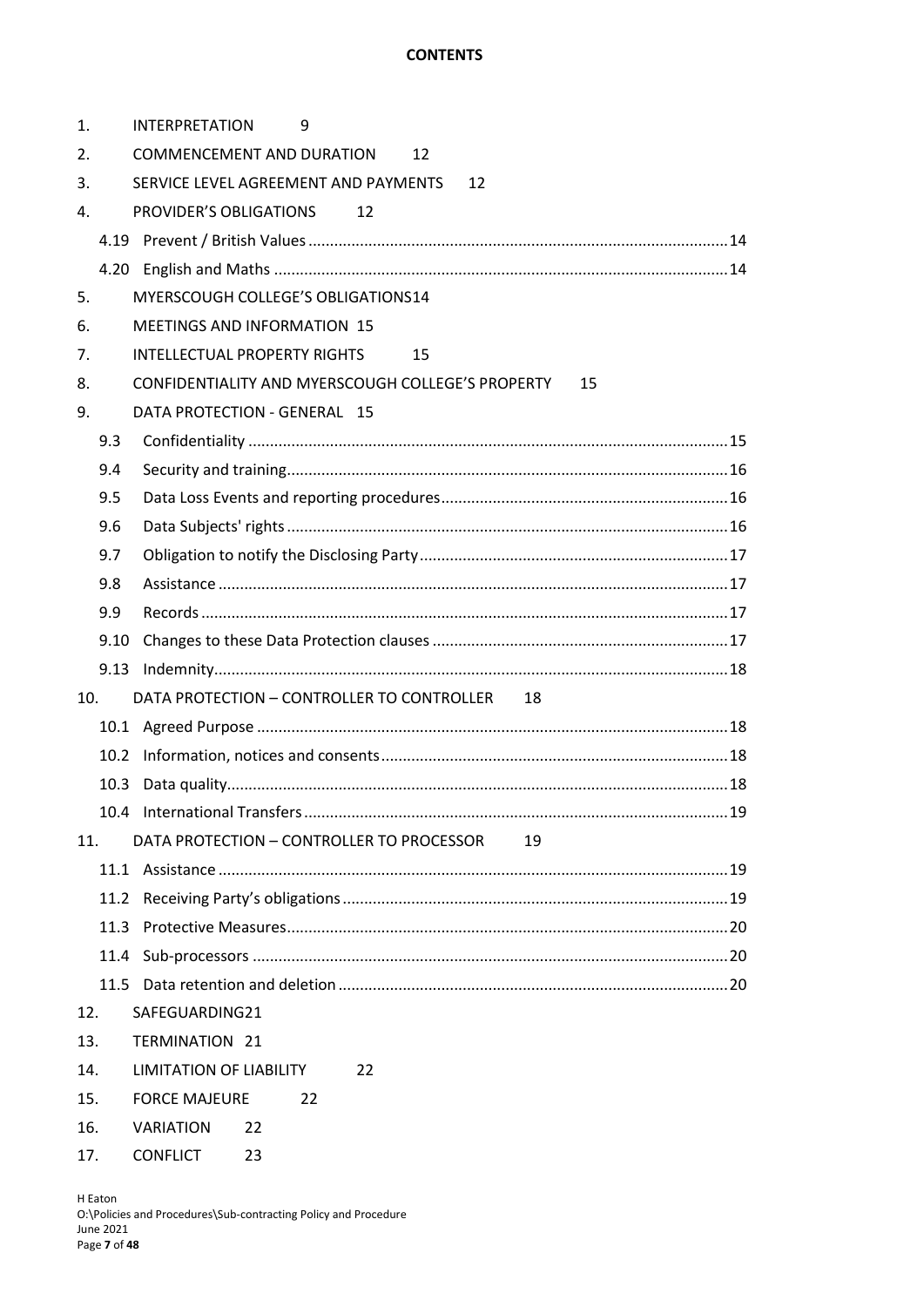- 18. [WAIVER](#page-22-1) 23
- 19. [SEVERANCE](#page-22-2) 23
- 20. [STATUS OF PRE-CONTRACTUAL STATEMENTS](#page-22-3) 23
- 21. [ASSIGNMENT](#page-22-4) 23
- 22. [NO PARTNERSHIP OR AGENCY](#page-22-5) 23
- 23. [RIGHTS OF THIRD PARTIES](#page-22-6) 23
- 24. [NOTICES](#page-22-7) 23
- 25. [GOVERNING LAW AND JURISDICTION](#page-23-0) 24
- SCHEDULE 1 [Sub-contract Proposal](#page-24-0) 25
- SCHEDULE 2 [Funding Provider's Requirements](#page-25-0) 26
- SCHEDULE 3 [Schedule of Payments](#page-26-0) 27
- SCHEDULE 4 [Shared Personal Data and Processed Personal Data](#page-27-0) 28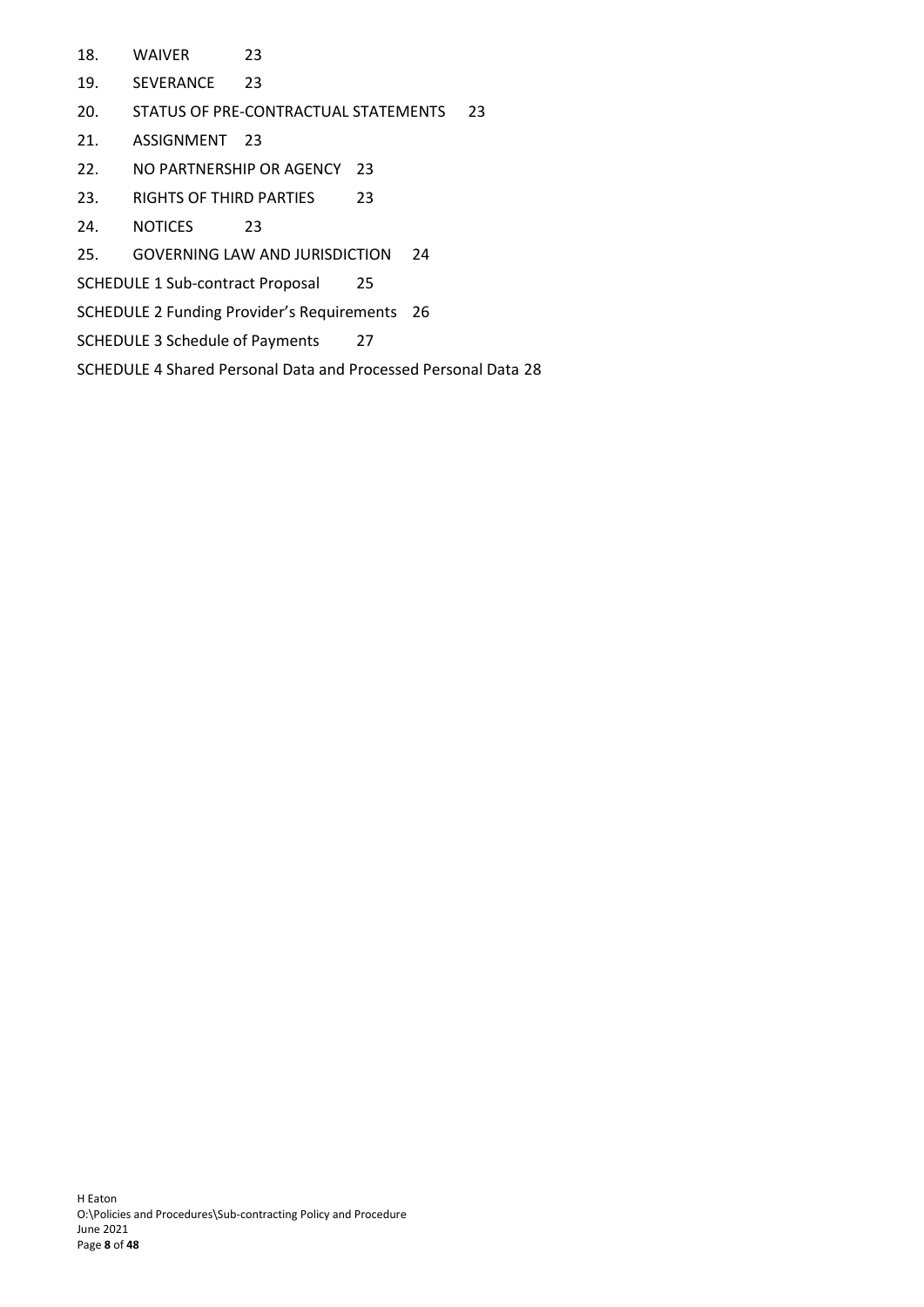#### **PARTIES**

- (1) **MYERSCOUGH COLLEGE FURTHER EDUCATION CORPORATION** a body incorporated under the Further and Higher Education Act 1992 and having its main address at Bilsborrow, Preston, Lancashire, PR3 0RY (**Myerscough College**); and
- (2) **[INSERT DETAILS]** incorporated and registered in England and Wales, whose registered office is at [INSERT DETAILS] (the **Provider**).

#### **BACKGROUND**

- (A) Myerscough College has entered into an agreement (the **Principal Agreement**) with the Funding Agent (hereafter defined) to provide services.
- (B) Myerscough College and the Provider have agreed to enter into this agreement pursuant to which the Provider will provide services (on the terms set out in this agreement) to assist Myerscough College in complying with its obligations and meeting its targets under the Principal Agreement.
- (C) The Provider acknowledges that the obligations of Myerscough College under the Principal Agreement are constantly under review by the Funding Agent and as a result Myerscough College may make such variations to the Provider's obligations under this Agreement, as are necessary to take account of any such review.

# **AGREED TERMS**

#### <span id="page-8-0"></span>**1. INTERPRETATION**

1.1 The definitions and rules of interpretation in this clause apply in these terms and conditions (**Conditions**).

**Agreed Purpose:** the parties meeting their obligations under this Agreement and the provision of educational services to students.

**Agreement:** the agreement between the parties incorporating these Conditions and the Service Level Agreement.

**Budget:** the sum or sums allocated by Myerscough College for the provision of the Services by the Provider, as set out in the Service Level Agreement.

**Business Day:** a day other than Saturday, Sunday or a public holiday in England when the banks in London are open for business.

**Customer:** the person or persons, firm, group or company to whom the Services are delivered and/or provided as set out in the Service Level Agreement.

**Data Controller:** has the meaning given to it in the Data Protection Legislation.

**Data Discloser:** the party disclosing Personal Data.

**Data Processor:** has the meaning given to it in the Data Protection Legislation.

**Data Protection Legislation:** (i) the Data Protection Act 2018 (**DPA**); (ii) the General Data Protection Regulation ((EU) 2016/679) (**GDPR**) and any national implementing laws, regulations and secondary legislation, for so long as the GDPR is effective in the UK; (iii) the Law Enforcement Directive (Directive EU) 2016/679) (**LED**) (iv) any successor legislation to the DPA, the GDPR and the LED; and (v) all applicable Laws relating to the processing of the personal data and privacy, including where applicable the guidance and codes of practice issued by the any applicable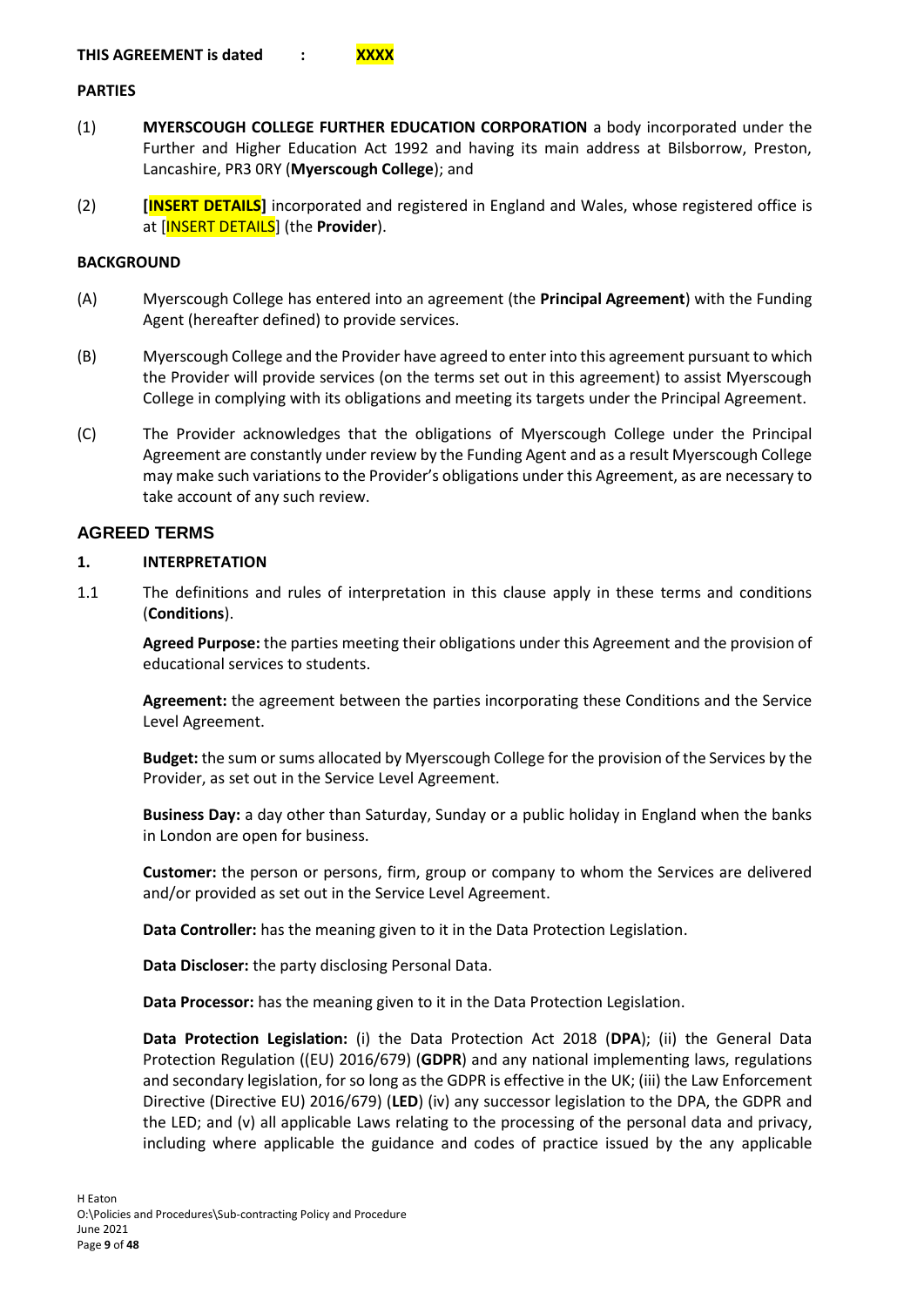national data protection authority, and the equivalent of any of the foregoing in any relevant jurisdiction.

**Data Receiver:** the party receiving the Personal Data from the Data Discloser.

**Data Loss Event:** any event that results, or may result, in unauthorised access to Personal Data held by the Receiving Party under this Agreement, and/or actual or potential loss , alteration and/or destruction of Personal Data in breach of this Agreement, including any Personal Data Breach.

**Data Subject:** has the meaning given to it in the Data Protection Legislation.

**Data Subject Request**: a request made by, or on behalf of, a Data Subject in accordance with rights granted pursuant to the Data Protection Legislation to access their Personal Data.

**Deliverables:** all Documents, products and materials developed by the Provider in relation to the provision of the Services as set out in the Service Level Agreement.

**Document:** includes, in addition to any document in writing, any drawing, map, plan, diagram, design, picture or other image, tape, disk or other device or record embodying information in any form.

**End Date:** the date that the delivery of services is due to be concluded as set out in the Service Level Agreement.

**Funding Agent:** Education Skills Funding Agency (**ESFA**) of Earlsdon Park, 53-55, Butts Road, Coventry, CV1 3BH

**Individual Learner Record (ILR):** Information about learner data that publicly funded colleges, training organisations, local authorities and employers (**FE providers**) must collect and return.

**In-put Material:** all Documents, information and materials provided by Myerscough College relating to the Services as set out in the Service Level Agreement.

**Intellectual Property Rights:** all patents, rights to inventions, utility models, copyright and related rights, trademarks, service marks, trade, business and domain names, rights in trade dress or getup, rights in goodwill or to sue for passing off, unfair competition rights, rights in designs, rights in computer software, database right, topography rights, moral rights, rights in confidential information (including know-how and trade secrets) and any other intellectual property rights, in each case whether registered or unregistered and including all applications for and renewals or extensions of such rights, and all similar or equivalent rights or forms of protection in any part of the world.

**Myerscough College's Equipment:** any equipment, including tools, systems, cabling or facilities, provided by Myerscough College or its subcontractors and used directly or indirectly in the supply of the Services (hereafter defined).

**Myerscough College's Manager:** Myerscough College's manager and point of contact as notified to the Provider in writing from time to time.

**Personnel:** means all directors, officers, employees, agents, consultants and contractors of the relevant party and/or of any Sub-Processor engaged in the performance of its obligations under this Agreement

**Personal Data:** has the meaning given to it in the Data Protection Legislation.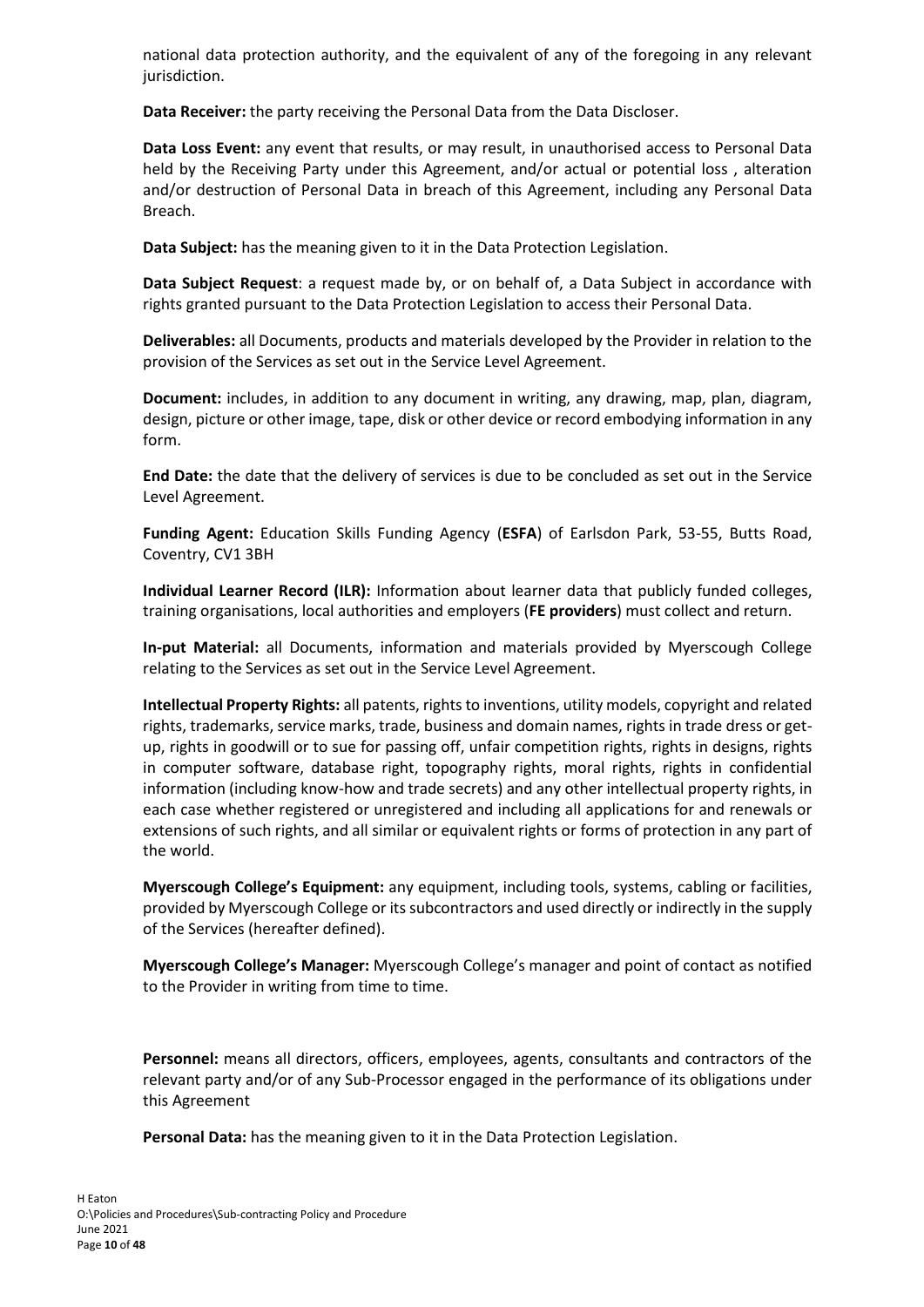**Protective Measures**: appropriate technical and organisational measures which may include: pseudonymising and encrypting Personal Data, ensuring confidentiality, integrity, availability and resilience of systems and services, ensuring that availability of and access to Personal Data can be restored in a timely manner after an incident, and regularly assessing and evaluating the effectiveness of the such measures adopted by it including those outlined [Schedule 4.](#page-27-0)

**Provider's Equipment:** any equipment, systems, cabling or facilities provided by the Provider and used directly or indirectly by the Provider in the supply of the Services.

**Provider's Manager:** the Provider's manager for the provision of the Services, as notified to Myerscough College in writing from time to time.

**Service Level Agreement:** document which sets out the terms for the delivery of services and signed by the parties on or around the date of this Agreement.

**Service Provision Completion:** a date by which the provision of the Services is to be completed as set out in the Service Level Agreement.

**Services:** the services to be provided by the Provider as set out in the Service Level Agreement.

**Shared Personal Data:** the personal data to be shared between the parties under clause [9.2](#page-14-5) of these Conditions.

**Sub-contract Proposal:** the detailed plan describing the sub-contract, setting out the requirements and specifications of the Services to be provided by the Provider, the estimated timetable including dates and stages of the sub -contract and the provision of the Services and details of the work to be done and responsibilities for the provision of the Services by the Provider, including but not limited to the information set out in [Schedule 1.](#page-24-0)

**Sub-Processor**: any third Party appointed to process Processed Personal Data on behalf of the Receiving Party related to this Agreement.

**VAT:** value added tax chargeable under English law for the time being and any similar additional tax.

- 1.2 Condition, schedule and paragraph headings shall not affect the interpretation of these conditions.
- 1.3 A person includes a natural person, corporate or unincorporated body (whether or not having separate legal personality) and that person's legal and personal representatives, successors and permitted assigns.
- 1.4 The schedules form part of this Agreement and shall have effect as if set out in full in the body of these Conditions and any reference to this Agreement includes the schedules.
- 1.5 Words in the singular shall include the plural and vice versa.
- 1.6 A reference to a statute or statutory provision is a reference to it as it is in force for the time being, taking account of any amendment, extension, or re-enactment and includes any subordinate legislation for the time being in force made under it.
- 1.7 A reference to **writing** or **written** includes faxes but not e-mail.
- 1.8 Where the words **include(s), including** or **in particular** are used in these terms and conditions, they are deemed to have the words **without limitation** following them and where the context permits, the words **other** and **otherwise** are illustrative and shall not limit the sense of the words proceeding them.
- 1.9 Any obligation in this Agreement on a person not to do something includes an obligation not to agree, allow, permit or acquiesce in that thing being done.

1.10 References to conditions and schedules are to the conditions and schedules of this Agreement.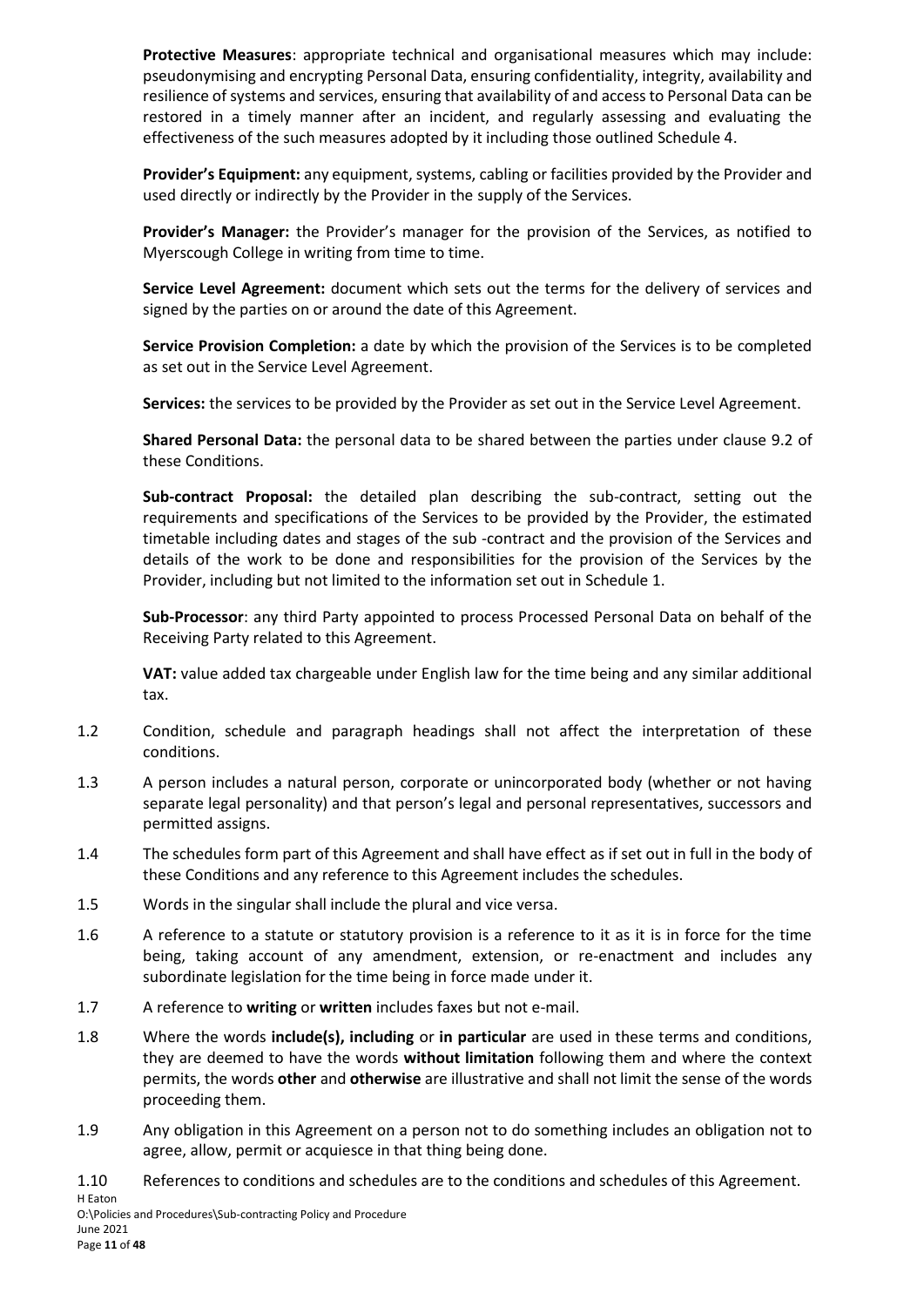# <span id="page-11-0"></span>**2. COMMENCEMENT AND DURATION**

- 2.1 The services supplied under this Agreement shall be provided by the Provider from the date specified in and in accordance with the Service Level Agreement.
- 2.2 The Services supplied by the Provider under this Agreement shall continue to be supplied by the Provider until Service Provision Completion.
- 2.3 The provisions of this Agreement will prevail over any inconsistent terms or conditions contained, or referred to in an acceptance of quotation offer, or implied by law, trade custom, practice or course of dealing. In the event of a conflict between the Service Level Agreement and these Conditions, the Service Level Agreement will prevail.

# <span id="page-11-1"></span>**3. SERVICE LEVEL AGREEMENT AND PAYMENTS**

- 3.1 In consideration of the Provider providing the Services from the date specified in the Service Level Agreement and complying with the provisions of this Agreement from the date of this Agreement, Myerscough College shall:
	- (a) make available to the Provider the Budget for the provision of the Services by the Provider; and
	- (b) subject to the provisions of clause [13.2](#page-20-2) of this Agreement make payment to the Provider as set out in the Payments Schedule [\(Schedule 3](#page-26-1) to this document). For the avoidance of doubt, payment of a Claim by Myerscough College shall not be of the essence and shall be conditional upon:
		- (i) the Funding Provider making payment of a claim by Myerscough College under the Principal Agreement; and
		- (ii) Myerscough College being reasonably satisfied that the payment is necessary for the provision of the Services by the Provider.
- 3.2 The College will pay the Provider at least quarterly, based on the funding generated by the Individual Learner Record (**ILR**).
- 3.3 All payments made by Myerscough College under the terms of this agreement are inclusive of any Value Added Tax (or other tax) if applicable. It is the responsibility of the Provider to determine tax liability for which you will be solely liable.
- 3.4 The Provider must retain all documents relating to the payment of services for a period of 6 years from the Sub-contract end date and subsequently securely disposed of.
- 3.5 The Sub-contract Proposal and Service Level Agreement have been agreed and no amendment shall be made except in accordance with clause [16](#page-21-2) of this Agreement.

# <span id="page-11-2"></span>**4. PROVIDER'S OBLIGATIONS**

- 4.1 The Provider must ensure compliance with ESFA Funding Rules.
- 4.2 The Provider must supply the College with learner / programme data in a timely manner to ensure that accurate returns are made within the College ILR.
- 4.3 The Provider shall use its best endeavours to provide, manage and complete the provision of the Services to Myerscough College or where applicable the Customer, and to deliver the Deliverables to Myerscough College and comply in all material respects with the Sub-contract Service Level Agreement.
- 4.4 Subject to clause [5.2](#page-14-6) the Provider shall be responsible for interpreting the Sub-contract Proposal and Service Level Agreement and the Provider shall be solely responsible for its own interpretation of any documentation or information obtained.
- 4.5 The Provider shall provide the Services in a proper manner and in accordance with all these Conditions. The Provider warrants and represents that it:
	- (a) has the competence to perform the Services;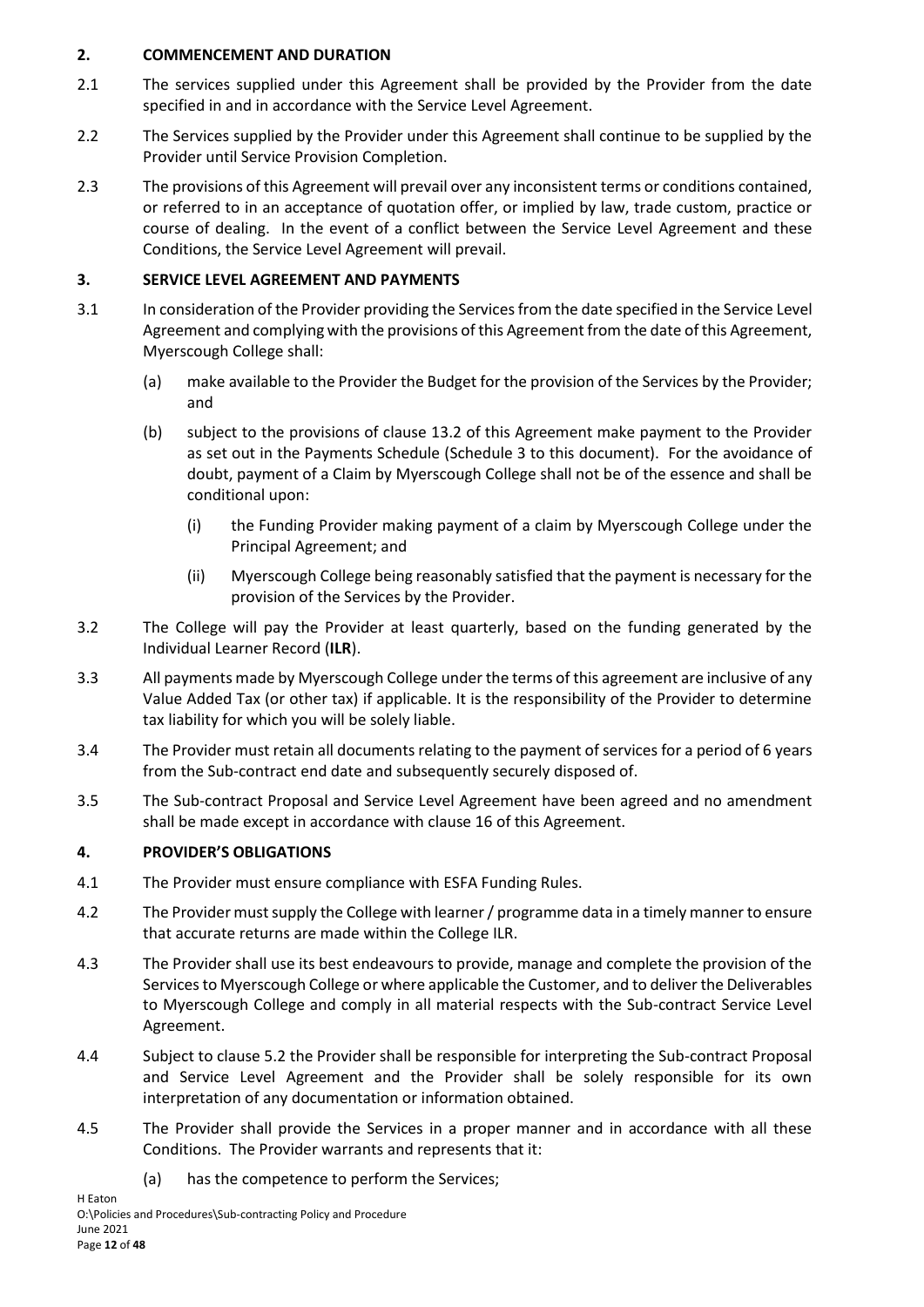- (b) has suitably qualified staff available to deliver the funded education and training;
- (c) has or shall obtain the necessary tools, equipment and personnel to provide the Services;
- (d) shall maintain and use such tools and equipment in accordance with the manufacturer's specifications and recommendations, and all good operational practice;
- (e) has or shall obtain, at its expense, before performing any Services, or necessary registrations, certificates, permits, licences and authorisations to perform the Services;
- (f) shall perform the Services in accordance with all good law, including all relevant health and safety legislation and Safeguarding regulations;
- (g) shall perform the Services in good faith, promptly, with due diligence and competence.
- 4.6 The Provider shall allow the Funding Agent, and any other person nominated by the Funding Agent, access to their premises and all documents relating to education and training funded by the Agent.
- 4.7 The Provider shall maintain in force during the term of this Agreement full and comprehensive policies of insurance to sufficiently cover the provision of the Services, including (but not limited to) employers liability insurance and general liability insurance. The Provider shall provide such evidence of insurance as Myerscough College shall reasonably require upon request.
- 4.8 The Provider warrants and represents that it will not do or omit to do any act that would result in Myerscough College being in breach of the Funding Agent's Requirements and any other such reasonable requirements that Myerscough notify the Provider of in writing from time to time.
- 4.9 The Provider shall indemnify and hold Myerscough College harmless, on demand for, all costs, charges or losses sustained or incurred by Myerscough College (including any direct, indirect or consequential losses, loss of profit and loss of reputation, loss or damage to property and those arising from injury to or death of any person and loss of opportunity to deploy resources elsewhere) arising directly or indirectly from the Provider's fraud, negligence, failure to perform or delay in the performance of any of its obligations under this Agreement, subject to Myerscough College confirming such costs, charges and losses to the Provider in writing.
- 4.10 The Provider shall inform Myerscough College immediately of any change in circumstances which may affect the Provider's ability to comply with the terms of this Agreement or of any matter which may affect the successful completion of the delivery of services. This could include, but is not limited to:
	- (a) Non-delivery of training when funds have been paid; or
	- (b) Sanctions imposed on the Provider by an awarding organisation; or
	- (c) An Ofsted grade of Grade 3 or Grade 4; or
	- (d) Complaints or allegations by learners, people working for The Provider or other relevant parties; or
	- (e) Allegations of fraud.
- 4.11 The Provider shall give Myerscough College sufficient evidence to assess their performance against Ofsted's Common Inspection Framework. The provider shall also, where required, provide evidence to guide the judgements and grades within Myerscough College's self-assessment report.
- 4.12 The Provider shall co-operate with Myerscough College in the event of any education and training ending for any reason to ensure continuity of learning.
- 4.13 The Provider is bound by European Social Fund (ESF) clauses from the ESFA Funding Agreement, even if the provision being subcontracted is not funded by ESF. Learners must be aware of the support provided by ESF. All learner documentation and the Provider's website must include the ESF logo.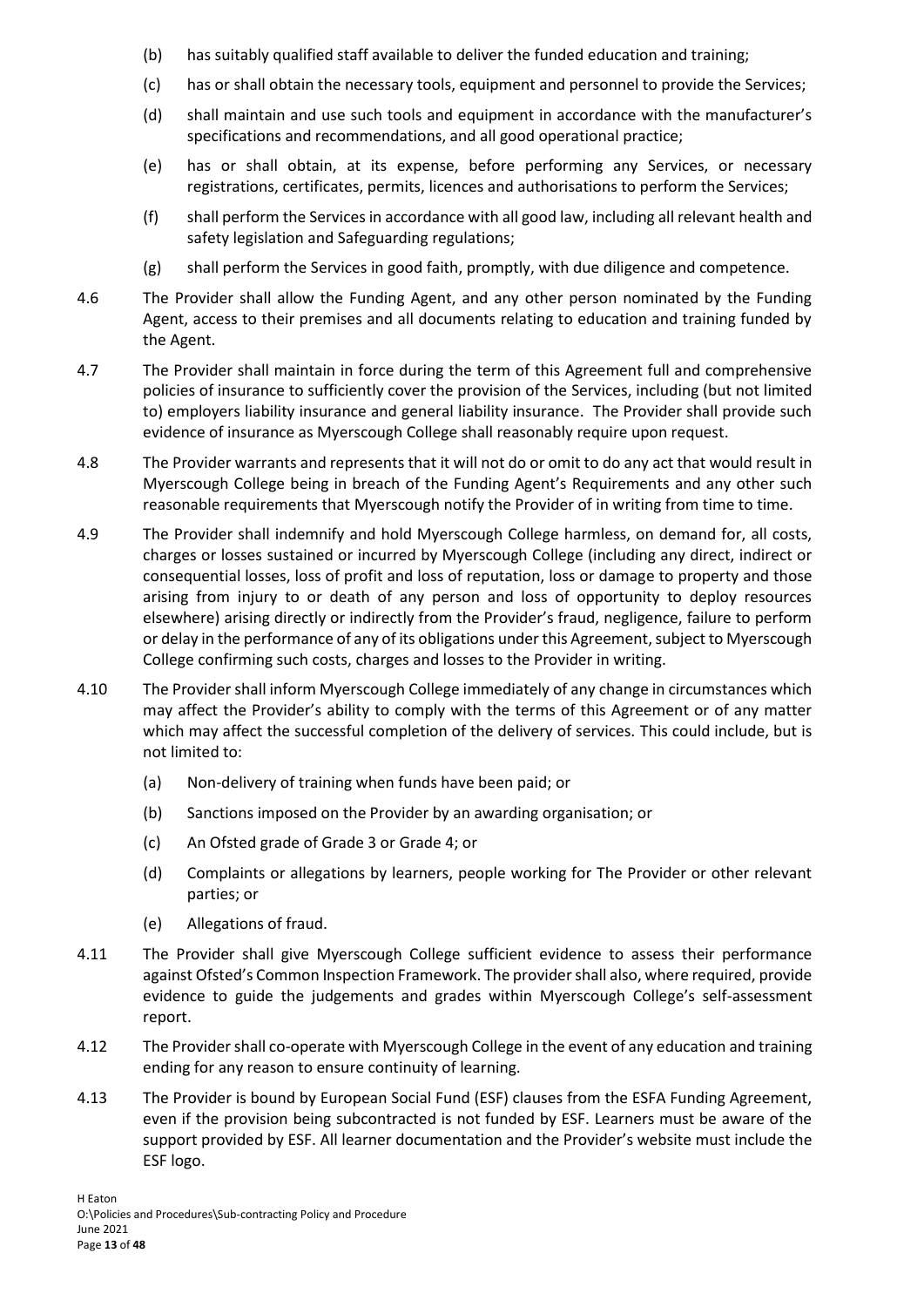- 4.14 The Provider shall not use funding from the Funding Agent to make bids for or claims from any European funding on their own behalf or the behalf of the Funding Agent. The Provider shall not use payments made as match funding for ESF Co-Financing Projects. The ESFA reserves the right to use payments as match funding for ESF projects and the Provider must provide any such information as required to ensure compliance.
- 4.15 The Provider agrees to allow Myerscough College overall control over the enrolment or rejection of learners and delivery of learning.
- 4.16 The Provider will ensure a learning agreement is completed by the learner at enrolment that reflects the outcome of initial guidance and assessment for an individual learner.
- 4.17 The provider will be required to demonstrate through accounting, management information systems and any other relevant evidence (in the sole discretion of the funding agent or and other body undertaking audit or monitoring), to the funding agent and anybody acting on their behalf that no double funding has occurred in respect of the Provision delivered within this contract.
- 4.18 Where the funding agent identifies double funding in respect of the Provision, or any part thereof, the Provider will be liable to repay any sums paid in respect of the Provision for which the Provider has received funding from another source and the College reserves the right to deduct any monies owed to the Provider under this contract.

#### <span id="page-13-0"></span>4.19 **Prevent / British Values**

The provider must demonstrate their active engagement in Prevent Awareness in the safeguarding of learners. In complying with this duty, Providers would expect active engagement from Governors, Boards, Principals, Managers and leaders with other partners, including the police.

Management and co-ordination arrangements must be implemented across the organisation with a single point of contact for the operational delivery of Prevent-related activity. Providers must have clear and visible policies and procedures for managing whistleblowing and complaints regarding Prevent. Providers must develop a Prevent Action Plan to set out the actions that will be taken to mitigate risks.

Providers must be able to demonstrate that they undertake appropriate training and development for all relevant staff. This is to enable teachers and others supporting the delivery of the curriculum to use opportunities in learning to educate and challenge. It will also allow leaders and teachers to identify British Values in their management, teaching and through general behaviours of the organisation, including through opportunities in the curriculum.

Providers must have clear policies in place for students and staff using IT equipment, including the use of filtering as a means of restricting access to harmful content, and should consider the use of their overall strategy to prevent people from being drawn into terrorism.

The Provider must demonstrate how they are working to prevent learners from being drawn into extremism. This will include involving individuals in governance roles as well as staff across the organisation with responsibility for safeguarding, welfare, curriculum, IT and staff training. There should be a designated person responsible for Prevent.

#### <span id="page-13-1"></span>4.20 **English and Maths**

It is the obligation of the provider to adhere to the ESFA Funding Rules regarding English and Maths. Failure to comply with this obligation will be deemed as a material breach.

# <span id="page-13-2"></span>**5. MYERSCOUGH COLLEGE'S OBLIGATIONS**

5.1 Myerscough College shall use all reasonable endeavours to perform and comply with its obligations as set out in the Service Level Agreement.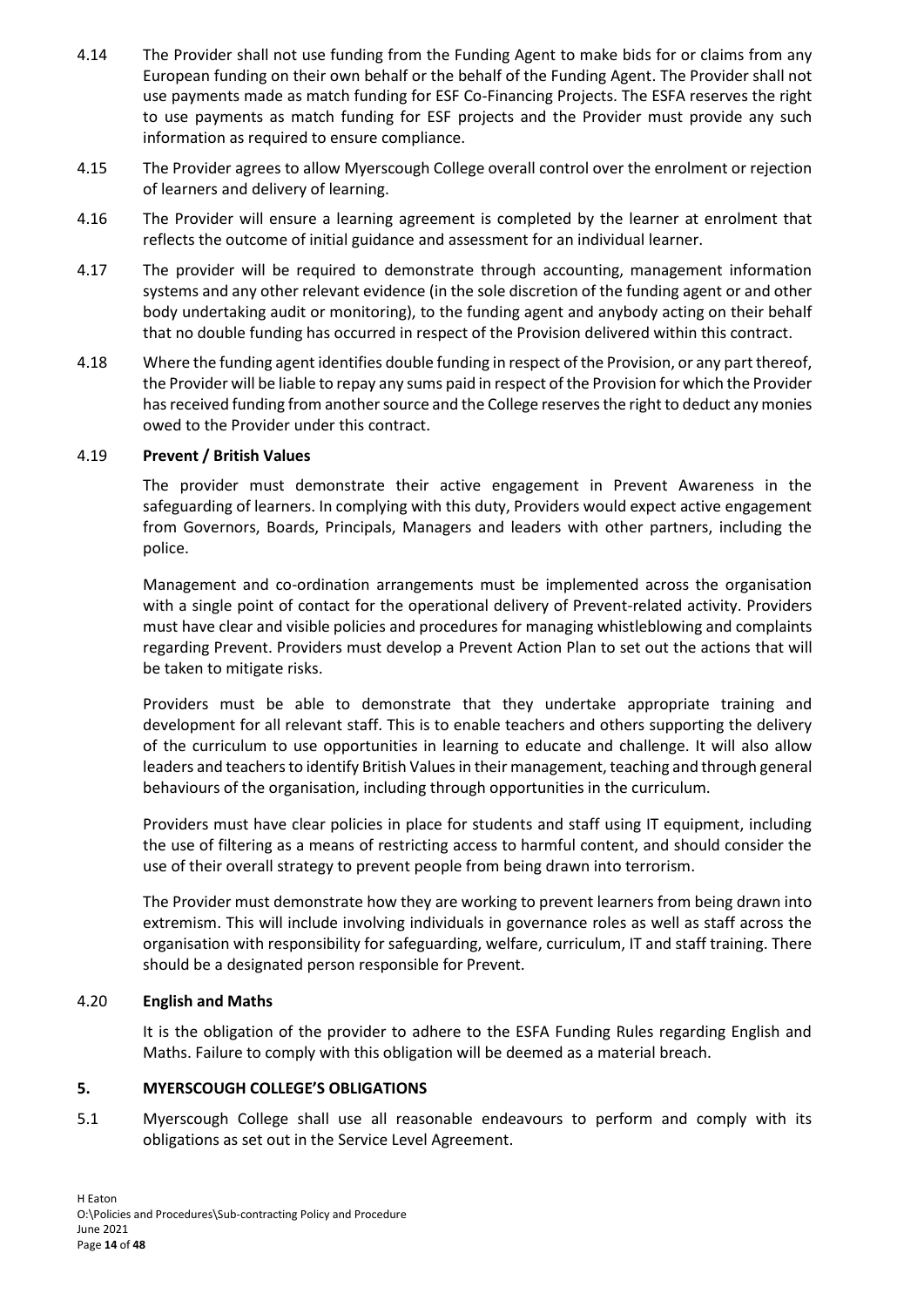- <span id="page-14-6"></span>5.2 Myerscough College will also where practical provide reasonable guidance to the Provider in relation to the Service Level Agreement and its obligations under this Agreement.
- 5.3 If Myerscough College's performance of its obligations under this Agreement is prevented or delayed by any act or omission of the Funding Agent, the Provider, their agents, Sub-contractors or employees, Myerscough College shall not be liable for any costs, charges or losses sustained or incurred by the Provider arising directly or indirectly from such prevention or delay.

# <span id="page-14-0"></span>**6. MEETINGS AND INFORMATION**

- 6.1 The Provider's Manager shall meet with Myerscough College's Manager on request to discuss matters relating to the delivery of services.
- 6.2 The Provider's Manager will provide all such information relating to or arising from this Agreement, the Sub-contractor Proposal for the Delivery of Services and the Service Level Agreement and its provision of Services as Myerscough College's Manager may request from time to time.

### <span id="page-14-1"></span>**7. INTELLECTUAL PROPERTY RIGHTS**

7.1 As between Myerscough College and the Provider, all Intellectual Property Rights and all other rights in the In-put Material and the Deliverables, including those set out in the Service Level Agreement (if any) shall be owned by Myerscough College unless otherwise agreed in writing.

### <span id="page-14-2"></span>**8. CONFIDENTIALITY AND MYERSCOUGH COLLEGE'S PROPERTY**

- 8.1 The Provider shall keep in strict confidence all Intellectual Property and other technical or commercial know-how, specifications, inventions, processes or initiatives which are of a confidential nature and have been disclosed to the Provider by Myerscough College, its employees, agents or Sub-contractors and any other confidential information concerning Myerscough College's business or its products which the Provider may obtain. The Provider shall restrict disclosure of such confidential material to such of its employees, agents or Subcontractors as need to know the same for the purpose of discharging the Provider's obligations to Myerscough College, and shall ensure that such employees, agents or Sub-contractors are subject to obligations of confidentiality corresponding to those which bind the Provider.
- 8.2 All materials, equipment and tools, drawings, specifications and data supplied by Myerscough College to the Provider (including In-put Material, Myerscough College's Equipment) shall, at all times, be and remain the exclusive property of Myerscough College, but shall be held by the Provider in safe custody at its own risk and maintained and kept in good and where applicable working condition by the Provider until returned to Myerscough College, and shall not be disposed of or used other than in accordance with Myerscough College's written instructions or authorisation.
- 8.3 This clause [8](#page-14-2) shall survive termination of this Agreement, however arising.

# <span id="page-14-3"></span>**9. DATA PROTECTION - GENERAL**

- 9.1 Both parties will comply with all applicable requirements of the Data Protection Legislation. This claus[e 9](#page-14-3) and clause[s 10](#page-17-1) and [11](#page-18-1) are in addition to, and do not relieve, remove or replace, a party's obligations under the Data Protection Legislation.
- <span id="page-14-5"></span>9.2 The parties acknowledge that in performing their respective obligations hereunder they shall be sharing Personal Data between themselves as Data Controllers, and also there may be circumstances where one party may act as the Data Processor of the other.

# <span id="page-14-4"></span>9.3 **Confidentiality**

The Data Receiver shall ensure that all Permitted Recipients who have access to and/or process the Shared Personal Data are obliged to keep the Shared Personal Data confidential.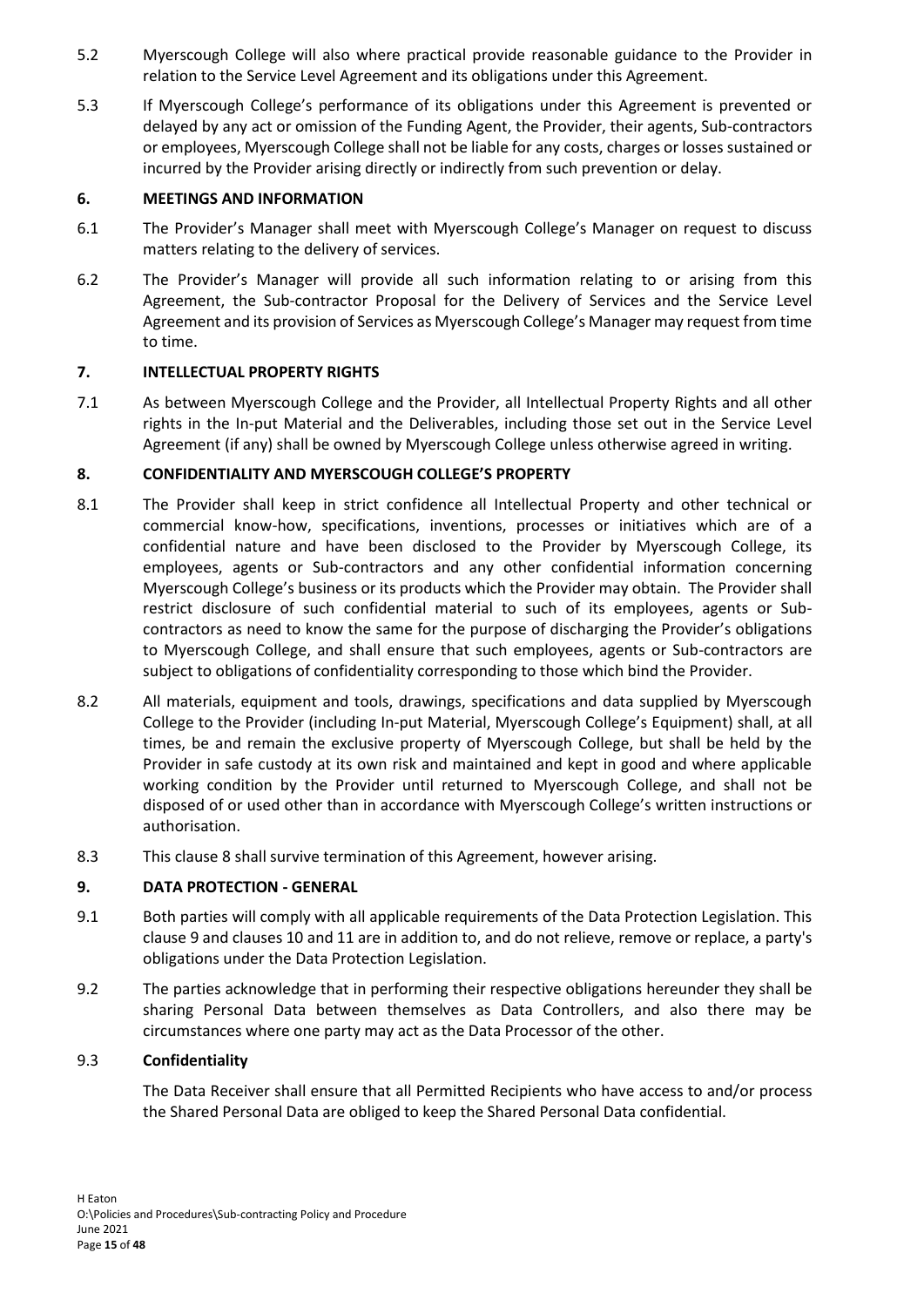# <span id="page-15-3"></span><span id="page-15-0"></span>9.4 **Security and training**

- (a) Each Party shall ensure that it has in place Protective Measures, which are appropriate to protect against a Data Loss Event, which the Disclosing Party may reasonably reject (but failure to reject shall not amount to approval by the Disclosing Party of the adequacy of the Protective Measures), having taken account of the:
	- (i) nature of the data to be protected;
	- (ii) harm that might result from a Data Loss Event;
	- (iii) state of technological development; and
	- (iv) cost of implementing any measures;
- (b) Each Party shall ensure that:
	- (i) its Personnel do not process Shared Personal Data or Processed Personal Data except in accordance with this Agreement (and in particular [Schedule 4\)](#page-27-0);
	- (ii) it takes all reasonable steps to ensure the reliability and integrity of any of its Personnel who have access to the Shared Personal Data and Processed Personal Data and ensure that they:
		- (A) have undergone adequate training in the use, care, protection and handling of Processed Personal Data (which shall be proportionate to the staff members' role, responsibility and frequency with respect to their handling and processing of the Personal Data); and
		- (B) are aware of and comply with the such party's duties under this clause [9](#page-14-3) and clauses [10](#page-17-1) and [11](#page-18-1) (as applicable);
		- (C) are subject to appropriate confidentiality undertakings; and
		- (D) are informed of the confidential nature of the Shared Personal Data and Processed Personal Data.

# <span id="page-15-1"></span>9.5 **Data Loss Events and reporting procedures**

- (a) Having considered the Data Protection Legislation and any relevant guidance, the parties have in place their own policies and procedures that must be followed in the event of a Data Loss Event.
- (b) The parties agree to provide reasonable assistance as is necessary to each other to facilitate the handling of any Data Loss Event in an expeditious and compliant manner.

# <span id="page-15-2"></span>9.6 **Data Subjects' rights**

- (a) Data Subjects have the right to obtain certain information about the processing of their Personal Data through a Subject Access Request. In circumstances where the processing of a Data Subject's Personal Data is not in compliance with applicable the Data Protection Legislation, Data Subjects may also request rectification, erasure or blocking of their Personal Data.
- (b) The parties are responsible for maintaining a record of individual requests for information, the decisions made and any information that was exchanged. Records must include copies of the request for information, details of the data accessed and shared and where relevant, notes of any meeting, correspondence or phone calls relating to the request.
- (c) The parties agree to provide reasonable assistance as is necessary to each other to enable them to comply with Data Subject Requests and to respond to any other queries or complaints from Data Subjects.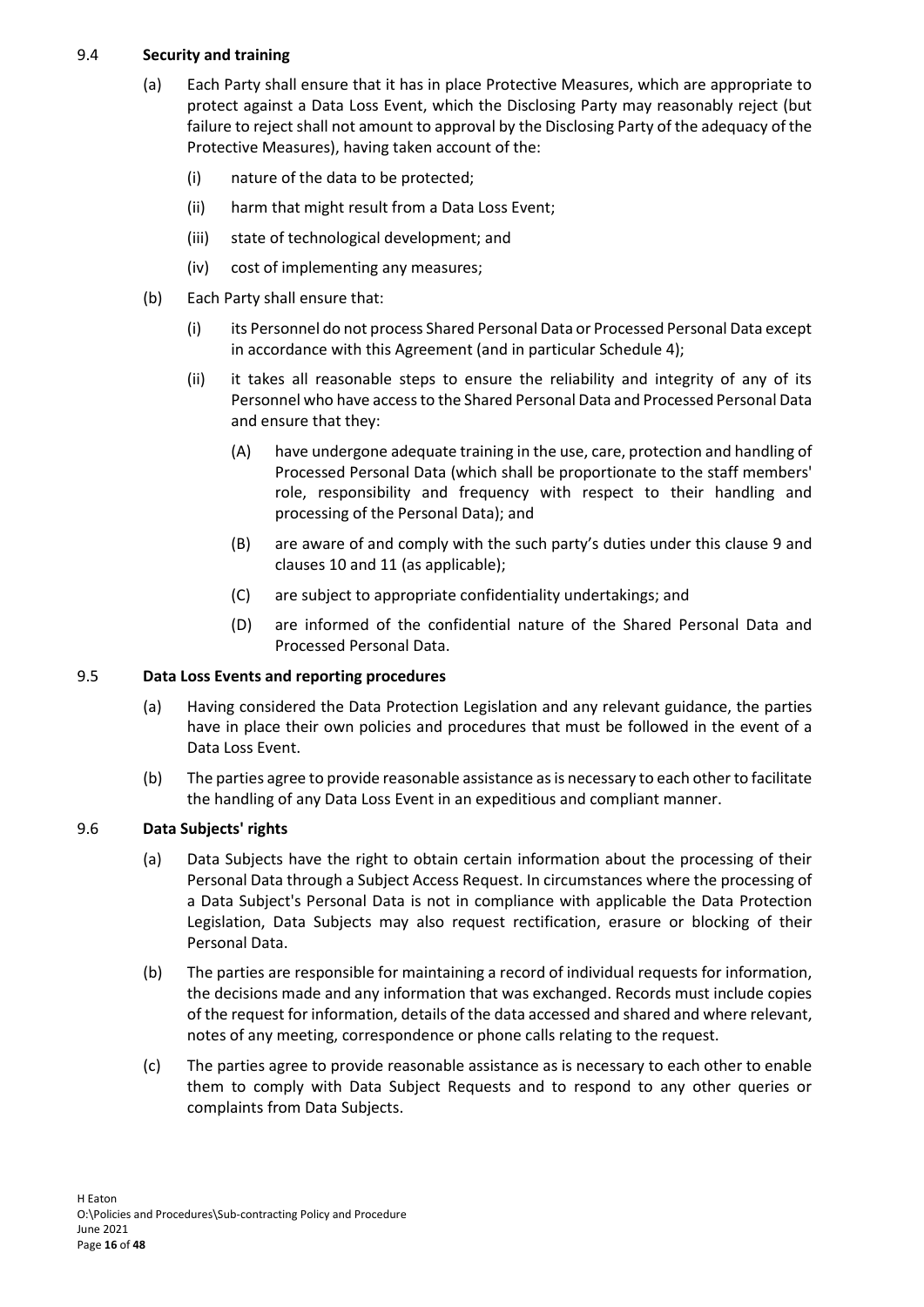# <span id="page-16-5"></span><span id="page-16-0"></span>9.7 **Obligation to notify the Disclosing Party**

- (a) Subject to claus[e 9.7\(b\),](#page-16-4) the Receiving Party shall notify the Disclosing Party immediately if it:
	- (i) receives a Data Subject Request (or purported Data Subject Request) in relation to processing their data under this Agreement;
	- (ii) receives a request to rectify, block or erase any Shared Personal Data or Processed Personal Data;
	- (iii) receives any other request, complaint or communication relating to either Party's obligations under the Data Protection Legislation;
	- (iv) receives any communication from the Information Commissioner or any other regulatory authority in connection with Processed Personal Data processed under this Funding Agreement;
	- (v) receives a request from any third Party for disclosure of Shared Personal Data or Processed Personal Data where compliance with such request is required or purported to be required by Law; or
	- (vi) becomes aware of a Data Loss Event.
- (b) The Receiving Party's obligation to notify under clause [9.7\(a\)](#page-16-5) shall include the provision of further information to the Disclosing Party in phases, as details become available.

# <span id="page-16-4"></span><span id="page-16-1"></span>9.8 **Assistance**

- (a) Taking into account the nature of the processing, the Receiving Party shall provide the Disclosing Party with full assistance in relation to either Party's obligations under Data Protection Legislation and any complaint, communication or request made under clause [9.7\(a\)](#page-16-5) (and insofar as possible within the timescales reasonably required by the Disclosing Party) including by promptly providing:
	- (i) the Disclosing Party with full details and copies of the complaint, communication or request;
	- (ii) such assistance as is reasonably requested by the Disclosing Party to enable the Disclosing Party to comply with a Data Subject Request within the relevant timescales set out in the Data Protection Legislation;
	- (iii) the Disclosing Party, at its request, with any Processed Personal Data it holds in relation to a Data Subject;
	- (iv) assistance as requested by the Disclosing Party following any Data Loss Event;
	- (v) assistance as requested by the Disclosing Party with respect to any request from the Information Commissioner's Office, or any consultation by the Disclosing Party with the Information Commissioner's Office.

#### <span id="page-16-2"></span>9.9 **Records**

- (a) The Receiving Party shall maintain complete and accurate records and information to demonstrate its compliance with this clause [9](#page-14-3) and clause[s 10](#page-17-1) an[d 11](#page-18-1) (as applicable).
- (b) The Receiving Party shall allow for audits of its Data Processing activity by the Disclosing Party or the Disclosing Party's designated auditor.
- (c) Each Party shall designate its own data protection officer if required by the Data Protection Legislation.

#### <span id="page-16-3"></span>9.10 **Changes to these Data Protection clauses**

9.11 Myerscough College may, at any time on not less than 30 Business Days' notice, revise this clause [9](#page-14-3) and clauses [10](#page-17-1) and [11](#page-18-1) by replacing them (in whole or in part) with any applicable standard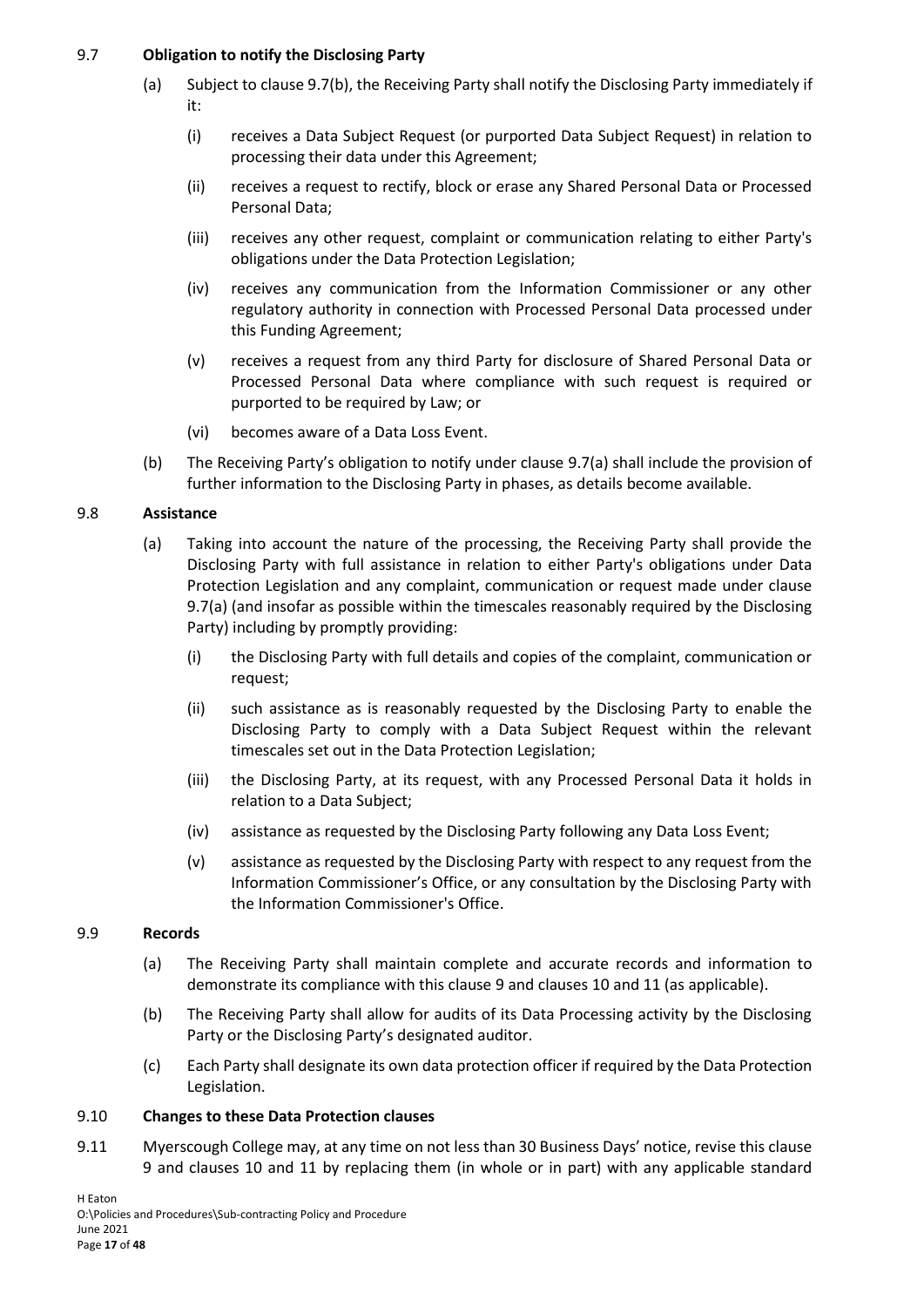clauses or similar terms forming part of an applicable certification scheme (which shall apply when incorporated by attachment to this Agreement).

9.12 The Parties agree to take account of any guidance issued by the Information Commissioner's Office. Myerscough College may, but shall not be obliged to, on not less than 30 Business Days' notice to the Provider amend this Agreement to ensure that it complies with any guidance issued by the Information Commissioner's Office.

# <span id="page-17-0"></span>9.13 **Indemnity**

- (a) Each party undertakes to indemnify each other and hold each other harmless from any cost, charge, damages, expense or loss which they cause each other as a result of their breach of this claus[e 9](#page-14-3) and clauses [10](#page-17-1) and [11,](#page-18-1) except to the extent that any such liability is excluded under [clause [14\]](#page-21-0).
- (b) Indemnification hereunder is contingent upon:
	- (i) the party to be indemnified (**indemnified party**) promptly notifying the other party (**indemnifying party**) of a claim;
	- (ii) the indemnifying party having sole control of the defence and settlement of any such claim; and
	- (iii) the indemnified party providing reasonable cooperation and assistance to the indemnifying party in defence of such claim.

### <span id="page-17-1"></span>**10. DATA PROTECTION – CONTROLLER TO CONTROLLER**

This clause [10](#page-17-1) shall apply where the parties are sharing Personal Data as Data Controllers.

### <span id="page-17-2"></span>10.1 **Agreed Purpose**

The parties agree to only process Shared Personal Data for the Agreed Purpose, and shall not process Shared Personal Data in a way that is incompatible with the Agreed Purpose.

#### <span id="page-17-3"></span>10.2 **Information, notices and consents**

- (a) The Data Discloser shall ensure that it has all necessary notices and consents in place to enable lawful transfer of the Shared Personal Data to the Data Receiver for the Agreed Purposes.
- (b) The Data Discloser shall, in respect of Shared Personal Data, ensure that their privacy notices are clear and provide sufficient information to the data subjects for them to understand what of their personal data the Data Discloser is sharing with the Data Receiver, the circumstances in which it will be shared, the purposes for the data sharing and either the identity of the Data Receiver or a description of the type of organisation that will receive the personal data, together with, if applicable, giving notice that, on the termination of this Agreement, Personal Data relating to them may be retained by the Data Receiver, its successors and assignees.
- (c) Where required under the Data Protection Legislation, the Data Receiver undertakes to inform the Data Subjects, of the purposes for which it will process their Personal Data and provide all of the information that it must provide to ensure that the Data Subjects understand how their Personal Data will be processed by the Data Receiver.

#### <span id="page-17-4"></span>10.3 **Data quality**

- (a) The Data Discloser shall ensure that before disclosing any Personal Data, Shared Personal Data are accurate.
- (b) Shared Personal Data must be limited to the Personal Data described in [Schedule 4.](#page-27-0) The Shared Personal Data must not be irrelevant or excessive with regard to the Agreed Purposes.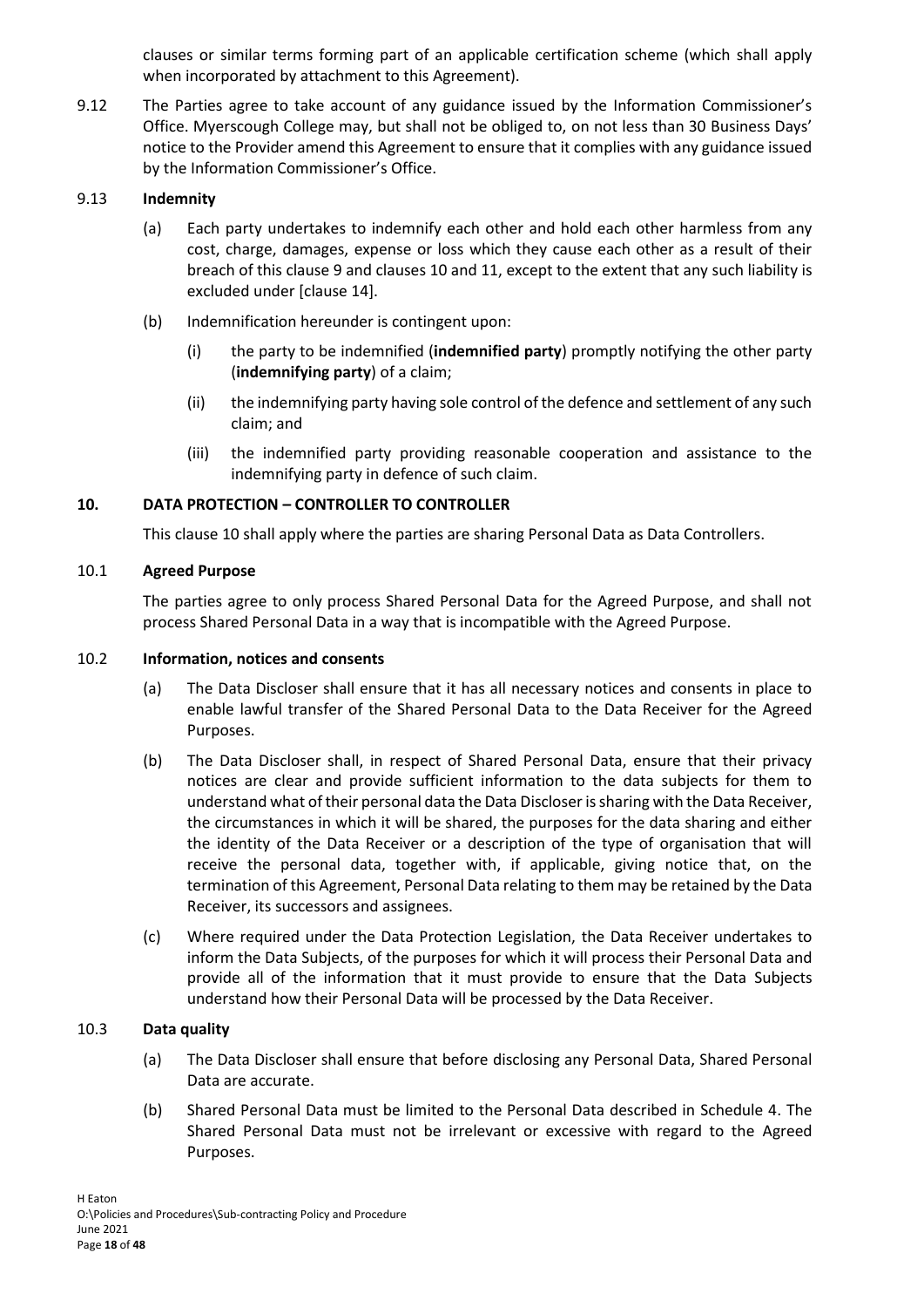#### <span id="page-18-0"></span>10.4 **International Transfers**

- (a) For the purposes of this clause, transfers of Shared Personal Data shall mean any sharing of Shared Personal Data by the Data Receiver with a third party, and shall include, but is not limited to, the following:
	- (i) storing Shared Personal Data on servers outside the EEA;
	- (ii) subcontracting the processing of Shared Personal Data to data processors located outside the EEA; and
	- (iii) granting third parties located outside the EEA access rights to the Shared Personal Data.
- (b) The Data Receiver shall not disclose or transfer the Shared Personal Data to a third party data controller located outside the EEA unless:
	- (i) such international transfer is stated as permitted in [Schedule 4,](#page-27-0) or it has the express written consent of the Data Discloser; and
	- (ii) it complies with the provisions of Articles 26 of the GDPR (in the event the third party is a joint controller); and
	- (iii) it ensures that:
		- (A) the transfer is to a country approved by the European Commission as providing adequate protection pursuant to Article 45 GDPR;
		- (B) there are appropriate safeguards in place pursuant to Article 46 GDPR; or
		- (C) one of the derogations for specific situations in Article 49 GDPR applies to the transfer.

# <span id="page-18-1"></span>**11. DATA PROTECTION – CONTROLLER TO PROCESSOR**

This clause [11](#page-18-1) shall apply where the Receiving Party is acting as a processor (or sub-processor) of the Personal Data on behalf of the Disclosing Party.

#### <span id="page-18-2"></span>11.1 **Assistance**

- (a) The Receiving Party shall provide all reasonable assistance to the Disclosing Party in the preparation of any Data Protection Impact Assessment prior to commencing any processing. Such assistance may, at the discretion of the Disclosing Party, include:
	- (i) a systematic description of the envisaged processing operations and the purpose of the processing;
	- (ii) an assessment of the necessity and proportionality of the processing operations in relation to the Services;
	- (iii) an assessment of the risks to the rights and freedoms of Data Subjects; and
	- (iv) the measures envisaged to address the risks, including safeguards, security measures and mechanisms to ensure the protection of Processed Personal Data.

#### <span id="page-18-3"></span>11.2 **Receiving Party's obligations**

- (a) The Receiving Party shall, in relation to any Processed Personal Data processed in connection with its obligations under this Agreement:
	- (i) process that Processed Personal Data only in accordance wit[h Schedule 4,](#page-27-0) unless the Receiving Party is required to do otherwise by Law. If it is so required the Receiving Party shall promptly notify the Disclosing Party before processing the Processed Personal Data unless prohibited by Law;
	- (ii) notify the Disclosing Party immediately if it considers that any of the Disclosing Party's instructions infringe the Data Protection Legislation;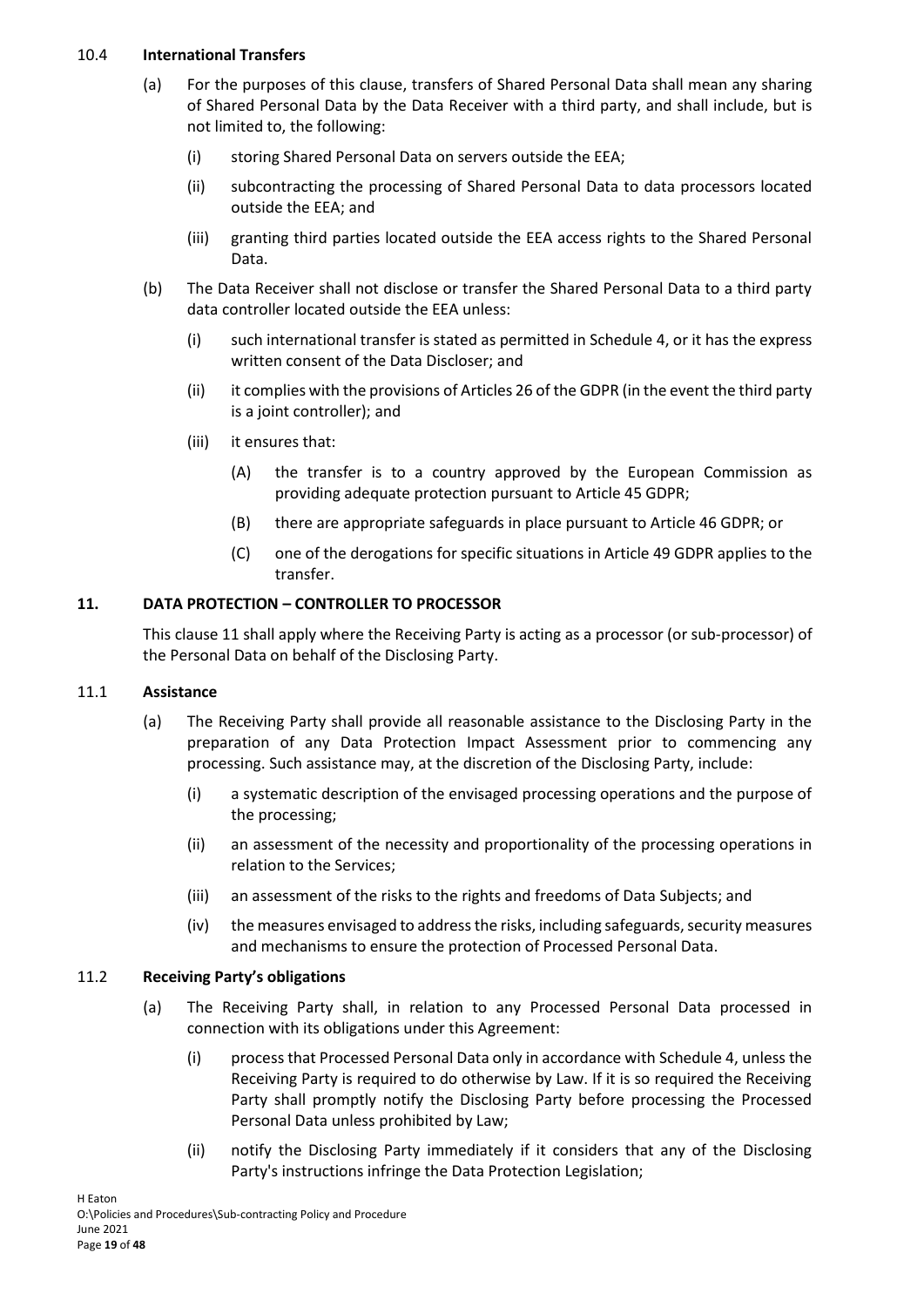- (iii) not transfer Processed Personal Data outside of the EU unless the prior written consent of the Disclosing Party has been obtained and the following conditions are fulfilled:
	- (A) the Disclosing Party or the Receiving Party has provided appropriate safeguards in relation to the transfer (whether in accordance with GDPR Article 46 or LED Article 37) as determined by the Disclosing Party;
	- (B) the Data Subject has enforceable rights and effective legal remedies;
	- (C) the Receiving Party complies with its obligations under the Data Protection Legislation by providing an adequate level of protection to any Processed Personal Data that is transferred (or, if it is not so bound, uses its best endeavours to assist the Disclosing Party in meeting its obligations); and
	- (D) the Receiving Party complies with any reasonable instructions notified to it in advance by the Disclosing Party with respect to the processing of the Processed Personal Data;
- (iv) ensure that its Personnel do not publish, disclose or divulge any of the Processed Personal Data to any third Party unless directed in writing to do so by the Disclosing Party or as otherwise permitted by this Agreement.

### <span id="page-19-0"></span>11.3 **Protective Measures**

- (a) The Disclosing Party may set out in [Schedule 4](#page-27-0) a minimum requirement of Protective Measures, but such minimum requirement shall not amount to approval by the Disclosing Party of the adequacy of the Protective Measures.
- (b) The Disclosing Party may reasonably reject the Receiving Party's Protective Measures implemented in accordance with clause [9.4\(a\),](#page-15-3) but failure to reject shall not amount to approval by the Disclosing Party of the adequacy of the Protective Measures.

### <span id="page-19-1"></span>11.4 **Sub-processors**

- (a) Before allowing any Sub-Processor to process any Processed Personal Data related to this Agreement, the Receiving Party must:
	- (i) notify the Disclosing Party in writing of the intended Sub-Processor and processing;
	- (ii) obtain the written consent of the Disclosing Party;
	- (iii) enter into a written agreement with the Sub-Processor which give effect to the terms set out in clauses [9](#page-14-3) an[d 11](#page-18-1) such that they apply to the Sub-Receiving Party; and
	- (iv) provide the Disclosing Party with such information regarding the Sub-Receiving Party as the Disclosing Party may reasonably require.
- (b) The Receiving Party shall remain fully liable for all acts or omissions of any of its Subprocessors.

#### <span id="page-19-3"></span><span id="page-19-2"></span>11.5 **Data retention and deletion**

- (a) The Data Receiver shall not retain or process Processed Personal Data for longer than is necessary to carry out the processing, which shall be no longer than the retention period specified i[n Schedule 4.](#page-27-0)
- <span id="page-19-4"></span>(b) The Data Receiver shall ensure that any Processed Personal Data is returned to the Data Discloser or destroyed in accordance with the Data Discloser's reasonable requirements on termination of this Agreement.
- (c) Notwithstanding clauses [11.5\(a\)](#page-19-3) and [11.5\(b\),](#page-19-4) parties shall be entitled to retain Processed Personal Data in accordance with any statutory or professional retention periods applicable in their respective countries and / or industry provided that such retention periods are notified to the Data Discloser.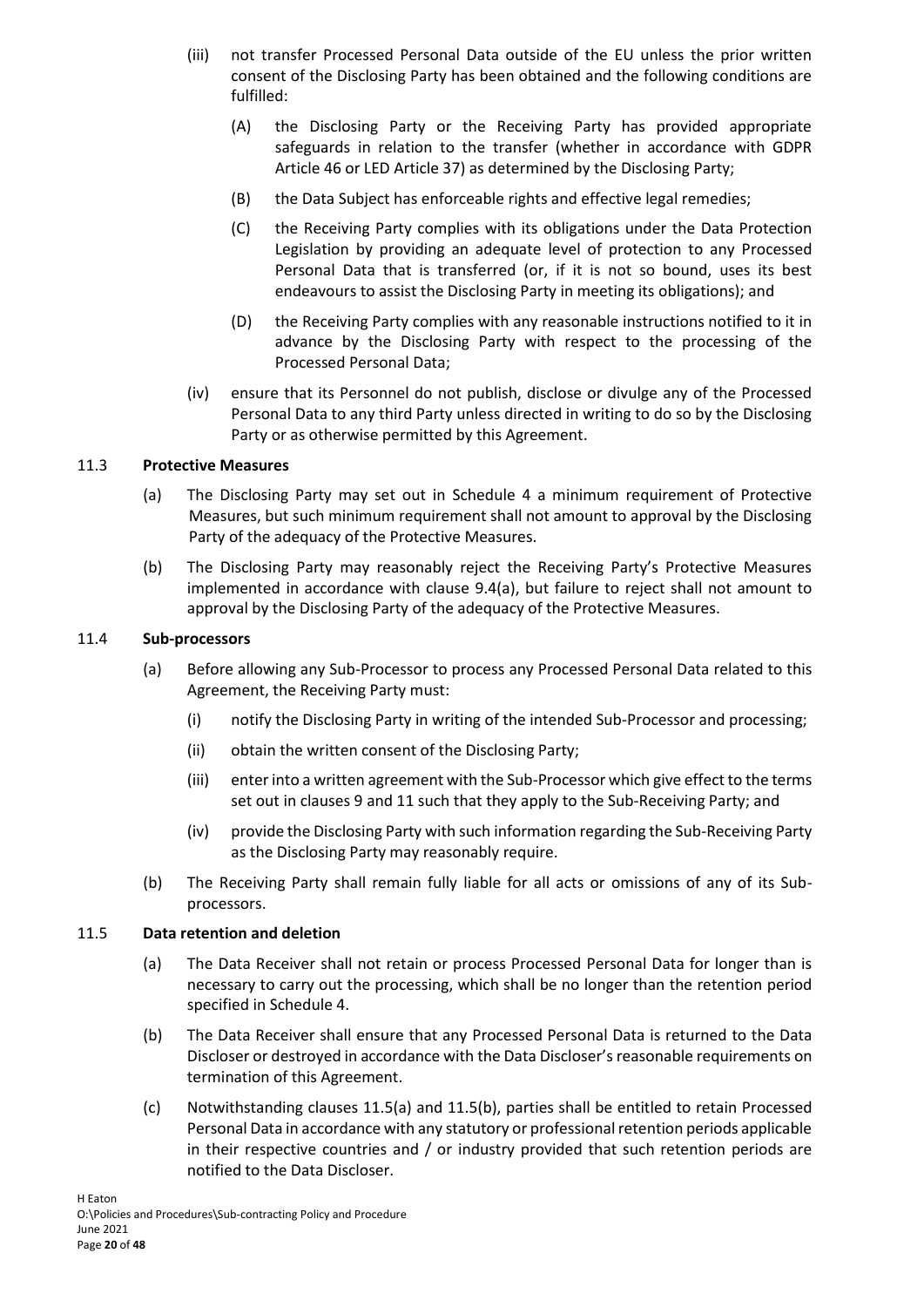(d) Following the deletion of Shared Personal Data in accordance with claus[e 11.5\(b\),](#page-19-4) the Data Receiver shall notify the Data Discloser that the Shared Personal Data in question has been deleted.

# <span id="page-20-0"></span>**12. SAFEGUARDING**

12.1 The Provider warrants that it will comply fully with the Myerscough College Safeguarding / Learner Protection and Prevent Policy and Procedure.

# <span id="page-20-1"></span>**13. TERMINATION**

- <span id="page-20-4"></span>13.1 Subject to the provisions of clauses [13.2](#page-20-2) and [13.3,](#page-20-3) this Agreement shall terminate following completion of the delivery of services in accordance with the Service Level Agreement and receipt by Myerscough College of the final payment from the Funding Agent under the Principal Agreement.
- <span id="page-20-2"></span>13.2 Notwithstanding the provisions of claus[e 13.1,](#page-20-4) in the event that the Funding Agent withholds the whole or any proportion of any payment or requires a refund of the whole or any proportion of any payment made by the Funding Agent to Myerscough College under the Principal Agreement, for any reason whatsoever, Myerscough College may withhold, suspend, withdraw payment to the Provider under this Agreement or may require that the Provider refunds a reasonable proportion (to be determined by Myerscough College in its absolute discretion) of any payment made under this Agreement or otherwise by Myerscough College to the Provider or any of its agents or subcontractors and the Provider must make payment to Myerscough College immediately following such demand. For the avoidance of doubt the accounts and payments made in respect of the delivery of services may be audited at any time for a period of 6 years after the Sub-contract End Date and Myerscough College may demand a refund under this clause at any time following the completion of such an audit.
- <span id="page-20-3"></span>13.3 If Myerscough College require the refund of any payment under clause [13.2](#page-20-2) of this Agreement the Provider will also pay interest on any sum demanded by Myerscough College at a rate of 4% above the base lending rate of Barclays Bank Plc, from time to time, from the date of such demand (both before and after judgement).
- 13.4 Without prejudice to any other rights or remedies which Myerscough College may have, Myerscough College may terminate this Agreement without liability to the Provider immediately on giving notice to the Provider if:
	- (a) the Provider commits a breach of any of the terms of this Agreement and (if such a breach is remediable) fails to remedy that breach within 2 weeks of that party being notified in writing of the breach; or
	- (b) an order is made or a resolution is passed for the winding up of the Provider, or circumstances arise which entitle a court of competent jurisdiction to make a winding-up order of the Provider; or
	- (c) an order is made for the appointment of an administrator to manage the affairs, business and property of the Provider, or documents are filed with a court of competent jurisdiction for the appointment of an administrator of the Provider, or notice of intention to appoint an administrator is given by the Provider or its directors or by a qualifying floating charge holder (as defined in paragraph 14 of Schedule B1 to the Insolvency Act 1986); or
	- (d) a receiver is appointed of any of the Provider's assets or undertaking, or circumstances arise which entitle a court of competent jurisdiction or a creditor to appoint a receiver or manager of the Provider, or if any other person takes possession of or sells the Provider's assets; or
	- (e) the Provider makes any arrangement or composition with its creditors, or makes an application to a court of competent jurisdiction for the protection of its creditors in any way; or
	- (f) the Provider receives an Ofsted Grade 4; or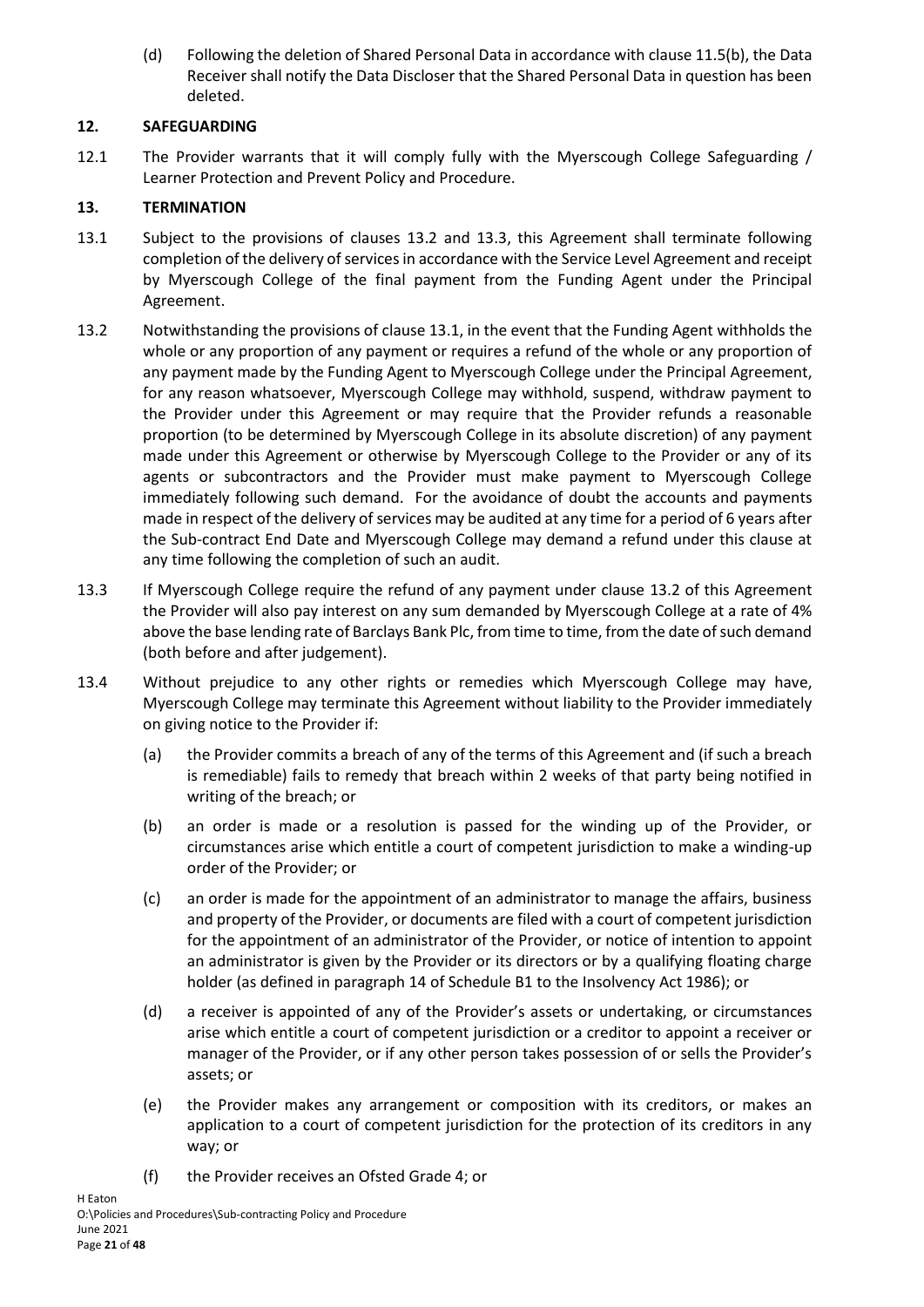- (g) there is a serious safeguarding issue; or
- (h) the Provider ceases, or threatens to cease, to trade.
- 13.5 On termination of this Agreement for any reason:
	- (a) the Provider shall immediately return all of Myerscough College's Equipment, In-put Material and Deliverables. If the Provider fails to do so, then Myerscough College may enter the Provider's premises and take possession of them. Until they have been returned or repossessed, the Provider shall be solely responsible for their safe keeping; and
	- (b) the accrued rights of the parties as at termination and the continuation of any provision expressly stated to survive or implicitly surviving termination shall not be affected.
	- (c) the Provider will provide access to student, curriculum planning and delivery data.

#### <span id="page-21-0"></span>**14. LIMITATION OF LIABILITY**

- <span id="page-21-3"></span>14.1 Nothing in this Agreement limits any liability which cannot legally be limited, including but not limited to liability for:
	- (a) death or personal injury caused by negligence;
	- (b) fraud or fraudulent misrepresentation; and
	- (c) breach of the terms implied by section 12 of the Sale of Goods Act 1979 or section 2 of the Supply of Goods and Services Act 1982 (title and quiet possession).
- 14.2 Subject to claus[e 14.1,](#page-21-3) neither party to this agreement shall have any liability to the other party, whether in contract, tort (including negligence), breach of statutory duty, or otherwise for any indirect or consequential loss arising under or in connection with this agreement.

### <span id="page-21-1"></span>**15. FORCE MAJEURE**

15.1 Neither party will have any liability to the other under this Agreement if it is prevented from or delayed in performing its obligations under this Agreement or from carrying on its business by acts, events, omissions or accidents beyond its reasonable control, including strikes, lock-outs or other industrial disputes (whether involving the workforce of Myerscough College or any other party), failure of a utility service or transport network, act of God, war, riot, civil commotion, malicious damage, compliance with any law or governmental order, rule, regulation or direction, accident, breakdown of plant or machinery, fire, flood, storm or default of suppliers or Subcontractors.

#### <span id="page-21-2"></span>**16. VARIATION**

- <span id="page-21-4"></span>16.1 No variation of the terms and conditions set out in this Agreement or of any of the documents referred to herein shall be valid unless such variation is in writing and signed by or on behalf of each of the parties.
- <span id="page-21-5"></span>16.2 Notwithstanding the provisions of clause [16.1,](#page-21-4) Myerscough College may make such variations to the Service Level Agreement and Funding Agent's Requirements as are required as a result of the following:
	- (a) variations to the Funding Agent's Requirements requested by the Funding Agent;
	- (b) for good management reasons;
	- (c) for reasons beyond Myerscough College's reasonable control.
- 16.3 Myerscough College will use its reasonable endeavours to notify the Provider in writing of any variations to the Service Level Agreement and/or Funding Agent's Requirements under clause [16.2](#page-21-5) as soon as reasonably practicable after becoming aware of the need for such variations, however the Provider acknowledges that this may not always be possible.
- 16.4 This Agreement shall remain fully effective as varied in accordance with this claus[e 16.](#page-21-2)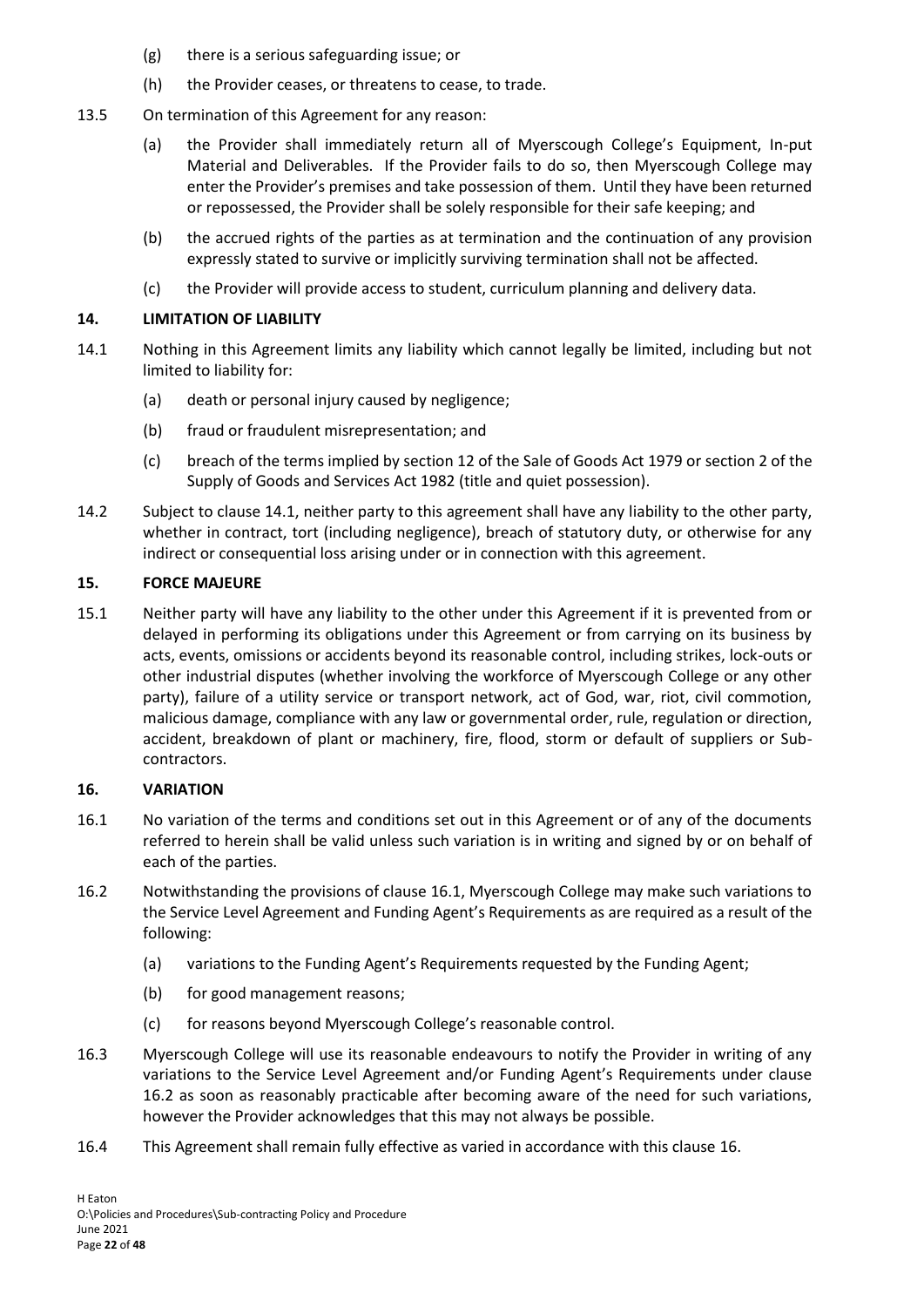# <span id="page-22-0"></span>**17. CONFLICT**

In the event of any conflict between the terms of the Principal Agreement, these Conditions and/or the Service Level Agreement, the following order of precedence shall apply:

- 17.1 firstly the Principal Agreement;
- 17.2 secondly these Conditions; and
- 17.3 thirdly the Service Level Agreement.

# <span id="page-22-1"></span>**18. WAIVER**

- 18.1 A waiver of any right under this Agreement is only effective if it is in writing and it applies only to the party to whom the waiver is addressed and the circumstances for which it is given.
- 18.2 Unless specifically provided otherwise, rights arising under this Agreement are cumulative and do not exclude rights provided by law.

# <span id="page-22-2"></span>**19. SEVERANCE**

- 19.1 If any provision (or part of a provision) of this Agreement is found by any court or administrative body of competent jurisdiction to be invalid, unenforceable or illegal, the other provisions will remain in force.
- 19.2 If any invalid, unenforceable or illegal provision would be valid, enforceable or legal if some part of it were deleted, that provision will apply with whatever modification is necessary to make it valid, enforceable and legal.

# <span id="page-22-3"></span>**20. STATUS OF PRE-CONTRACTUAL STATEMENTS**

20.1 Each of the parties acknowledges and agrees that, in entering into this Agreement it does not rely on any undertaking, promise, assurance, statement, representation, warranty or understanding (whether in writing or not) of any person (whether party to these terms and conditions or not) relating to the subject matter of this Agreement, other than as expressly set out in this Agreement.

# <span id="page-22-4"></span>**21. ASSIGNMENT**

21.1 The Provider shall not, without the prior written consent of Myerscough College, assign, transfer, charge, Sub-contract or deal in any other manner with all or any of its rights or obligations under this Agreement.

# <span id="page-22-5"></span>**22. NO PARTNERSHIP OR AGENCY**

22.1 Nothing in this Agreement is intended to, or shall operate to, create a partnership between the parties, or to authorise either party to act as agent for the other, and neither party shall have authority to act in the name or on behalf of or otherwise to bind the other in any way (including the making of any representation or warranty, the assumption of any obligation or liability and the exercise of any right or power).

# <span id="page-22-6"></span>**23. RIGHTS OF THIRD PARTIES**

23.1 This Agreement is made for the benefit of the parties to it and (where applicable) their successors and permitted assigns and is not intended to benefit, or be enforceable by, anyone else. The exception being the Funding Agent who has the right to enforce the terms of this Agreement.

# <span id="page-22-7"></span>**24. NOTICES**

24.1 Notice given under this Agreement shall be in writing, sent for the attention of the person, and to the address or fax number, given in this Agreement (or such other address, fax number or person as the relevant party may notify to the other party) and shall be delivered personally, sent by fax or sent by pre-paid, first-class post or recorded delivery. A notice is deemed to have been received, if delivered personally, at the time of delivery, in the case of fax, at the time of transmission, in the case of pre-paid first class post or recorded delivery, 48 hours from the date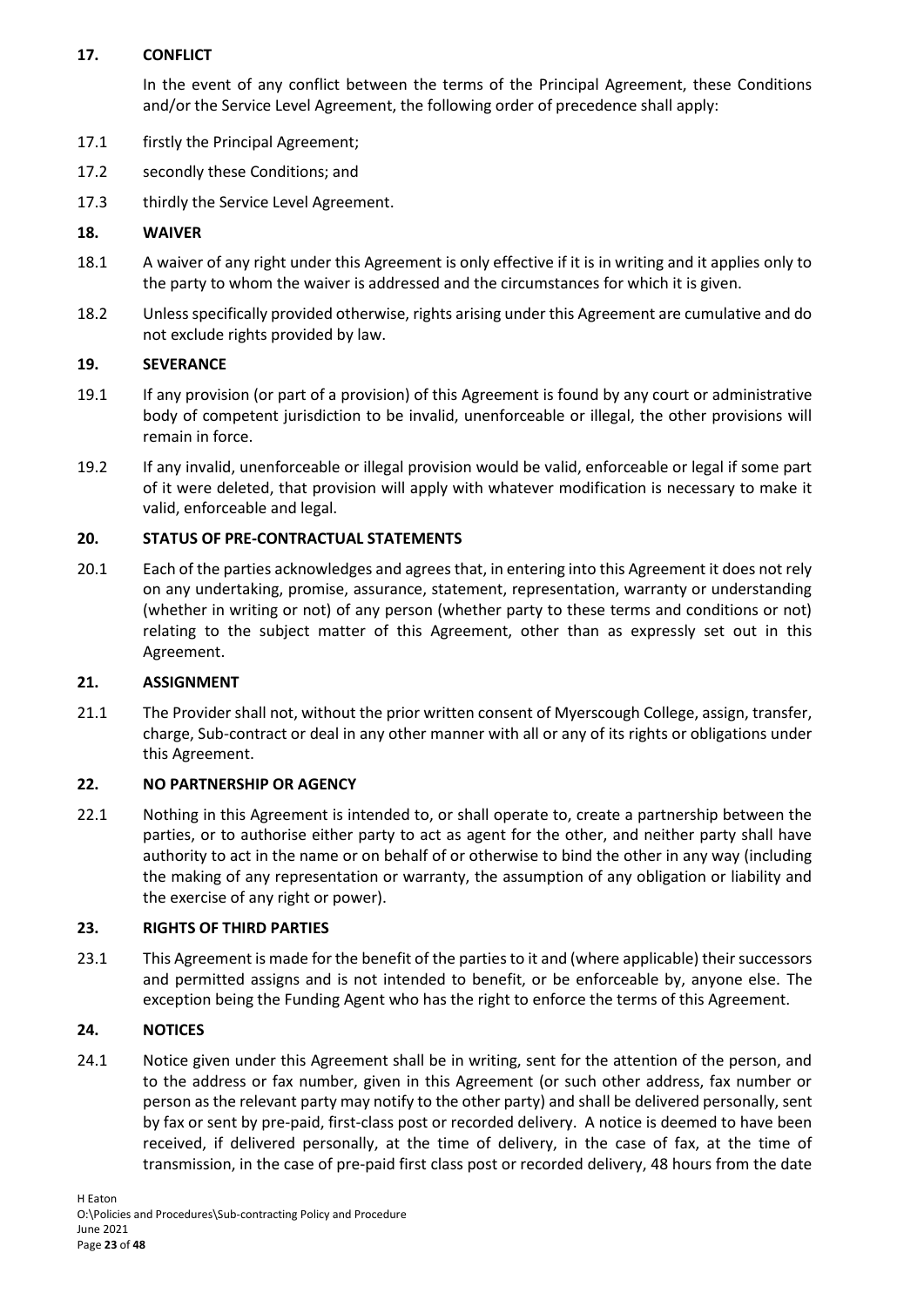of posting and, if deemed receipt under this clause [24](#page-22-7) is not within business hours (meaning 9.00 am to 5.00 pm Monday to Friday on a day that is a business day), at 9.00 am on the first business day following delivery. To prove service, it is sufficient to prove that the notice was transmitted by fax, to the fax number of the party or, in the case of post, that the envelope containing the notice was properly addressed and posted.

# <span id="page-23-0"></span>**25. GOVERNING LAW AND JURISDICTION**

- 25.1 This Agreement and any dispute or claim arising out of or in connection with it or its subject matter, shall be governed by, and construed in accordance with, the law of England and Wales.
- 25.2 The parties irrevocably agree that the courts of England shall have exclusive jurisdiction to settle any dispute or claim that arises out of or in connection with this Agreement or its subject matter.

This agreement has been entered into on the date stated at the beginning of it.

Signed by:

Alison Robinson \_\_\_\_\_\_\_\_\_\_\_\_\_\_\_\_\_\_\_\_\_\_\_\_

Chief Executive and Principal

\_\_\_\_\_\_\_\_\_\_\_\_\_\_\_\_\_\_\_\_\_\_\_\_\_\_

For and on behalf of **Myerscough College**

Signed by:

Director

For and on behalf of **[INSERT PROVIDER'S FULL NAME]**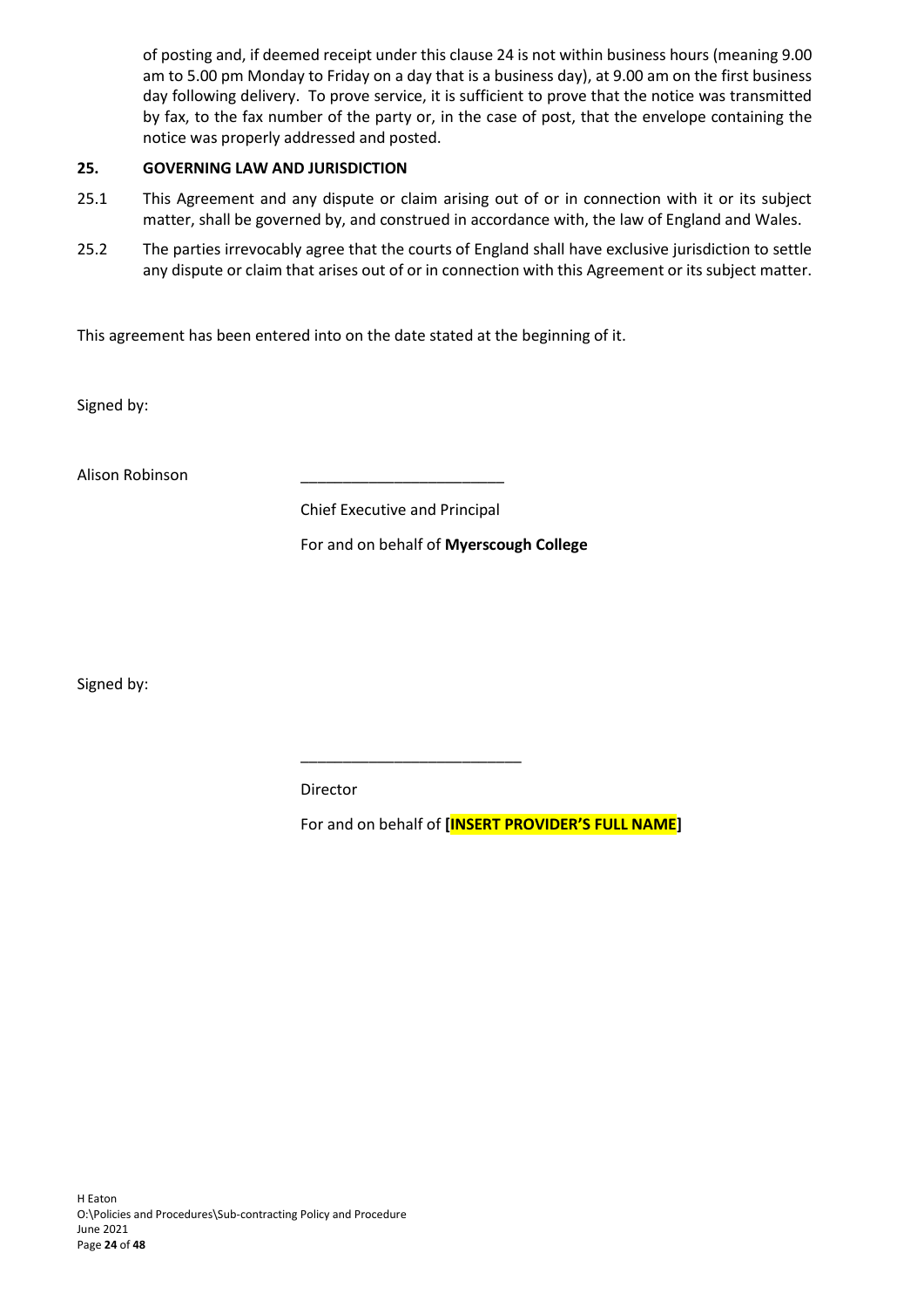<span id="page-24-0"></span>This agreement between Myerscough College and **XXXX** has been developed to provide opportunities for learners **XXXX** . This will support clients in securing employment locally or moving into further study.

#### 16-18 Learners (EFA Funded)

| <b>Study Programme</b> | <b>Study Programme Content</b> | <b>GLH</b> | <b>Number of Learners</b>    |
|------------------------|--------------------------------|------------|------------------------------|
| <b>Banding</b>         |                                |            |                              |
| <b>Full Time</b>       |                                |            |                              |
| 540+ GLH               |                                |            |                              |
| Part Time              | ٠                              |            | $\overline{\phantom{0}}$     |
| 450-539 GLH            |                                |            |                              |
| Part Time              | $\overline{\phantom{0}}$       |            | $\overline{\phantom{0}}$     |
| 360-449 GLH            |                                |            |                              |
| Part Time              |                                |            | $\qquad \qquad \blacksquare$ |
| 280-359 GLH            |                                |            |                              |
| Part Time              |                                |            |                              |
| up to 280 GLH          |                                |            |                              |

The proposed terms in this Agreement will be fixed for a period from [DATE]. All learner enrolment paperwork must be received by the College before [DATE].

### **Key Performance Indicators (KPIs)**

Minimum performance levels for programmes are as follows, Providers are expected to endeavour to achieve these KPIs:

- Retention 95%
- Pass 95%
- Achievement 90% (including English and maths)

#### **Maximum Contract Value**

[PROVIDER] has been allocated a maximum contract value of [£XXX]. This is the maximum total value that will be paid to the subcontractor and is based on the proportion of funding allocated to the Provider within Schedule 3. No additional payments will be available to the Provider as this is inclusive of all elements of the Study / Apprenticeship Programme.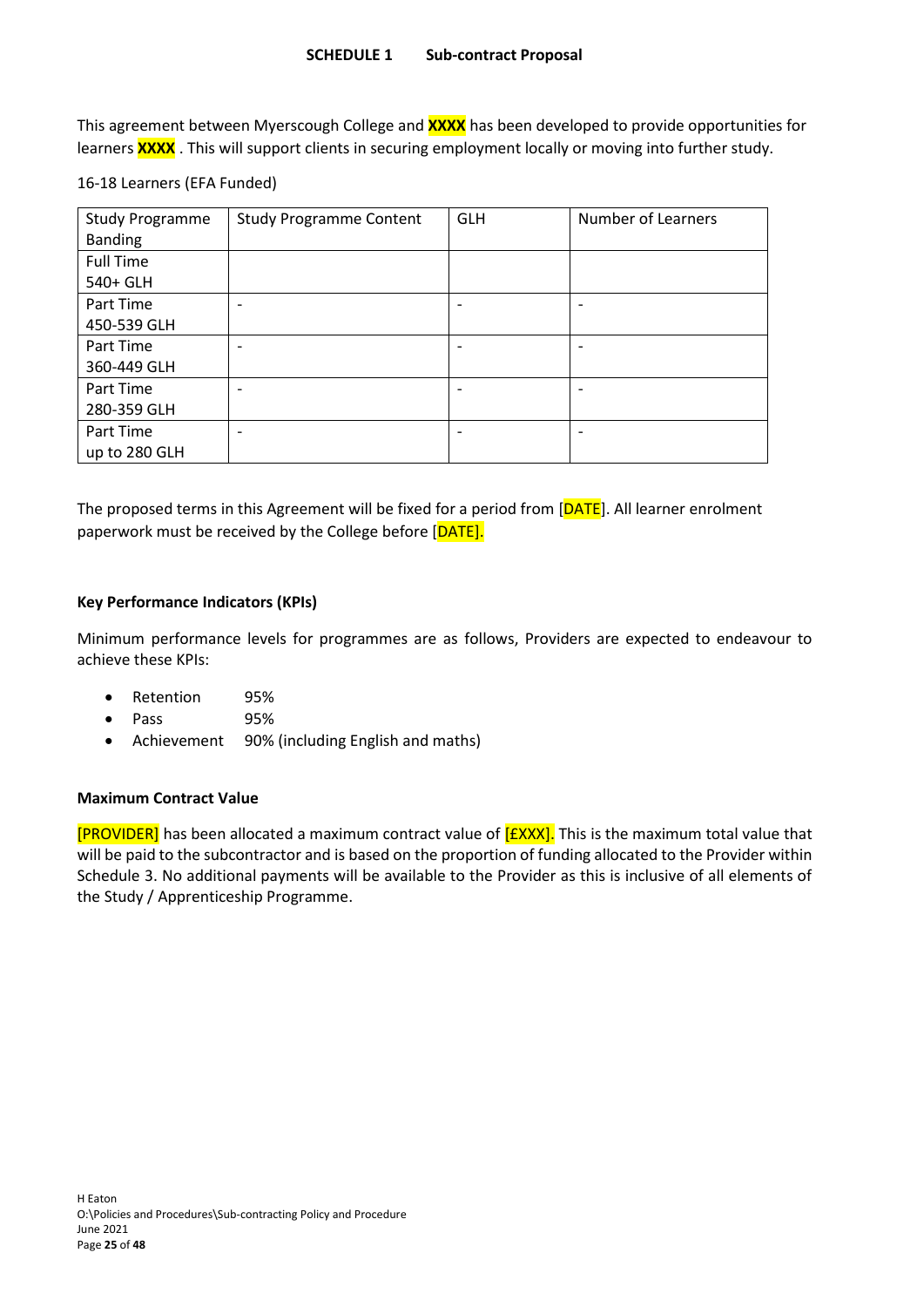#### <span id="page-25-0"></span>**SCHEDULE 2 Funding Provider's Requirements**

For further funding guidance, please refer to the following websites:

Delivery Programme Guidance

[www.gov.uk/guidance/16-to-19-education-funding-guidance](http://www.gov.uk/guidance/16-to-19-education-funding-guidance)

[www.education.gov.uk](http://www.education.gov.uk/)

Includes: Learner Eligibility and Contribution Rules Funding Regulations

[www.ofsted.gov.uk](http://www.ofsted.gov.uk/)

Includes: The Common Inspection Framework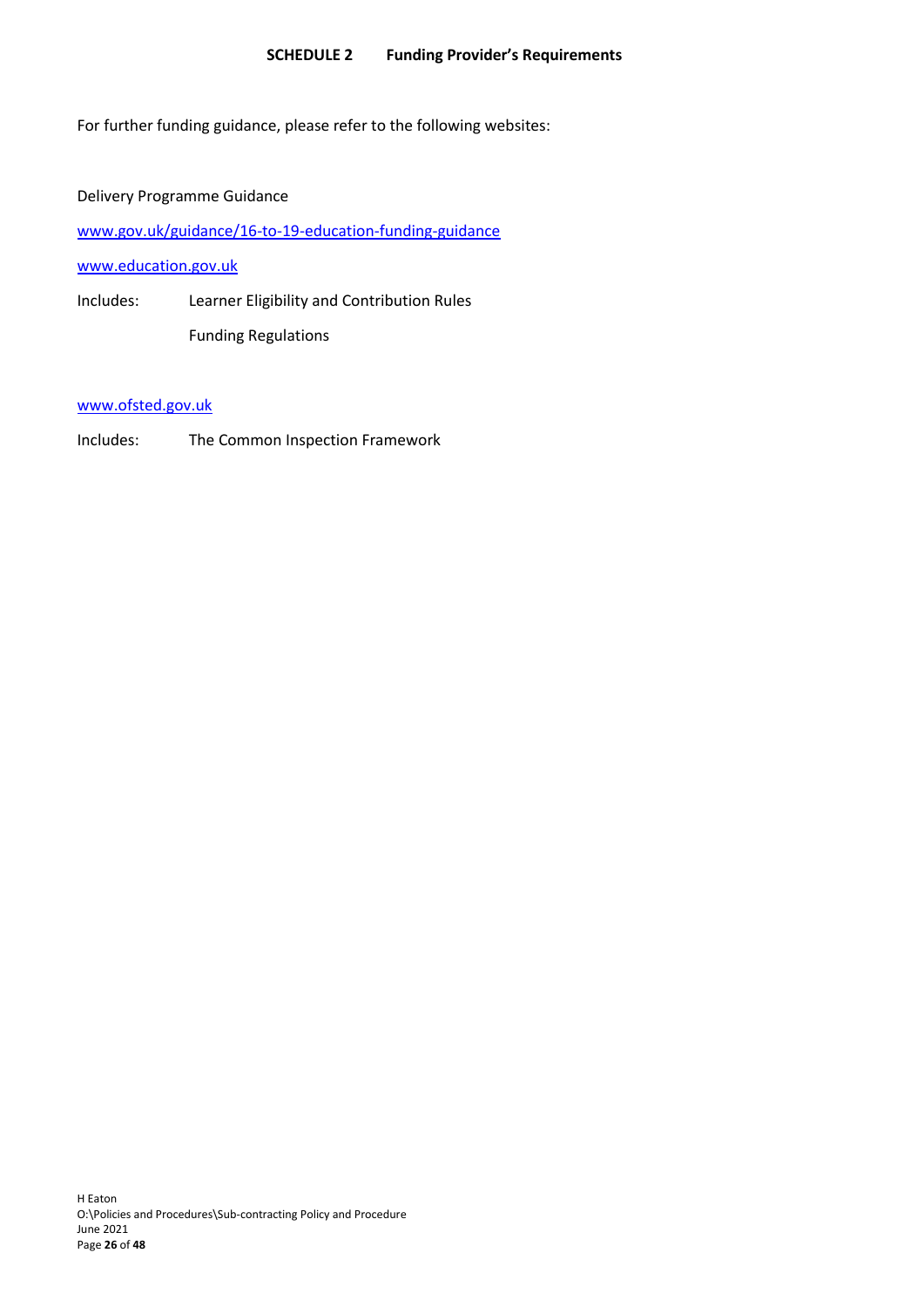Payments will be based on 85% of the grant available for each individual student as per the ILR Funding Report. For each individual student remaining on programme payments will be made as follows:

- <span id="page-26-1"></span><span id="page-26-0"></span>• 75% paid monthly over the duration of the programme (payments cease if the student withdraws)
- 25% final payment per successful completion

Payments will be made monthly in arrears, with the final payment being made on production of Awarding Body Certification.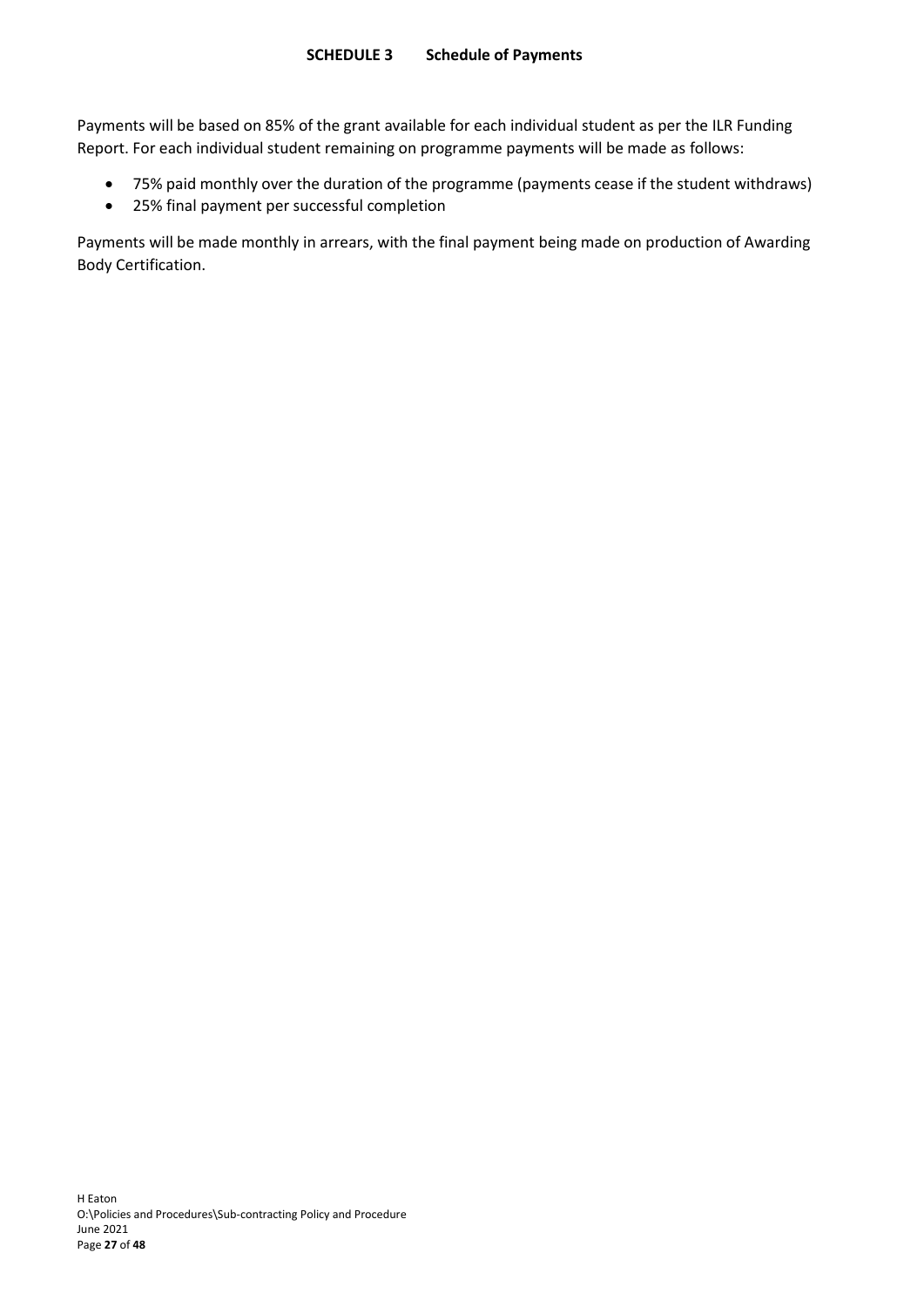<span id="page-27-0"></span>

| <b>Data Category</b>                         | Individual Learner Record ("ILR")                                                                                                                                                                                                                                                                                                                                |
|----------------------------------------------|------------------------------------------------------------------------------------------------------------------------------------------------------------------------------------------------------------------------------------------------------------------------------------------------------------------------------------------------------------------|
| <b>Nature of sharing</b>                     | Processor to sub-processor                                                                                                                                                                                                                                                                                                                                       |
|                                              | The ultimate Data Controller of any Personal Data contained in the ILR shall<br>be the ESFA on behalf of the Secretary of State for Education. Myerscough<br>College shall be the data processor and the Provider shall be a sub-<br>processor.                                                                                                                  |
| Lawful basis for<br>sharing                  | Legitimate Interests - Processing of the Personal Data is required to enable<br>Myerscough College to obtain funding for the relevant student's course.                                                                                                                                                                                                          |
| <b>Categories of Data</b><br><b>Subjects</b> | The Data Subjects are students on education or training programmes<br>administered by the ESFA that are subject to the Funding Agreement as<br>defined in the ESFA privacy notice and ILR specification and its appendices.                                                                                                                                      |
|                                              | https://www.gov.uk/government/publications/esfa-privacynotice                                                                                                                                                                                                                                                                                                    |
|                                              | https://www.gov.uk/government/collections/individualisedlearner-record-<br>ilr                                                                                                                                                                                                                                                                                   |
| <b>Types of Personal</b>                     | The Personal Data to be processed is defined in the ILR specification.                                                                                                                                                                                                                                                                                           |
| Data                                         | https://www.gov.uk/government/collections/individualisedlearner-<br>record-ilr                                                                                                                                                                                                                                                                                   |
| <b>Nature of Processing</b>                  | The nature and purposes of the processing is defined in the ESFA privacy<br>notice.                                                                                                                                                                                                                                                                              |
|                                              | https://www.gov.uk/government/publications/esfa-privacynotice                                                                                                                                                                                                                                                                                                    |
|                                              | Information on how the data must be supplied to the ESFA is detailed in<br>the ILR specification and its appendices.                                                                                                                                                                                                                                             |
|                                              | https://www.gov.uk/government/collections/individualisedlearner-<br>record-ilr                                                                                                                                                                                                                                                                                   |
| <b>Agreed Purpose</b>                        | To allow Myerscough College to submit the Personal Data to the ESFA as<br>required under the Funding Agreement.                                                                                                                                                                                                                                                  |
| <b>Transfer outside of</b><br>the EEA        | Not permitted without the consent of the ESFA.                                                                                                                                                                                                                                                                                                                   |
| <b>Retention Policy</b>                      | Myerscough College is required to retain the data for the funding and audit<br>purposes set out in the Funding Agreement for 6 years from the end of the<br>financial year in which the last payment is made under the Funding<br>Agreement.                                                                                                                     |
|                                              | For the purposes of the Department for Work & Pensions as a data<br>controller, where Learner data is used as match on the 2007-13 ESF<br>programme, the data must be retained securely until at least 31 December<br>2022 and where Learner data is used as match on the 2014-20 ESF<br>programme, the data must be retained securely until 31st December 2030. |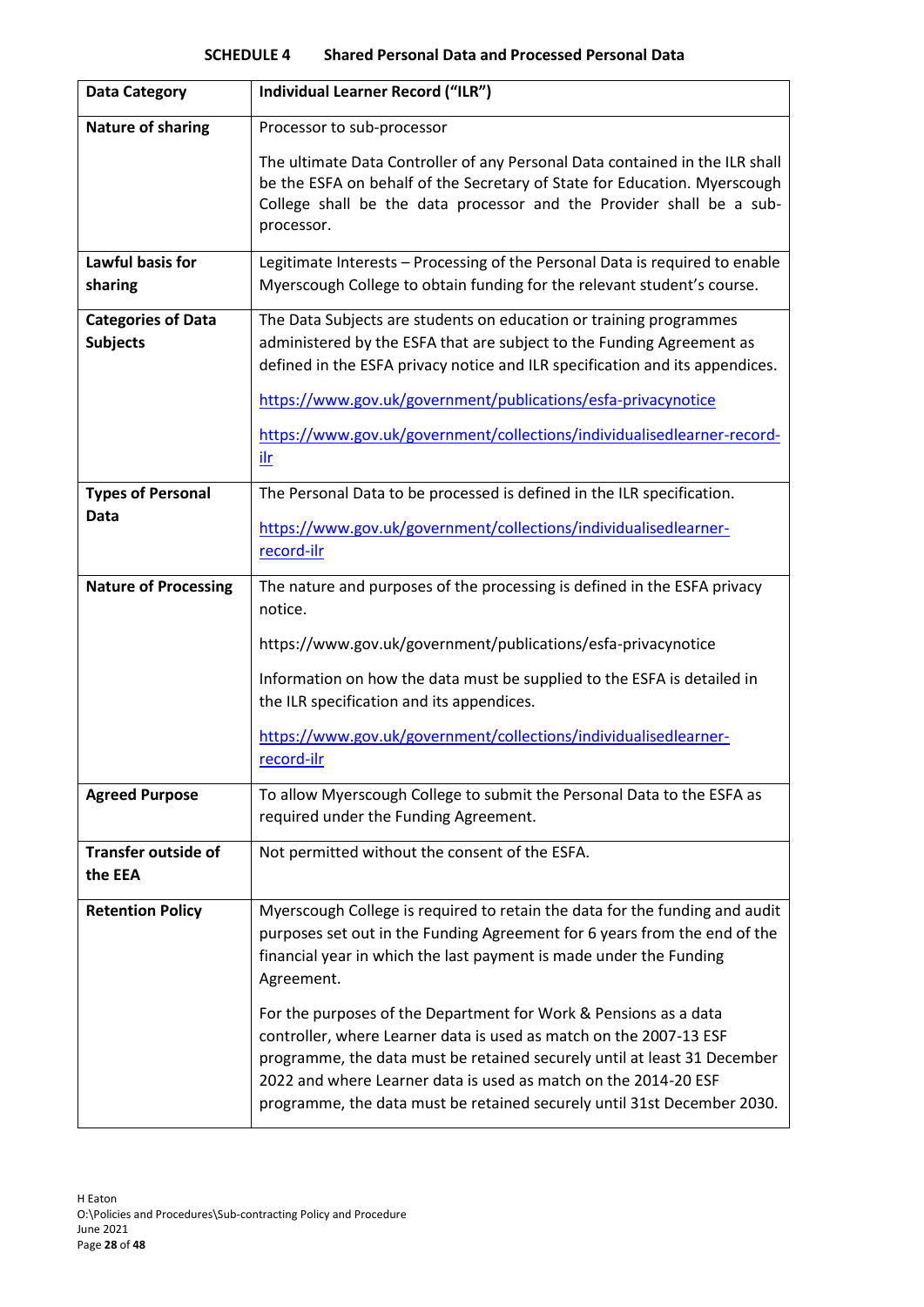|              | The Provider shall ensure that it complies with the retention obligations<br>placed on Myerscough College in respect of its own processing of the<br>Personal Data.                                                                                                     |
|--------------|-------------------------------------------------------------------------------------------------------------------------------------------------------------------------------------------------------------------------------------------------------------------------|
|              | Myerscough College is responsible for determining any further need to<br>process the data, including its retention, prior to secure destruction.                                                                                                                        |
| <b>Notes</b> | The Personal Data within this ILR Data Category may also be held by the<br>parties in their capacities as Data Controllers, or by way of sharing through<br>other data categories. This data notice applies only to Personal Data<br>submitted to the ESFA via the ILR. |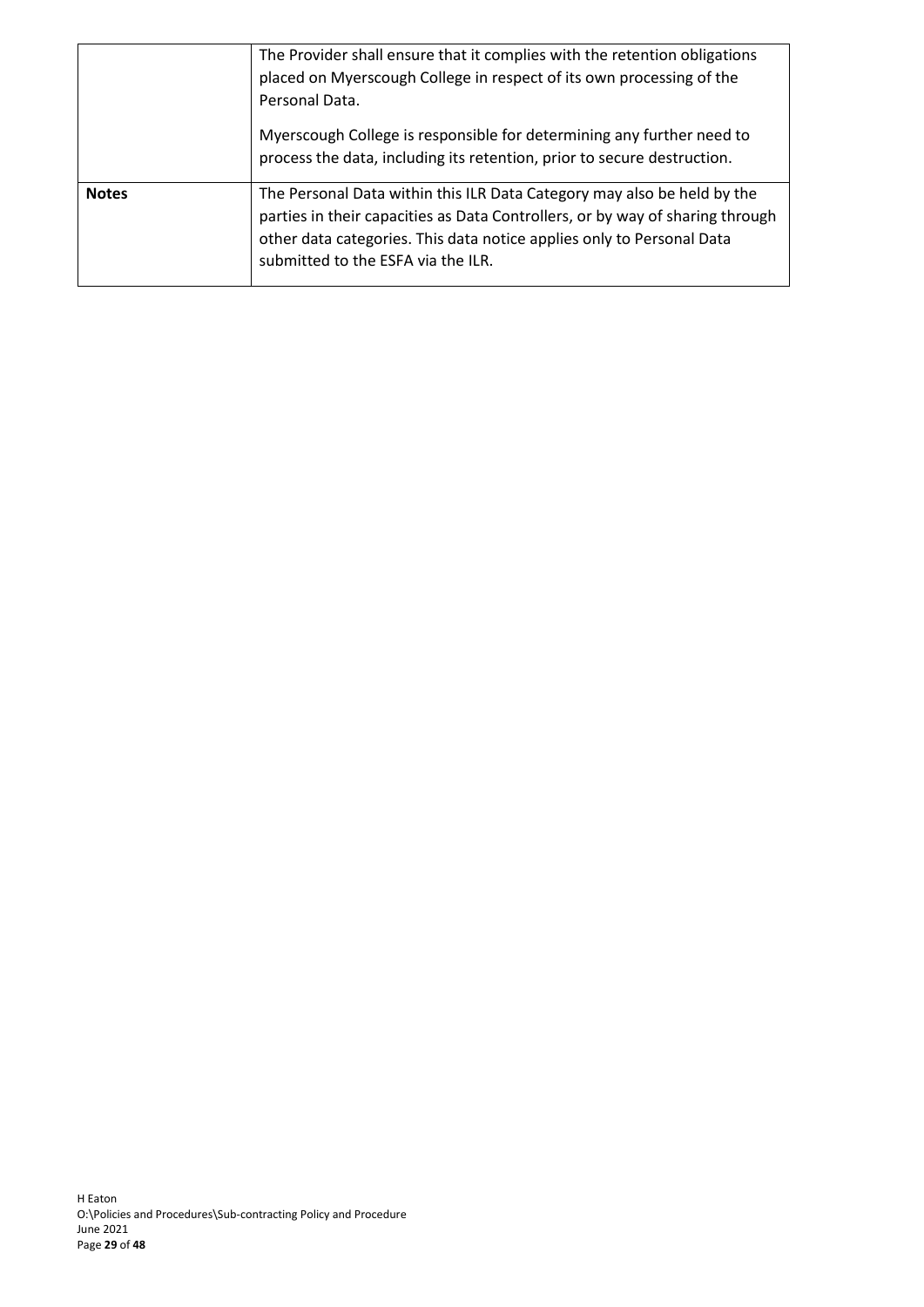| <b>Data Category</b>                         | <b>Student Information (Pre and Post Enrolment)</b>                                                                                                                                                                                                                                                                                                                                                                                                                                                                                           |  |  |  |  |
|----------------------------------------------|-----------------------------------------------------------------------------------------------------------------------------------------------------------------------------------------------------------------------------------------------------------------------------------------------------------------------------------------------------------------------------------------------------------------------------------------------------------------------------------------------------------------------------------------------|--|--|--|--|
| <b>Nature of sharing</b>                     | <b>Controller to Controller</b>                                                                                                                                                                                                                                                                                                                                                                                                                                                                                                               |  |  |  |  |
| Lawful basis for<br>sharing                  | Legitimate interests and pursuant to contract with the learner and certain<br>information will be transferred on the basis of consent.                                                                                                                                                                                                                                                                                                                                                                                                        |  |  |  |  |
| <b>Categories of Data</b><br><b>Subjects</b> | The Data Subjects are students on education or training programmes<br>administered by the ESFA that are subject to the Funding Agreement as<br>defined in the ESFA or Myerscough College privacy notice and ILR<br>specification and its appendices.<br>https://www.gov.uk/government/publications/esfa-privacynotice<br>https://www.myerscough.ac.uk/privacy-policy/<br>https://www.gov.uk/government/collections/individualisedlearner-<br>record-ilr                                                                                       |  |  |  |  |
| <b>Types of Personal</b><br>Data             | Personal data may include the following:<br><b>National Insurance Number</b><br>$\bullet$<br>Education history / qualifications achieved<br>$\bullet$<br><b>Employment history</b><br>٠<br>Criminal convictions data<br>$\bullet$<br>Initial and diagnostic assessment results<br>$\bullet$<br><b>Medical information</b><br>Learning support requirements<br>Current course information - enrolment, timetable, achievement<br>$\bullet$<br>and attendance records<br>Safeguarding concerns<br>٠<br>RIDDOR reportable accidents<br>$\bullet$ |  |  |  |  |
| <b>Nature of Processing</b>                  | The nature and purposes of the processing is defined in the Myerscough<br>College privacy notice.<br>https://www.myerscough.ac.uk/privacy-policy/<br>[INSERT LINK TO PROVIDER PRIVACY NOTICE]                                                                                                                                                                                                                                                                                                                                                 |  |  |  |  |
| <b>Agreed Purpose</b>                        | Storage and administration of student personal data as required to<br>perform the obligations under this agreement as per the privacy notice of<br>Myerscough College and the Provider.                                                                                                                                                                                                                                                                                                                                                       |  |  |  |  |
| <b>Transfer outside of</b><br>the EEA        | Not permitted without the consent of the ESFA.                                                                                                                                                                                                                                                                                                                                                                                                                                                                                                |  |  |  |  |
| <b>Retention Policy</b>                      | Myerscough College is required to retain the data for the funding and<br>audit purposes set out in the Funding Agreement for 6 years from the end<br>of the financial year in which the last payment is made under the Funding<br>Agreement.<br>For the purposes of the Department for Work & Pensions as a data<br>controller, where Learner data is used as match on the 2007-13 ESF<br>programme, the data must be retained securely until at least 31<br>December 2022 and where Learner data is used as match on the 2014-20             |  |  |  |  |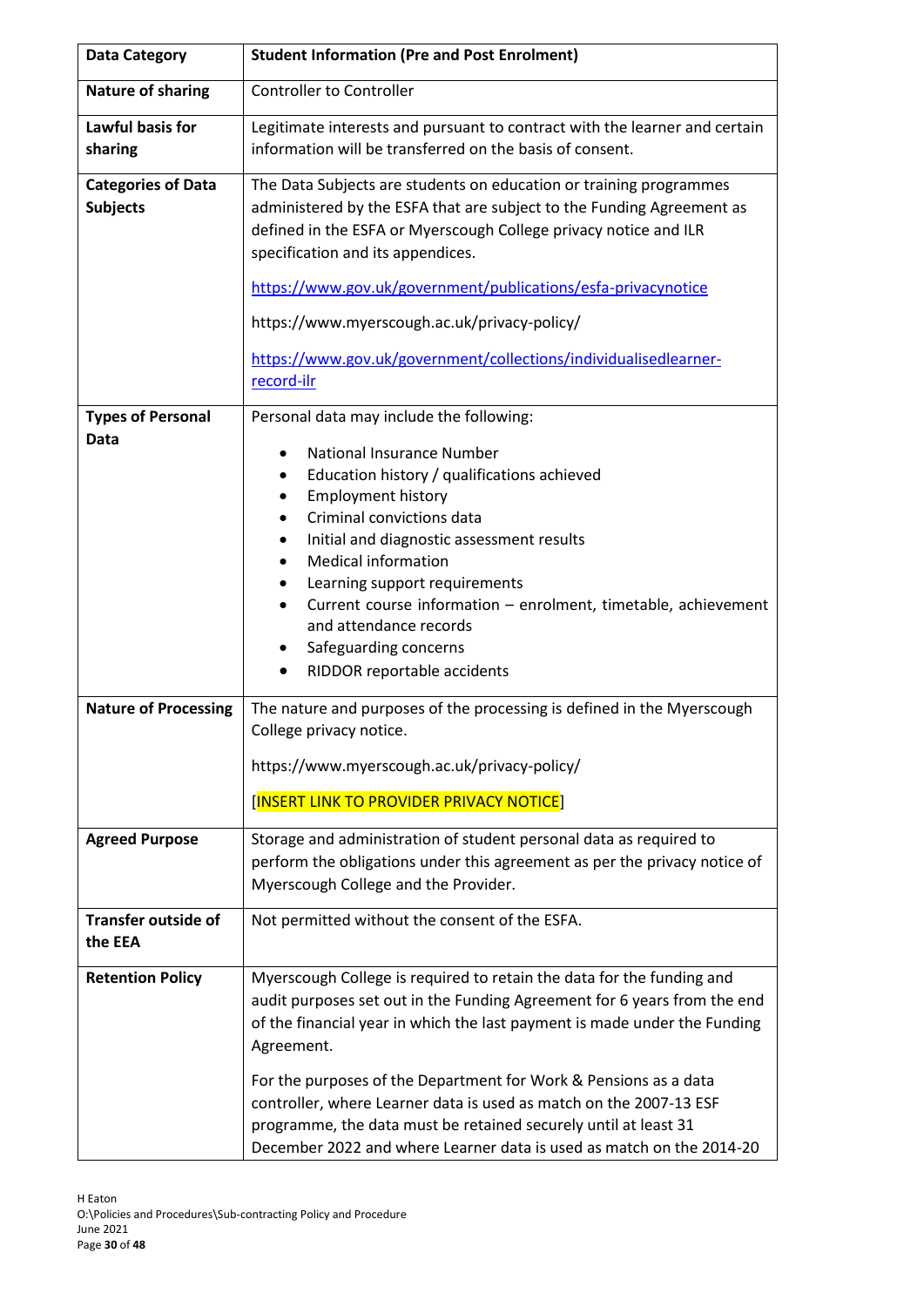| ESF programme, the data must be retained securely until 31st December<br>2030.                                                                                      |
|---------------------------------------------------------------------------------------------------------------------------------------------------------------------|
| The Provider shall ensure that it complies with the retention obligations<br>placed on Myerscough College in respect of its own processing of the<br>Personal Data. |
| Myerscough College is responsible for determining any further need to<br>process the data, including its retention, prior to secure destruction.                    |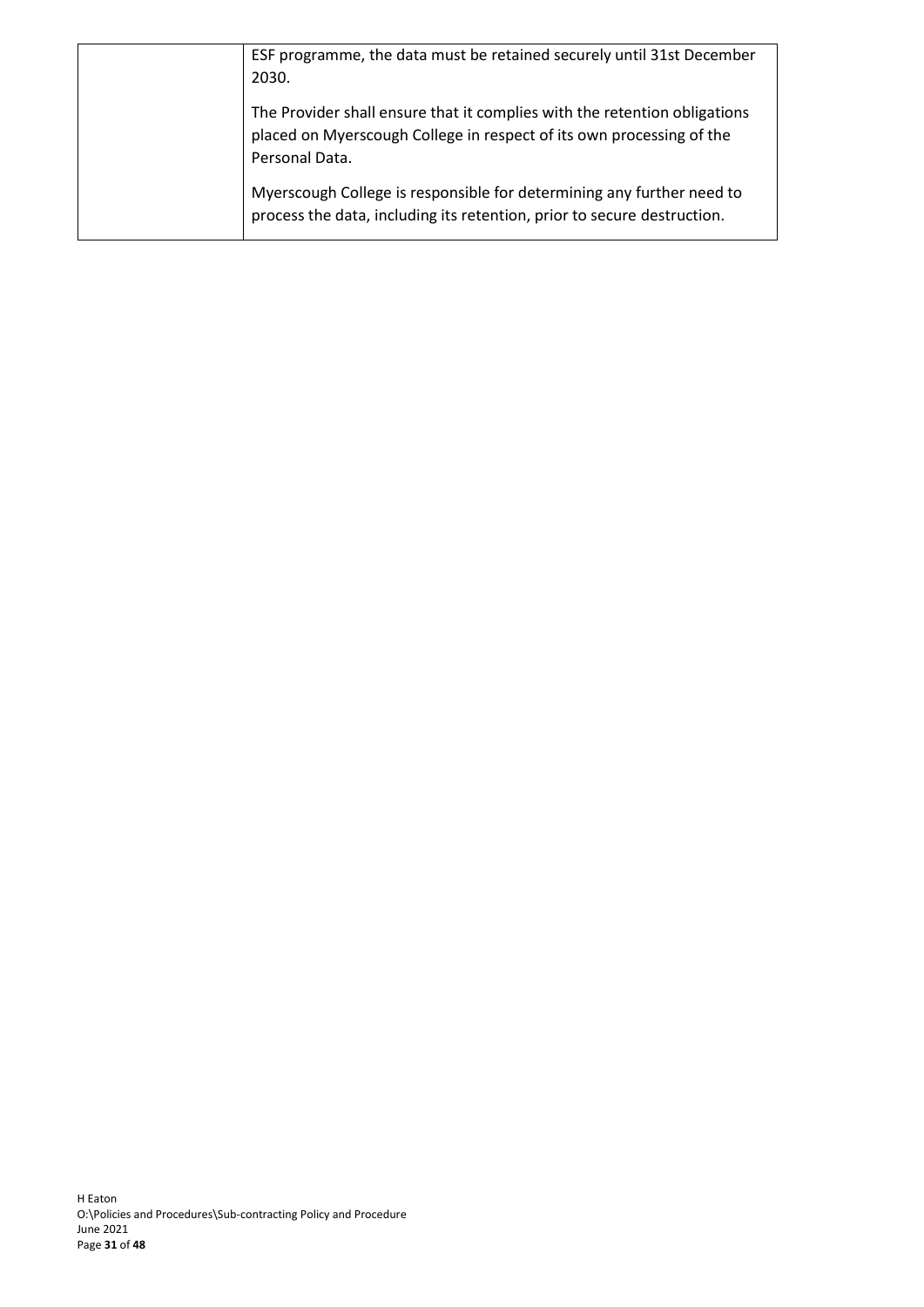| <b>Data Category</b>                                                                                                                                                                             | <b>Staff Information</b>                                                                                                                                                                                                                                                                                                                                                                                                                                                                                                                                                                                                                                                                                                                                                                                                                                                                                                                       |  |  |  |
|--------------------------------------------------------------------------------------------------------------------------------------------------------------------------------------------------|------------------------------------------------------------------------------------------------------------------------------------------------------------------------------------------------------------------------------------------------------------------------------------------------------------------------------------------------------------------------------------------------------------------------------------------------------------------------------------------------------------------------------------------------------------------------------------------------------------------------------------------------------------------------------------------------------------------------------------------------------------------------------------------------------------------------------------------------------------------------------------------------------------------------------------------------|--|--|--|
| <b>Nature of sharing</b>                                                                                                                                                                         | <b>Controller to Controller</b>                                                                                                                                                                                                                                                                                                                                                                                                                                                                                                                                                                                                                                                                                                                                                                                                                                                                                                                |  |  |  |
| Lawful basis for<br>sharing                                                                                                                                                                      | Legitimate interests                                                                                                                                                                                                                                                                                                                                                                                                                                                                                                                                                                                                                                                                                                                                                                                                                                                                                                                           |  |  |  |
| <b>Categories of Data</b><br><b>Subjects</b>                                                                                                                                                     | Employees of the respective parties                                                                                                                                                                                                                                                                                                                                                                                                                                                                                                                                                                                                                                                                                                                                                                                                                                                                                                            |  |  |  |
| <b>Types of Personal</b><br>Personal data may include the following:<br>Data<br>Name<br>$\bullet$<br>Contact details<br>Title<br><b>DBS</b> details<br>Qualifications<br>Performance evaluations |                                                                                                                                                                                                                                                                                                                                                                                                                                                                                                                                                                                                                                                                                                                                                                                                                                                                                                                                                |  |  |  |
| <b>Nature of Processing</b>                                                                                                                                                                      | The nature and purposes of the processing is defined in the Myerscough<br>College privacy notice and Myerscough College staff privacy notice.<br>https://www.myerscough.ac.uk/privacy-policy/<br>https://www.myerscough.ac.uk/media/4474/staff-and-job-applicant-<br>privacy-notice.pdf<br>[INSERT LINK TO PROVIDER PRIVACY NOTICE]                                                                                                                                                                                                                                                                                                                                                                                                                                                                                                                                                                                                            |  |  |  |
| <b>Agreed Purpose</b>                                                                                                                                                                            | Storage and administration of student personal data as required to<br>perform the obligations under this agreement as per the privacy notice of<br>Myerscough College and the Provider.                                                                                                                                                                                                                                                                                                                                                                                                                                                                                                                                                                                                                                                                                                                                                        |  |  |  |
| <b>Transfer outside of</b><br>the EEA                                                                                                                                                            | Not permitted without the consent of the ESFA.                                                                                                                                                                                                                                                                                                                                                                                                                                                                                                                                                                                                                                                                                                                                                                                                                                                                                                 |  |  |  |
| <b>Retention Policy</b>                                                                                                                                                                          | Myerscough College is required to retain the data for the funding and<br>audit purposes set out in the Funding Agreement for 6 years from the end<br>of the financial year in which the last payment is made under the Funding<br>Agreement.<br>For the purposes of the Department for Work & Pensions as a data<br>controller, where Learner data is used as match on the 2007-13 ESF<br>programme, the data must be retained securely until at least 31<br>December 2022 and where Learner data is used as match on the 2014-20<br>ESF programme, the data must be retained securely until 31st December<br>2030.<br>The Provider shall ensure that it complies with the retention obligations<br>placed on Myerscough College in respect of its own processing of the<br>Personal Data.<br>Myerscough College is responsible for determining any further need to<br>process the data, including its retention, prior to secure destruction. |  |  |  |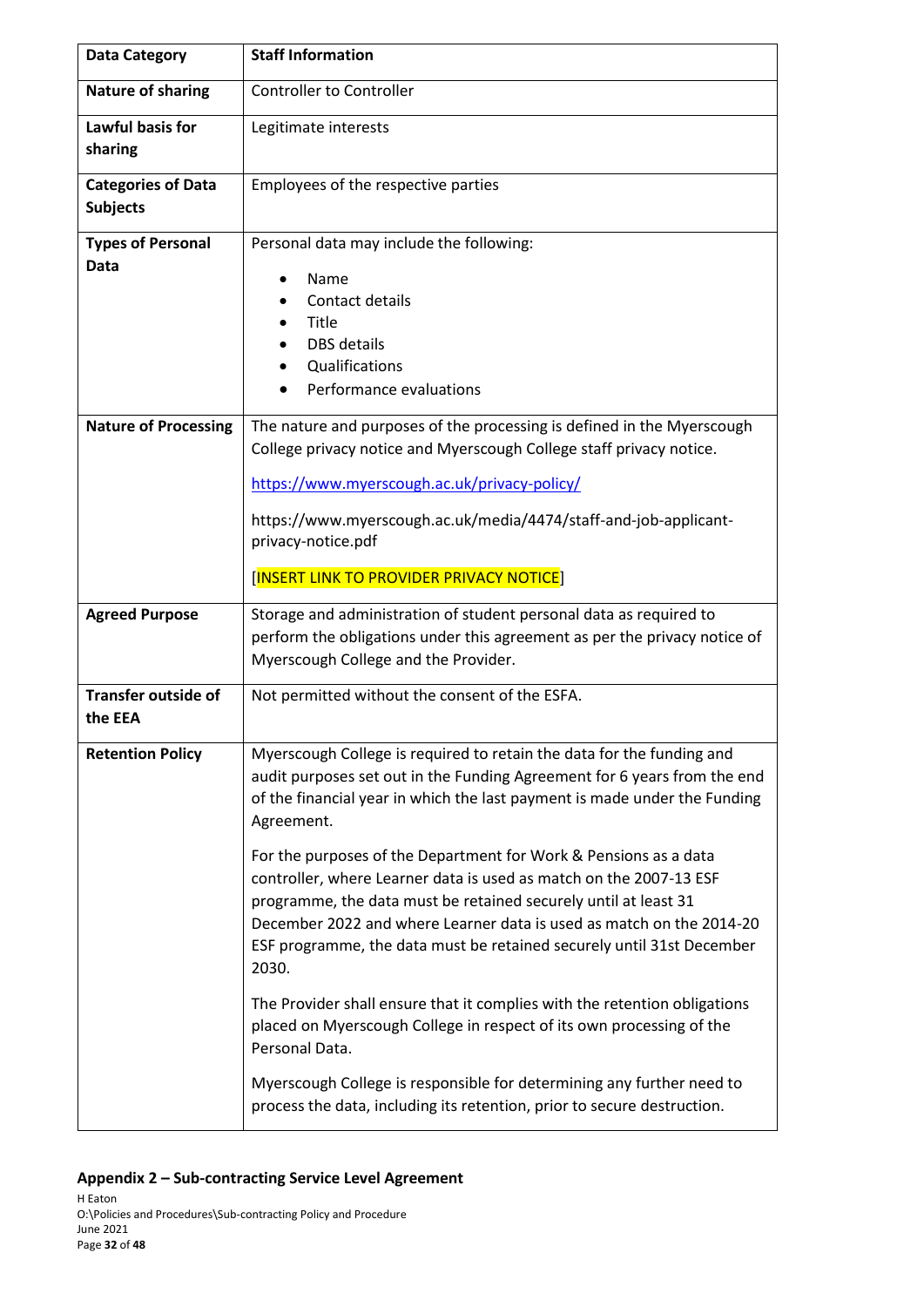

# **SUBCONTRACTING SERVICE LEVEL AGREEMENT**

This agreement is between **Myerscough College** and **XXXX**

The proposed terms within this agreement will be fixed for the period from:

# **[DATE] to [DATE]**

Both Myerscough College and the Sub-contractor shall collaborate to provide good quality and a coordinated approach to the training of all learners. Myerscough College shall liaise at least once a month to ensure that the training programmes are meeting the learners' needs, to monitor performance and address operational issues.

#### **1.0 Programme of Learning**

#### **1.1 Recruitment**

#### **The Sub-contractor agrees to:**

- Ensure that all learners that they recruit onto the programme meet the eligibility criteria as set by the Education Skills Funding Agency (ESFA).
- Ensure that funding has not displaced other funds and that there is no duplication of funding from another source for the provision.
- Complete all of the programme documentation as required by Myerscough College to support the claims and audit processes.

#### **Myerscough College agrees to:**

- Support the learner recruitment process.
- Provide all documentation and support the Sub-contractor in the completion of the documentation.
- Retain overall control of enrolment/rejection of learners as it would do if the learners were to be taught on its own site.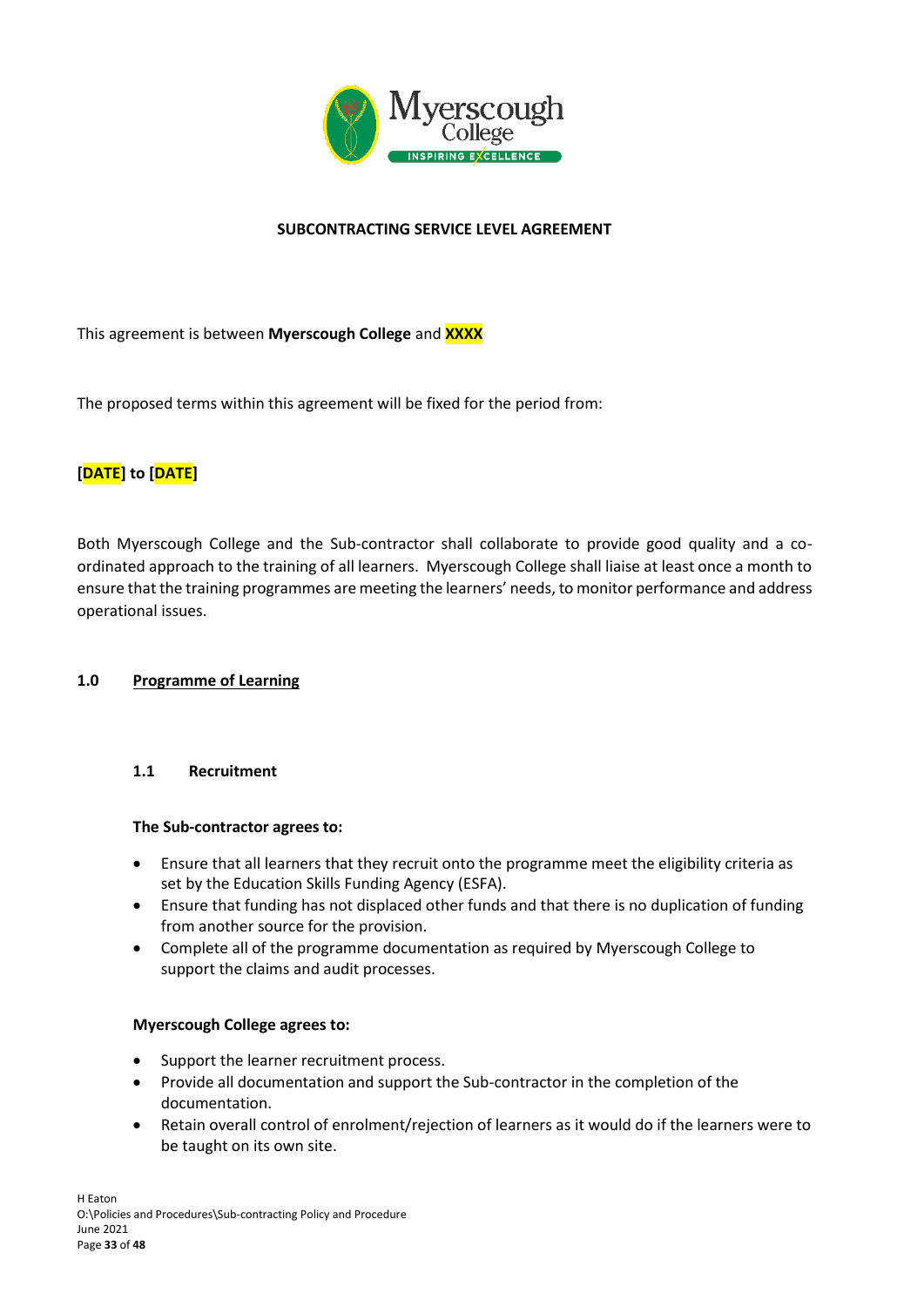# **1.2 Induction and Initial Assessment**

#### **The Sub-contractor agrees to:**

- Deliver a full induction to the learner and include a full initial assessment.
- Register all approved learners with the appropriate awarding body, if not already completed by Myerscough, within the correct timescales and to provide Myerscough College with copies of all relevant correspondence between the Sub-contractor and the awarding body regarding the provision.

# **1.3 Progression and Review**

#### **The Sub-contractor agrees to:**

- Not sub-contract the delivery of funded provision to other organisations or self-employed individuals without the express and written approval of Myerscough and the funding body.
- Allow access to premises, documentation and learners as required.
- Provide Myerscough College with learner and employer details as and when requested.
- Deliver training and assessment for the agreed programmes to meet the awarding body standards.
- Complete all assessment and tracking documentation as required.
- Participate in the contract review process.
- Ensure that all working practices conform to Myerscough College standards for safeguarding, equality and diversity, health and safety and quality assurance.

#### **Myerscough College agrees to:**

- Provide support and guidance to support successful delivery of the programme.
- Manage communications and reporting processes with funding bodies.
- Manage claims as per funding body requirements.
- Manage the contract review process.

# **1.4 Completion and Withdrawals**

#### **The Sub-contractor agrees to:**

- Notify Myerscough College immediately if there are any leavers from the programme and complete the appropriate documentation.
- Provide awarding body certification for all successful learners where applicable.
- Co-ordinate learning to achieve agreed achievement rates.

#### **Myerscough College agrees to:**

Manage claims as per funding body requirements.

#### **2.0 Quality Assurance**

#### **The Sub-contractor agrees to:**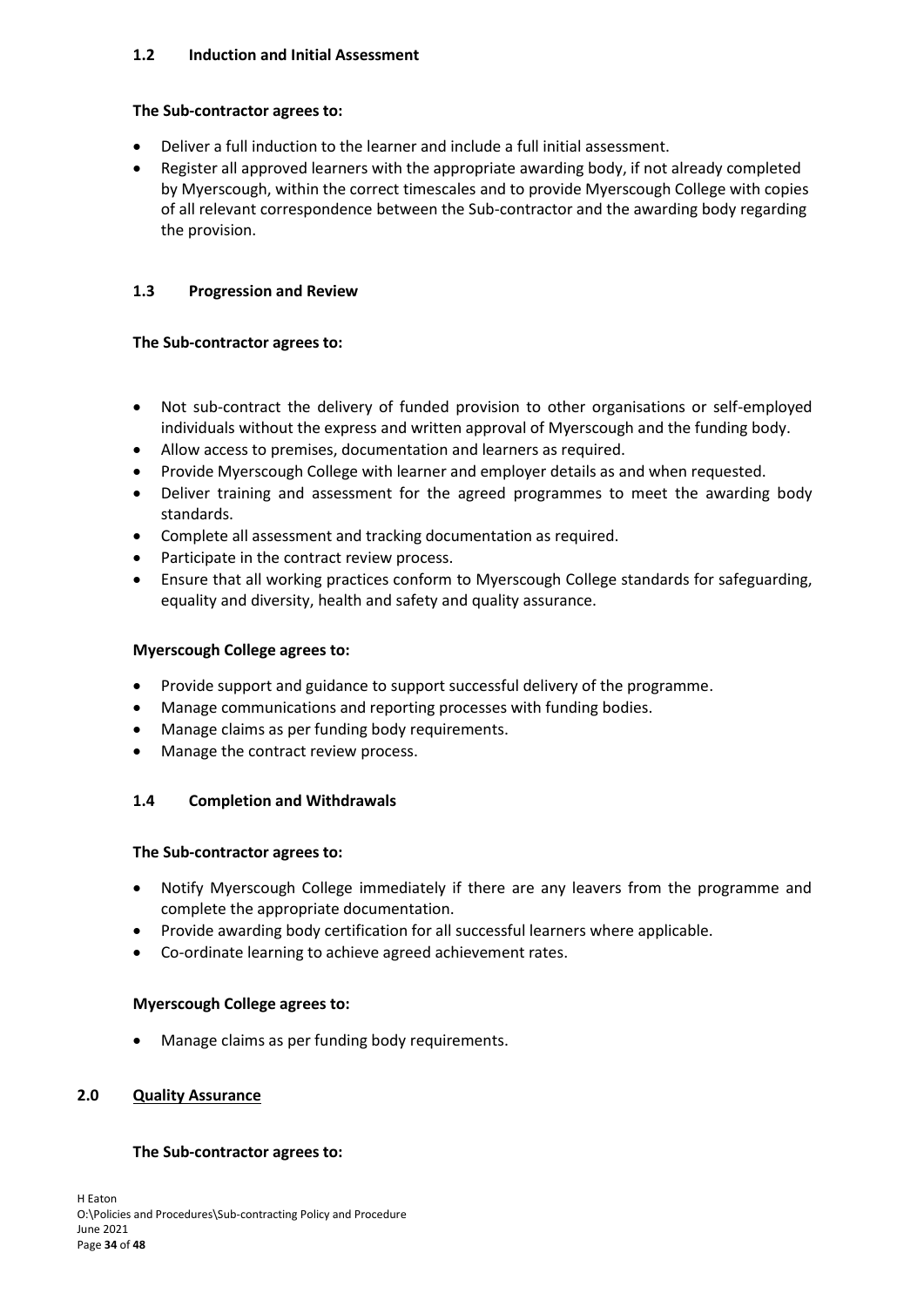- As part of the rigorous Quality Assurance process, provide Myerscough College with the information/documentation outlined within the Sub-contracting File Checklist.
- Allow access to enable the College to carry out lesson observations.
- Provide a copy of their Self-Assessment Report (SAR) and Quality Improvement Plan (QIP) to be reviewed and incorporated into Myerscough College's SAR. For Sub-contractors who do not have an SAR a "mini" SAR will be completed, with the support of the Quality Manager.
- Ensure that competent and appropriately qualified and experienced staff are employed to deliver the training.
- Ensure that all training is relevant to the qualifications delivered.
- Provide a safe, healthy and supportive environment which meets the needs of the learners and the requirements of safeguarding and DBS checks.
- Provide individual support for learners.
- Work with Myerscough College to minimise those learners at risk of leaving their programmes early.
- Gather and share learner feedback as requested.
- Comply with requests by the ESFA to display ESFA logos and emblems. Learners must be aware of the support provided by ESF. All learner documentation and the Provider's website must include the ESF logo.

### **Myerscough College agrees to:**

- Provide all recording documentation to support the quality assurance process to meet the funding body requirements.
- Manage contracts to meet the funding body requirements.

#### **2.1 Annual Review**

Both the Sub-contractor and Myerscough College will review and agree a Service Level Agreement on an annual basis.

#### **2.2 Audit**

It is a contractual requirement from the ESFA that all sub-contractors should undergo audit visits throughout the duration of their contract. The frequency of these visits is to be agreed by both parties.

#### **The Sub-contractor agrees to:**

• Co-operate with the planning and inspection of activities if notified from the ESFA or Myerscough College that provision is to be inspected.

#### **Myerscough College agrees to:**

• Manage the audit processes as per the funding body requirements and undertake appropriate action as recommended.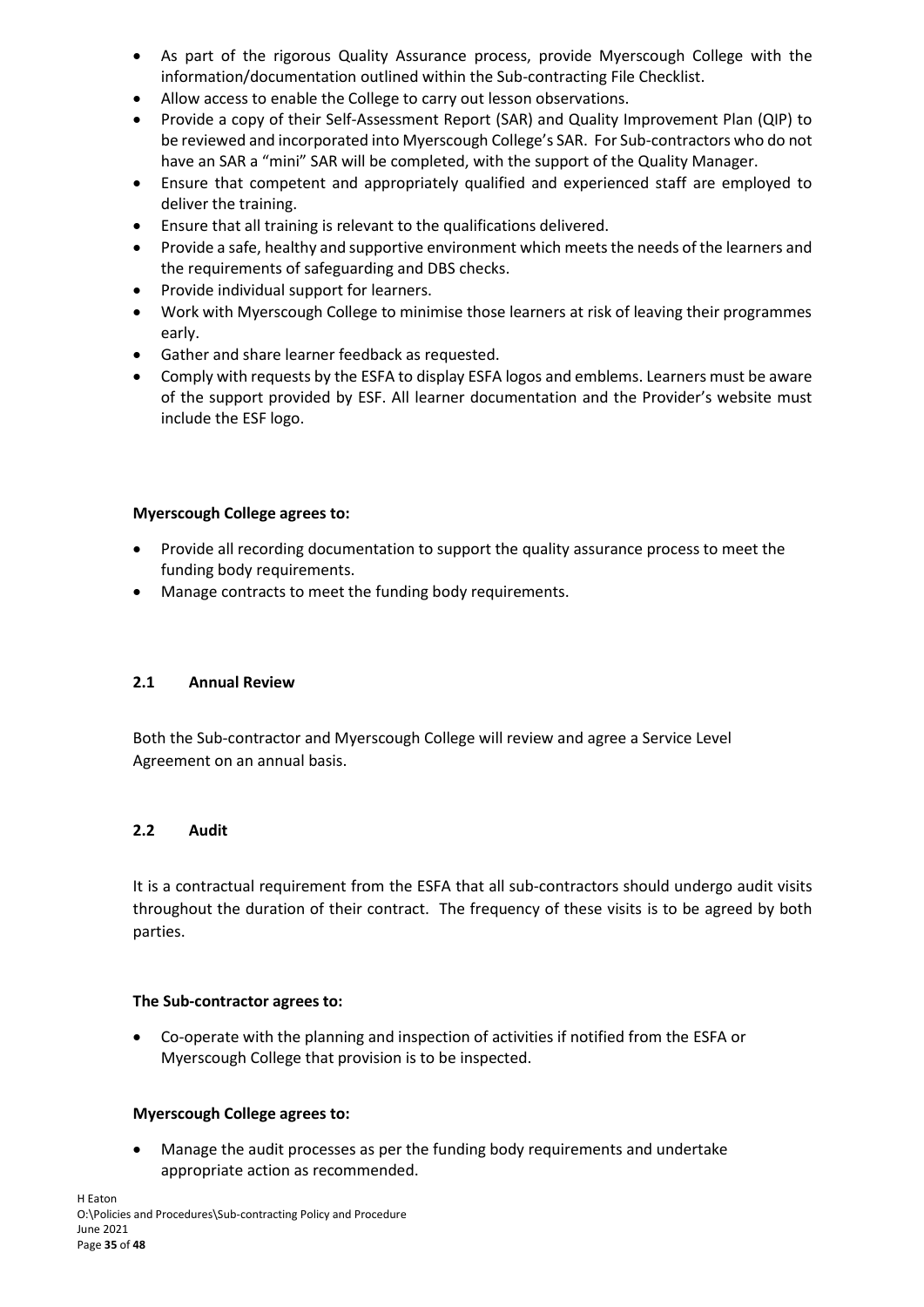• Liaise with ESFA representatives on all matters relating to the funding and audit processes.

# **2.3 Monitoring and Review Arrangements**

- Monitoring visits will take place to encompass safeguarding, quality assurance including lesson observations, health & safety, financial reconciliations and performance. Visits will be carried out regularly taking account of the pattern of provision and the number of learners. Myerscough College will make unannounced visits in-year and include a sample of sites where applicable.
- The Sub-contractor must report on an on-going basis to Myerscough College when it enters into other contracts with other providers, and commit to confirming the volume and value of those contracts. Providers who have an aggregate contract value of £100,000 or more in any one year must declare this to the College so that appropriate action can be taken.

### **3.0 Insurance Liability**

### **The Sub-contractor agrees to:**

• Ensure that all learners on ESFA funded programmes are covered by policies of organisation Liability Insurance and Public Liability Insurance. Copies of certificates are to be provided to Myerscough College.

# **4.0 Financial Arrangements**

Funding profiles are to be produced with the Service Level Agreement on an annual basis. Profiles can be varied within the contract year if both parties agree to this. A funding reconciliation will be completed at quarterly intervals.

# **The Sub-contractor agrees to:**

- Not deliver above the agreed profiles unless prior agreement has been given by Myerscough College.
- Pay back any monies to Myerscough College relating to any of the Sub-contractor's provision that has been clawed back following an ESFA audit.
- Inform Myerscough College of any current or historic irregular financial delivery activity which could include, but is not restricted to: substantiated non-delivery of training when funds have been paid, sanctions imposed on the Sub-contractor by the awarding organisations, inadequate grade for the Sub-contractor by Ofsted, serious complaints and/or allegations by individuals working for the Sub-contractor and/or learners and/or relevant parties, allegations of fraud.
- Comply with the requirements of the ESFA regarding Branding and Logos and State Aid as detailed in Sections 13 and 14 of The Financial Memorandum.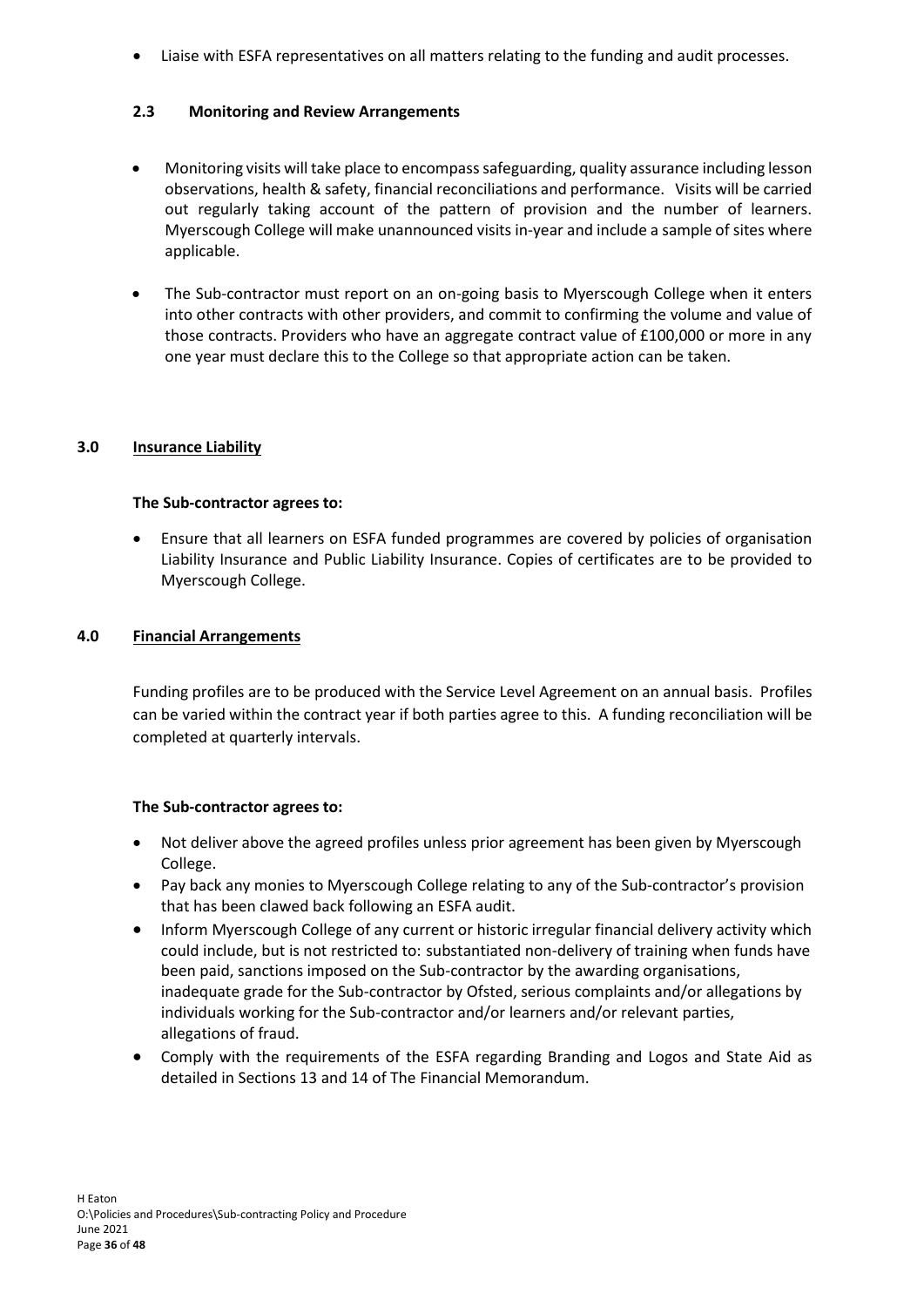# **Myerscough College agrees to:**

- Pay the Sub-contractor based on 85% of the grant available for each individual student as per the ILR Funding Report. Payments will be made as follows:
	- o 75% paid monthly over the duration of the programme (payments cease if the student withdraws)
	- o 25% final payment per successful completion
- If notified by the ESFA that there will be a financial claw back due to an audit outcome relating to the Sub-contractor's provision, have the right to claw back those payments in accordance with the ESFA recommendations.

# **5.0 Termination**

This agreement may be terminated by either party by giving three months' notice. Either party may terminate this agreement if either party is in breach of these terms and conditions.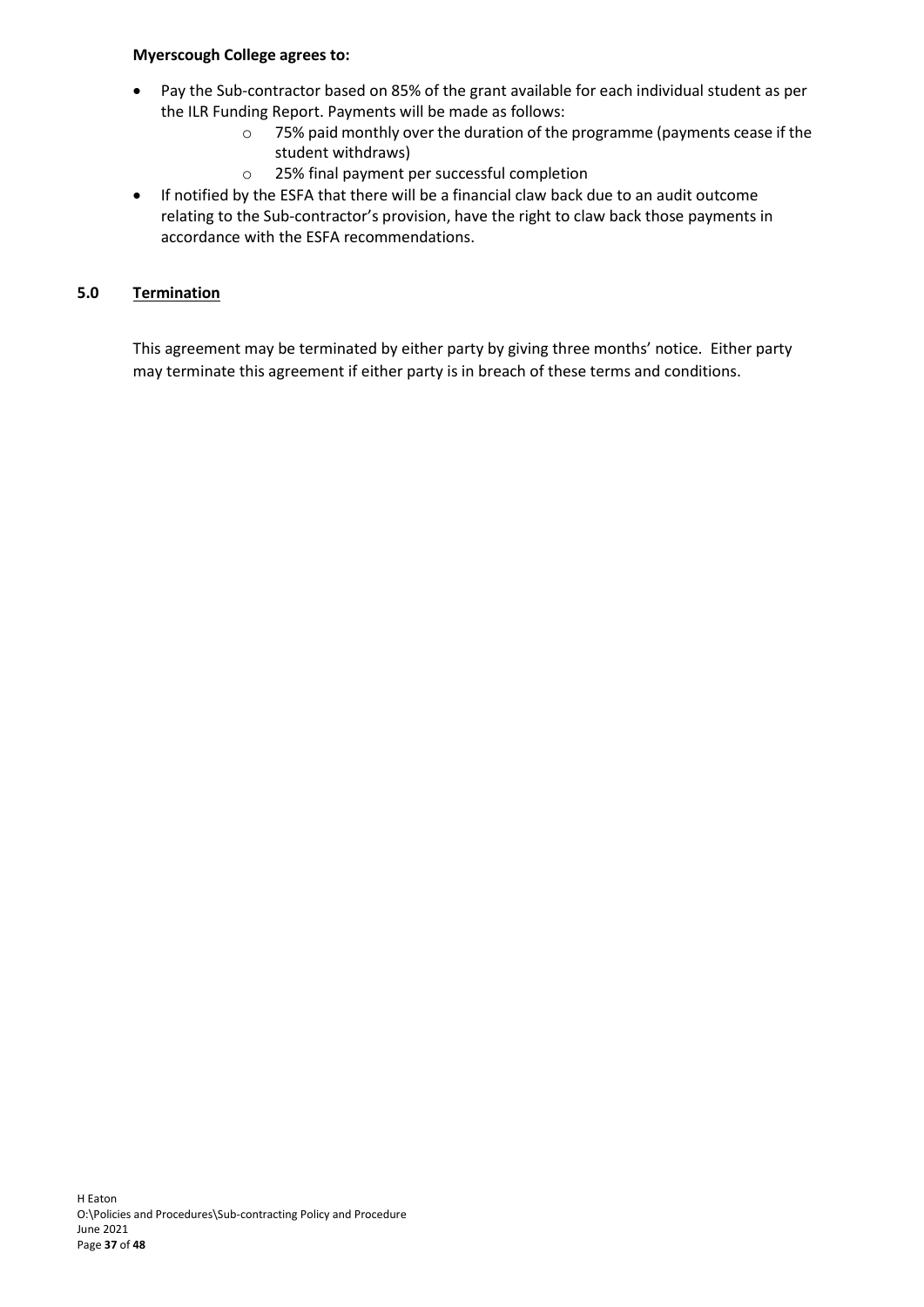#### Signed on behalf of **Myerscough College**:

Name Alison Robinson

Signature

Position Chief Executive and Principal

Date 23 February 2022

Signed on behalf of: **Corporation**

Name Allan Foster

Foster  $JJ$ Signature<sup>(</sup>

Position Chair of Corporation

Date 23 February 2022

**Signed on behalf of: Finance and Resources Committee**

**Name Sue Collinge**

Shollipe.

**Signature** 

**Position Chair of Finance and Resources Committee**

**Date** 23 February 2022..

H Eaton O:\Policies and Procedures\Sub-contracting Policy and Procedure June 2021 Page **38** of **48**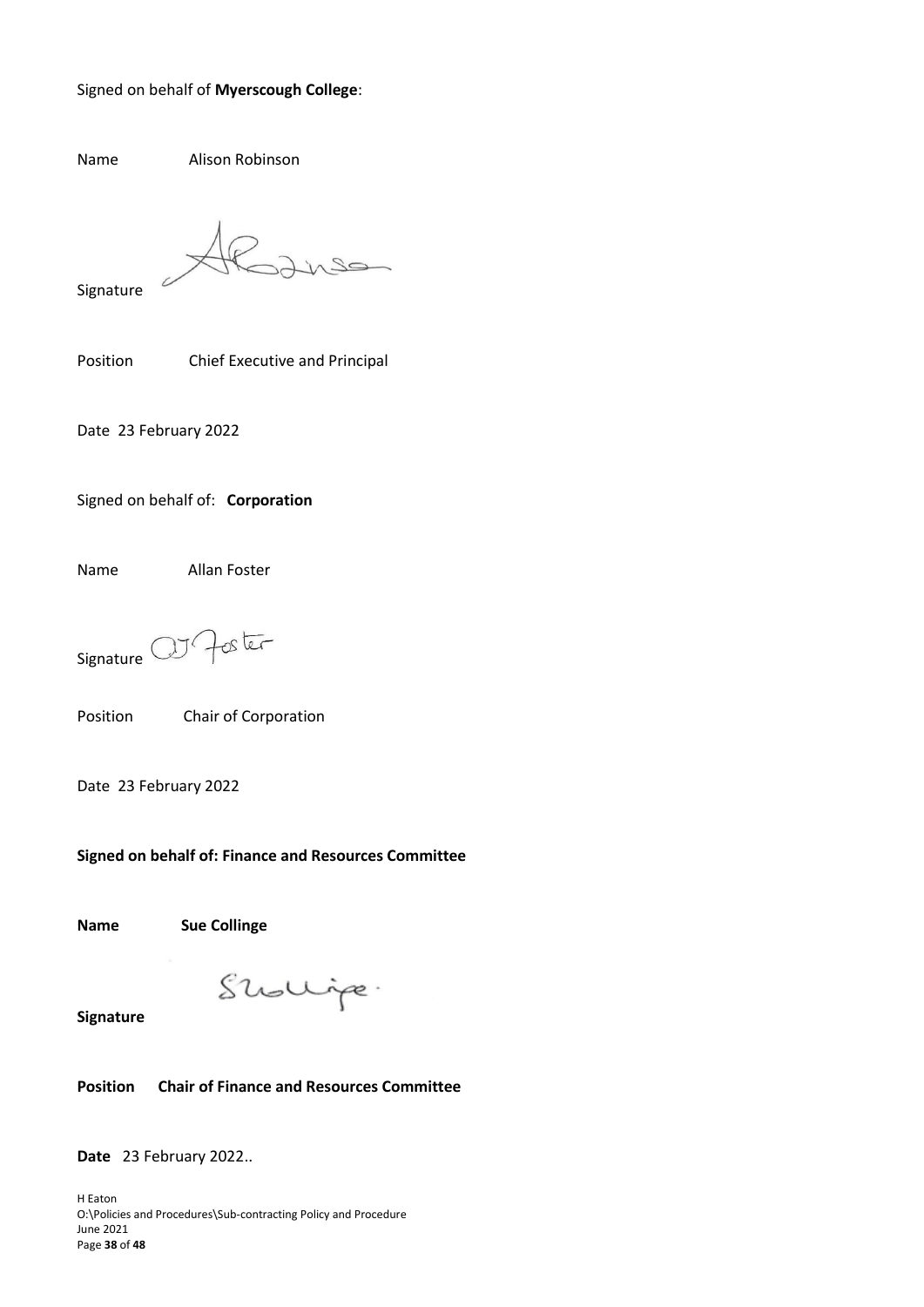# **Appendix 3 –Sub-contracting and Monitoring Guidelines**



# **Sub-Contracting – Monitoring Guidelines**

Myerscough College is committed to working in partnership with sub-contractors; following a robust monitoring procedure to ensure that the quality of the provision is not compromised. All monitoring activities seek to confirm that Teaching, Learning and Assessment is of an appropriate standard and that ESFA Funding Rules are upheld.

Monitoring takes place following the completion of the due diligence process and the issuing of the Contract and Service Level Agreement. A monitoring schedule is established with each sub-contractor on the basis of risk and may be revised within the contract year, depending on in-year performance. Monitoring Checks include:

#### **Monitoring:**

- Monthly telephone calls or visits
- Examining data (eg learner enrolments, registers, EV reports etc)
- Support visits
- Lesson observations
- Learner interviews

# **Review:**

- Quarterly formal meetings
- An examination of all aspects of the contract
- Planning future actions

# **Evaluation:**

- Annual assessments / audits
- Contract performance
- Contract renewal consideration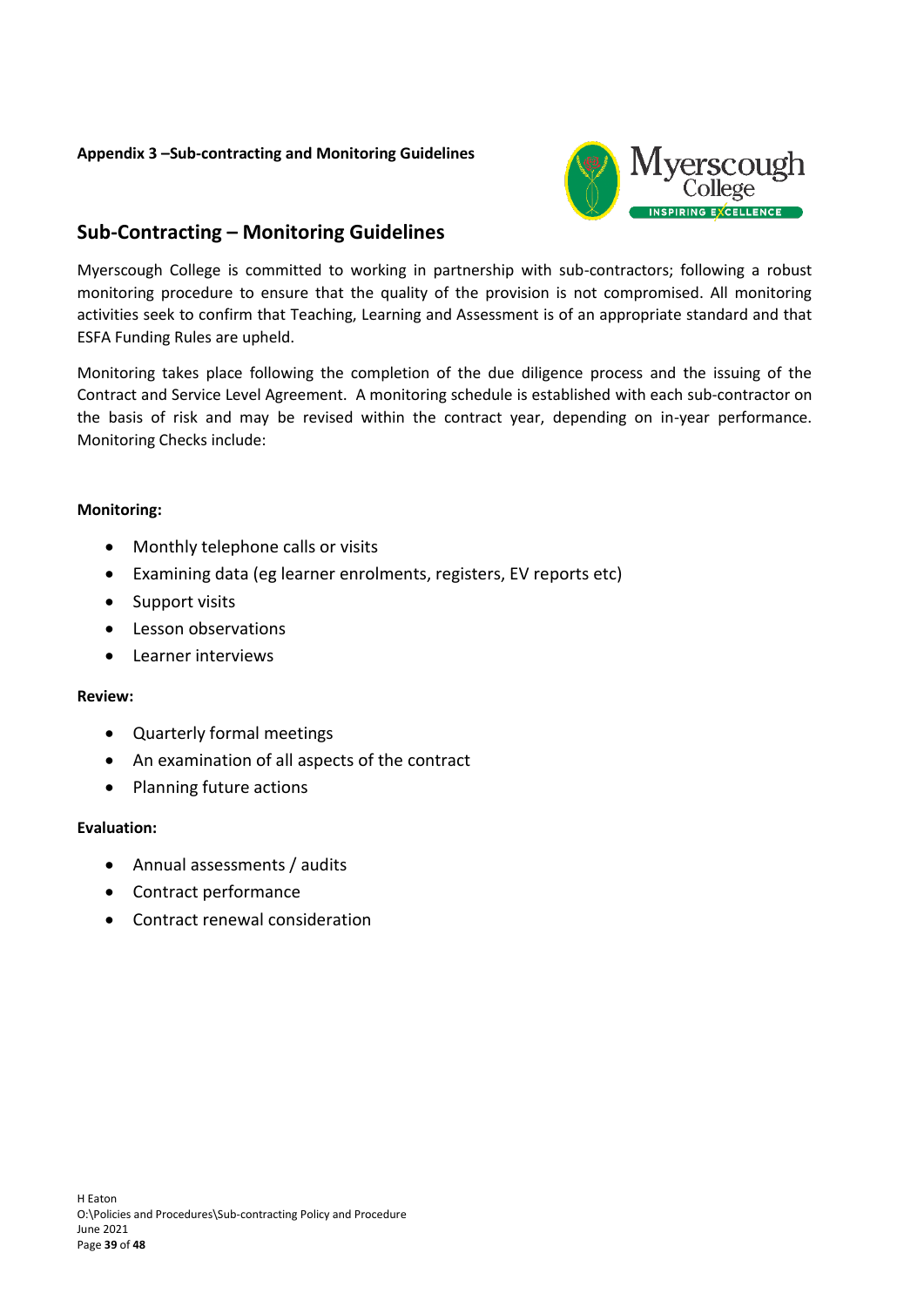# **Risk Banding of Sub-Contractors**

Risk is calculated using the template below. Where a sub-contractor is considered to be high risk additional support and monitoring is planned according to the actual risk factor, following negotiation and discussion with the sub-contractor.

|                                     | Weighting | <b>Score</b>      | <b>Total Score</b>        |
|-------------------------------------|-----------|-------------------|---------------------------|
|                                     |           | $1 =$ Low Risk    | $4.5 - 6 =$ Low           |
|                                     |           | $2 =$ Medium Risk | $5.6 - 9 = \text{Median}$ |
|                                     |           | $3 =$ High Risk   | $9.5+ = High$             |
| Previous track record               | 1.0       |                   |                           |
| Learner success rates (including    | 1.0       |                   |                           |
| English and Maths)                  |           |                   |                           |
| Type of learner to be engaged       | 0.5       |                   |                           |
| $(NEET = High)$                     |           |                   |                           |
| Expected length of stay per learner | 0.5       |                   |                           |
| (Planned GLH)                       |           |                   |                           |
| Contract performance and duration   | 0.5       |                   |                           |
| New sub-contract arrangement        | 1         |                   |                           |
|                                     |           | TOTAL:            |                           |

Additional support may include:

- Additional visits to sub-contractor premises to provide guidance
- Increased frequency of lesson observations
- Additional tutor support
- More rigorous verification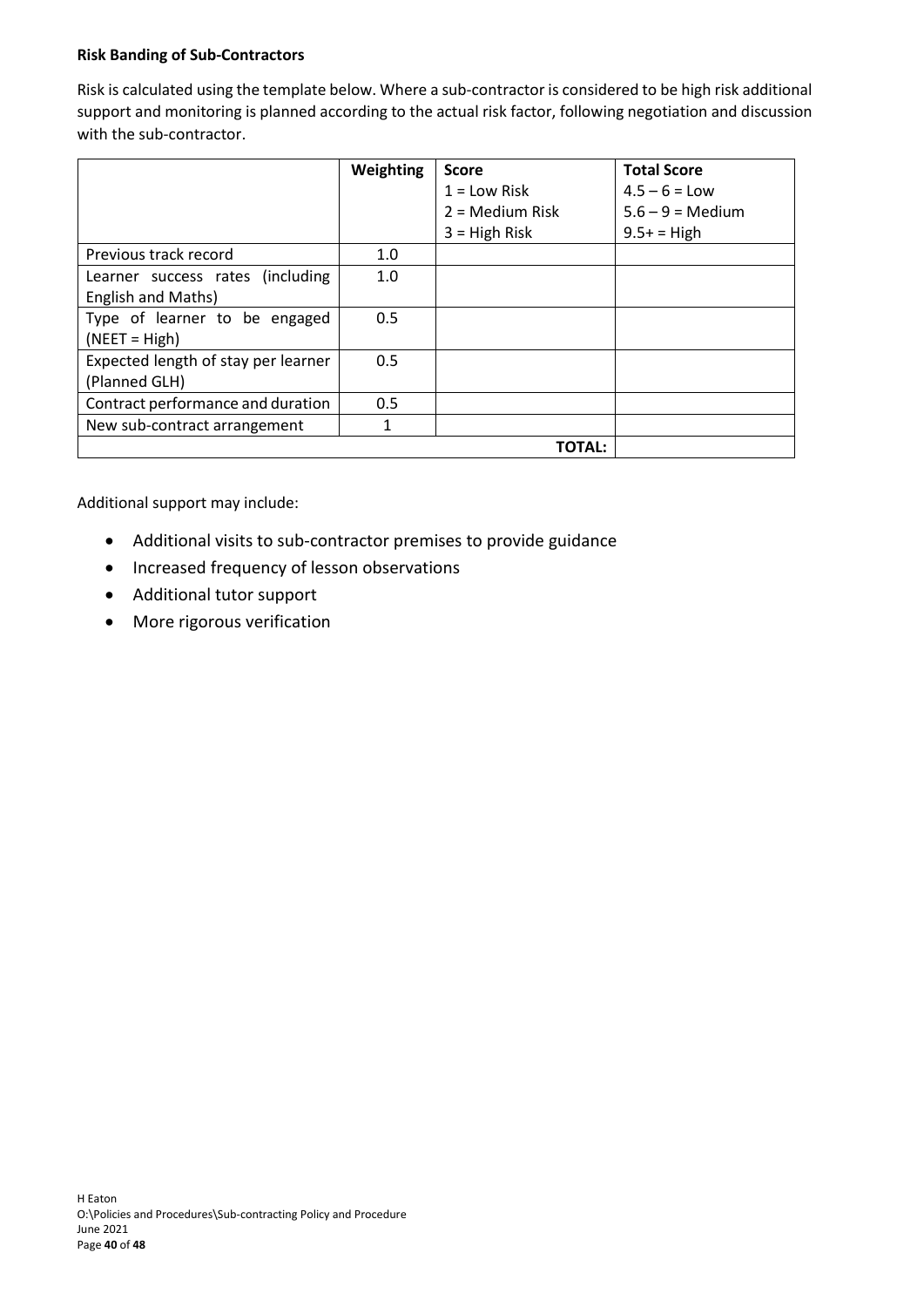### **Appendix 1 – Exemplar Monitoring Schedule**

|                                       | Aug          | Sept | Oct          | <b>Nov</b>   | <b>Dec</b>   | Jan          | Feb          | <b>March</b> | <b>April</b> | May          | June | July         |
|---------------------------------------|--------------|------|--------------|--------------|--------------|--------------|--------------|--------------|--------------|--------------|------|--------------|
| Monthly telephone call<br>/ visit     | $\checkmark$ |      | $\checkmark$ | ✓            |              | ✓            | $\checkmark$ |              |              |              | ✓    |              |
| Data Examination                      |              |      | $\checkmark$ |              |              | $\checkmark$ |              |              | $\checkmark$ |              |      | $\checkmark$ |
| <b>Support Visit</b>                  |              |      | $\checkmark$ |              |              | ✓            |              |              | $\checkmark$ |              |      | $\checkmark$ |
| Lesson Observation                    |              |      | $\checkmark$ | $\checkmark$ |              | $\checkmark$ | $\checkmark$ |              |              |              |      |              |
| Learner Interview                     |              |      | $\checkmark$ | $\checkmark$ |              | $\checkmark$ | $\checkmark$ |              |              |              |      |              |
| Formal Quarterly<br>Meeting           | $\checkmark$ |      |              | ✓            |              |              | $\checkmark$ |              |              | $\checkmark$ |      |              |
| <b>Contract Review</b>                | $\checkmark$ |      |              | $\checkmark$ |              |              | $\checkmark$ |              |              | $\checkmark$ |      |              |
| Audit                                 |              |      |              |              | $\checkmark$ |              |              |              | $\checkmark$ |              |      |              |
| <b>Contract Performance</b><br>Review |              |      |              |              |              | $\checkmark$ |              |              |              |              |      | $\checkmark$ |
| Contract Renewal<br>Meeting           |              |      |              |              |              |              |              |              |              |              |      | ✓            |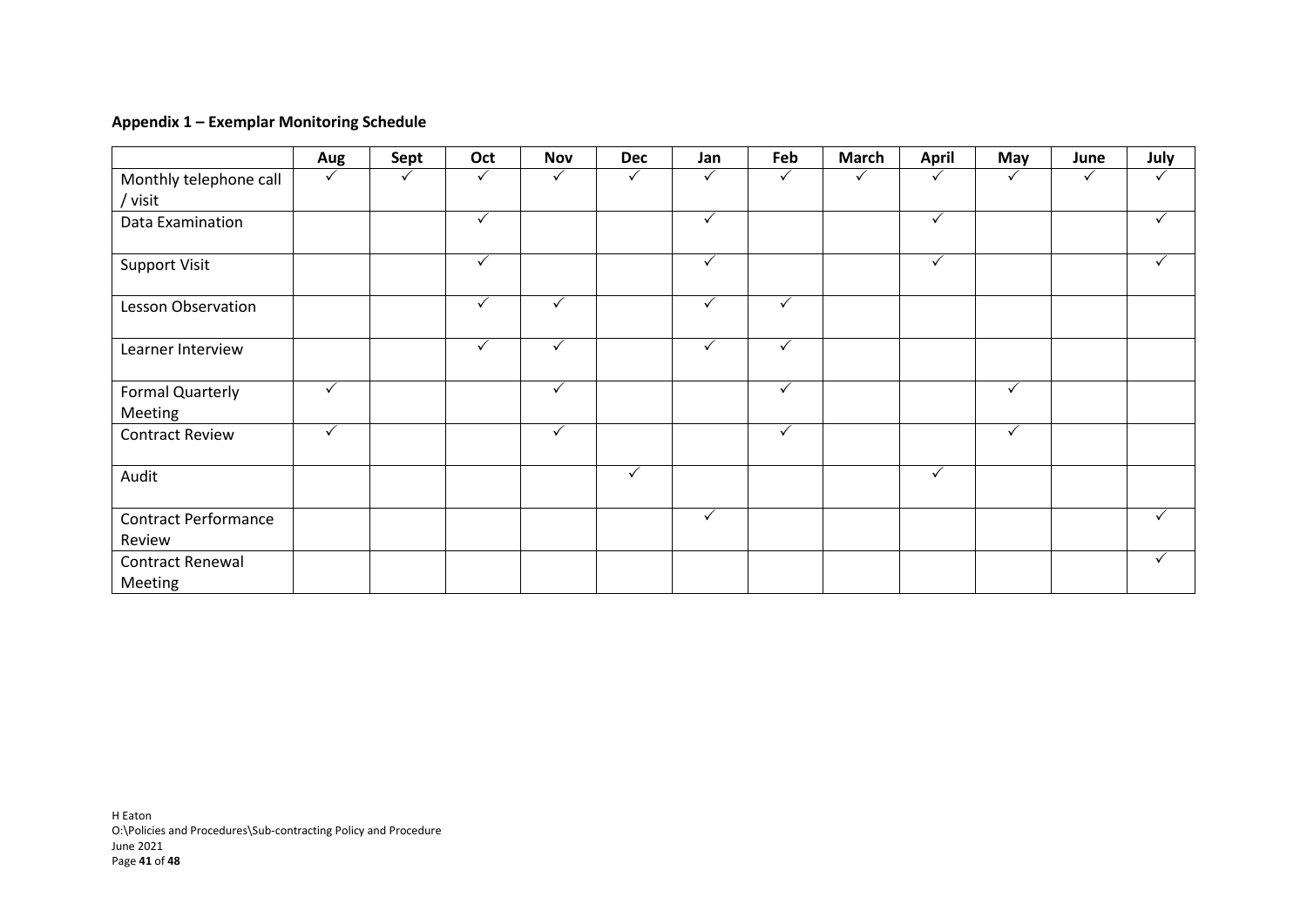| <b>Activity</b>                    | <b>Monitoring Documents</b>                                                                                                                                      |  |  |  |  |
|------------------------------------|------------------------------------------------------------------------------------------------------------------------------------------------------------------|--|--|--|--|
| Monthly telephone call / visit     | <b>Sub-Contract Minutes</b>                                                                                                                                      |  |  |  |  |
| Data Examination                   | <b>MIS Reports</b><br>$\bullet$<br><b>Sub-Contract Quality Checklist</b>                                                                                         |  |  |  |  |
| <b>Support Visit</b>               | Sub-Contract Spot-Check<br>$\bullet$                                                                                                                             |  |  |  |  |
|                                    | <b>Sub-Contract Minutes</b><br><b>Sub-Contract Quality Checklist</b>                                                                                             |  |  |  |  |
| <b>Lesson Observation</b>          | Lesson Observation Report OTL 3 (FE/WPL)<br>$\bullet$                                                                                                            |  |  |  |  |
| Learner Interview                  | Sub-Contract Spot Check - Learner Discussion                                                                                                                     |  |  |  |  |
| <b>Formal Quarterly Meeting</b>    | <b>Sub-Contract Minutes</b><br>$\bullet$<br><b>Sub-Contract Quality Checklist</b><br>$\bullet$                                                                   |  |  |  |  |
| <b>Contract Review</b>             | <b>MIS Reports</b><br>$\bullet$<br><b>Sub-Contract Minutes</b>                                                                                                   |  |  |  |  |
| Audit                              | Sub-Contract File Checklist<br>$\bullet$<br><b>MIS Reports</b><br>Health, Safety and Welfare<br>(HASWEL)<br>$\bullet$<br><b>Placement Assessment Record MT91</b> |  |  |  |  |
| <b>Contract Performance Review</b> | <b>Sub-Contract Minutes</b><br>$\bullet$                                                                                                                         |  |  |  |  |
| <b>Contract Renewal Meeting</b>    | <b>Sub-Contract Minutes</b>                                                                                                                                      |  |  |  |  |

**Appendix 2 – Documents Associated with Monitoring Sub-Contractors**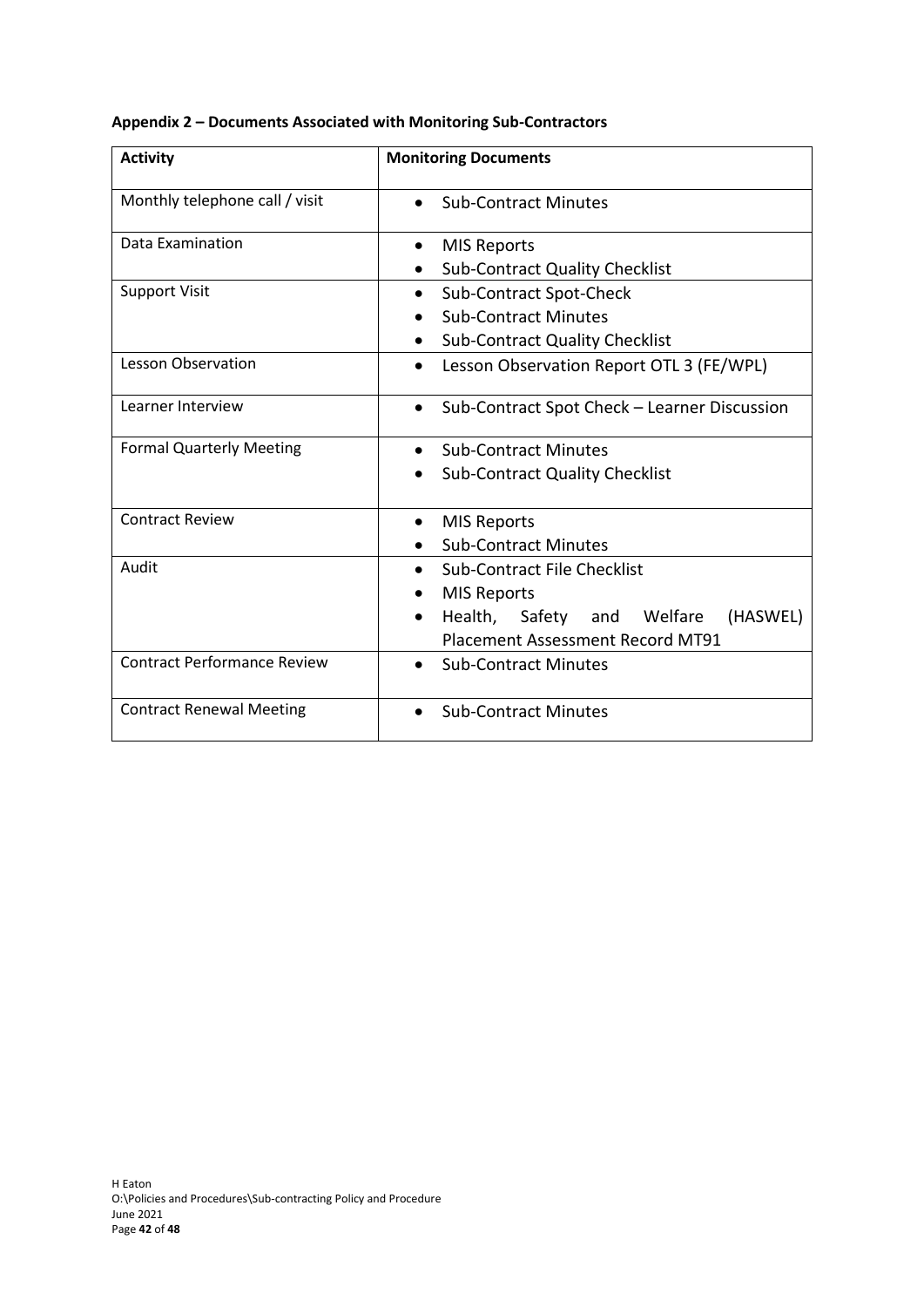**Appendix 4 – Partner File Checklist**

# **Myerscough College Partner-Provider File Checklist**

| <b>Provider:</b> |  |  |  |  |
|------------------|--|--|--|--|
|                  |  |  |  |  |
| <b>UKPRN:</b>    |  |  |  |  |

**Myerscough College Sub-Contractor Due Diligence and File Checklist**

| <b>Procurement</b>                              |            |           |                               |                 |  |  |
|-------------------------------------------------|------------|-----------|-------------------------------|-----------------|--|--|
| <b>Partner File Checklist Items</b>             | Yes        | No        | <b>Not</b><br><b>Required</b> | <b>Comments</b> |  |  |
| 1: Conflicts of Interest form                   |            |           |                               |                 |  |  |
| <b>Due Diligence</b>                            |            |           |                               |                 |  |  |
| <b>Partner File Checklist Items</b>             | Yes        | <b>No</b> | <b>Not</b><br><b>Required</b> | <b>Comments</b> |  |  |
| 2: Companies House printout                     |            |           |                               |                 |  |  |
| 3: Audited Accounts                             |            |           |                               |                 |  |  |
| 4: Credit agency check (if<br>required)         |            |           |                               |                 |  |  |
| <b>Partner Documentation</b>                    |            |           |                               |                 |  |  |
| <b>Partner File Checklist Items</b>             | <b>Yes</b> | <b>No</b> | <b>Not</b><br><b>Required</b> | <b>Comments</b> |  |  |
| 5: Contract (signed)                            |            |           |                               |                 |  |  |
| 6: Service Level Agreement                      |            |           |                               |                 |  |  |
| 7: Timetable/ Scheme of Work                    |            |           |                               |                 |  |  |
| 8: Partner staff list (including DBS<br>checks) |            |           |                               |                 |  |  |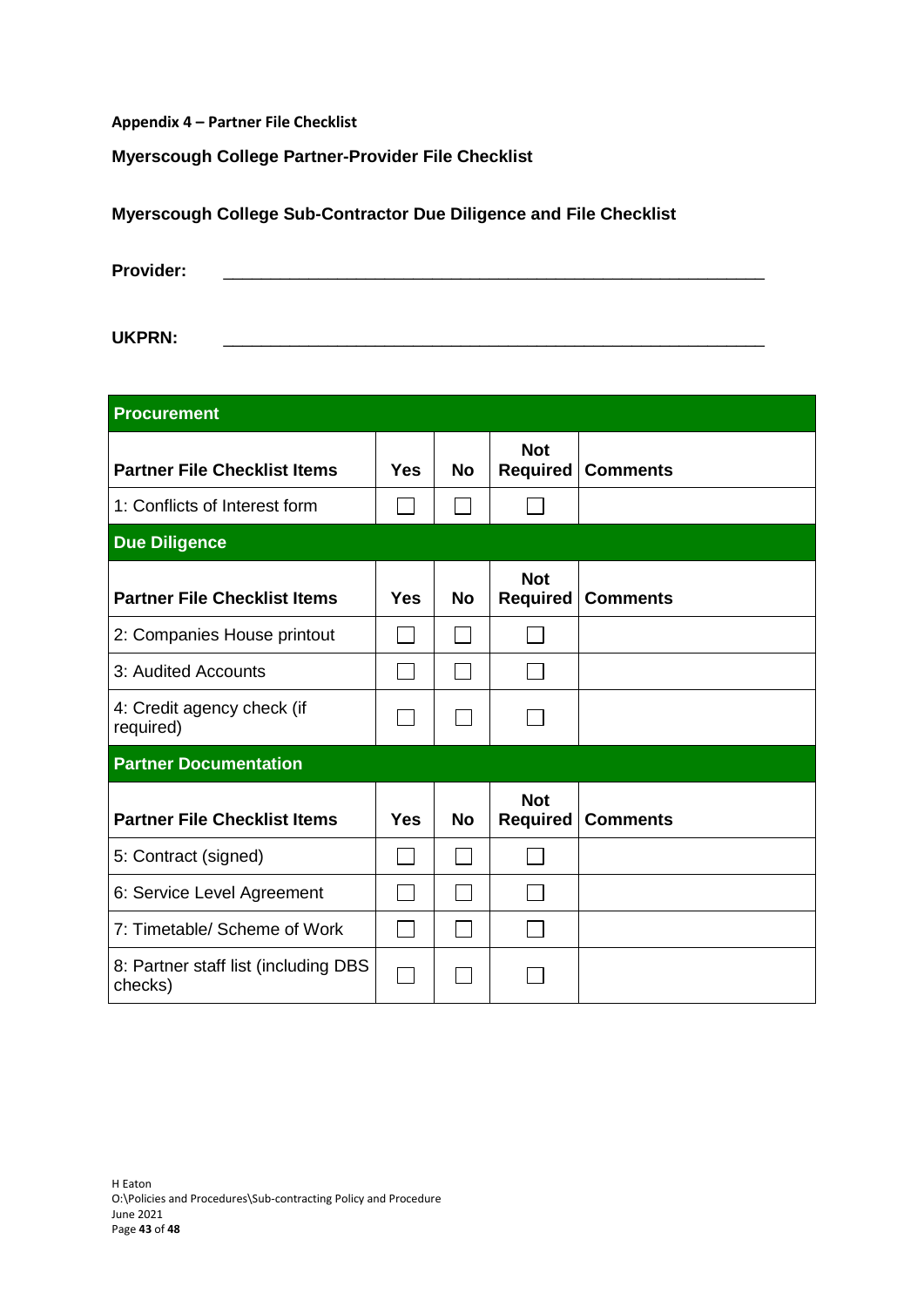| <b>Partner Monitoring</b>                                                                                                                                   |                          |           |                        |                 |  |  |  |
|-------------------------------------------------------------------------------------------------------------------------------------------------------------|--------------------------|-----------|------------------------|-----------------|--|--|--|
| <b>Partner File Checklist Items</b>                                                                                                                         | Yes                      | <b>No</b> | <b>Not</b><br>Required | <b>Comments</b> |  |  |  |
| 9: EV/IV records                                                                                                                                            |                          |           |                        |                 |  |  |  |
| 10: Registers                                                                                                                                               |                          |           |                        |                 |  |  |  |
| 11: Meeting minutes                                                                                                                                         |                          |           |                        |                 |  |  |  |
| 12: Awarding body registration<br>documentation (if Myerscough<br>isn't claiming the results)<br>Copy of the latest EV Report<br>& Action Plan (per scheme) |                          |           |                        |                 |  |  |  |
| 13: Sub-contracting Activity and<br><b>Financial Activity Declaration</b>                                                                                   |                          |           |                        |                 |  |  |  |
| 14: H&S policy                                                                                                                                              |                          |           |                        |                 |  |  |  |
| 15: EDI policy                                                                                                                                              |                          |           |                        |                 |  |  |  |
| 16: Public Liability Insurance                                                                                                                              |                          |           |                        |                 |  |  |  |
| 17: Safeguarding policy (including<br>Prevent)                                                                                                              | $\overline{\phantom{a}}$ |           |                        |                 |  |  |  |
| 18. Sustainability / Environmental<br>Policy                                                                                                                |                          |           |                        |                 |  |  |  |
| 19. Document Retention Policy                                                                                                                               |                          |           |                        |                 |  |  |  |
| 20: SAR & QIP                                                                                                                                               |                          |           |                        |                 |  |  |  |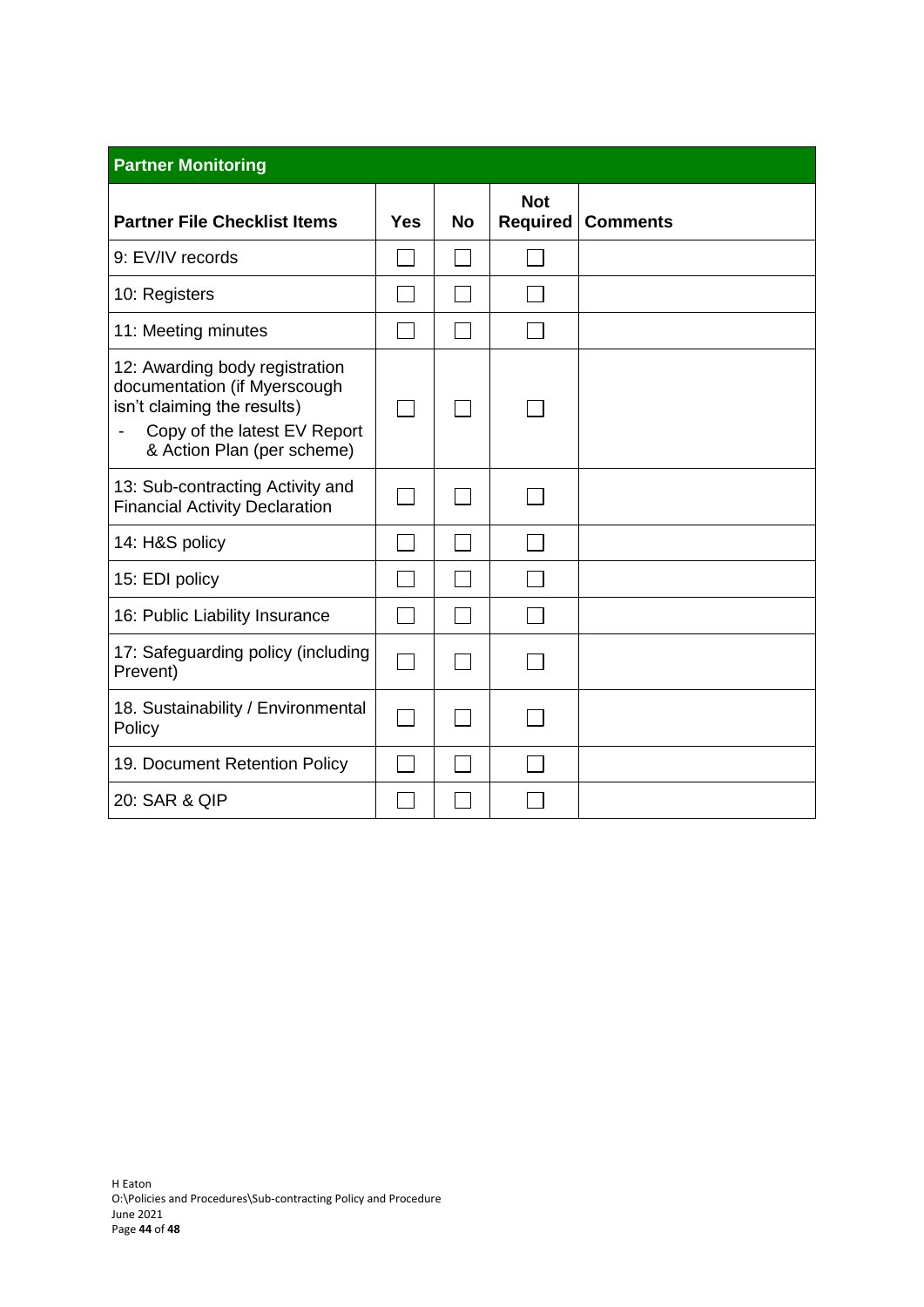# **Appendix 5 – Supply Chain Checklist**



# **Myerscough College Sub-contractor Supply Chain Checklist**

| Name of the Sub-contractor                                                                                                                                  |  |
|-------------------------------------------------------------------------------------------------------------------------------------------------------------|--|
| UKPRN Number of the Sub-contractor                                                                                                                          |  |
| Contract Start and End Date                                                                                                                                 |  |
| Type of provision (for example, 16-18<br>Apprenticeships, 19+ Apprenticeships,<br>classroom learning, workplace learning)                                   |  |
| Funding paid to The College for provision<br>delivered by The Sub-contractor in that<br>academic year                                                       |  |
| Funding paid by The College to The Sub-<br>contractor for provision delivered in that<br>academic year                                                      |  |
| Funding retained by The College in relation to<br>each Sub-contractor for that academic year                                                                |  |
| If appropriate, funding The Sub-contractor<br>has paid to The College for services or support<br>provided in connection with the<br>subcontracted provision |  |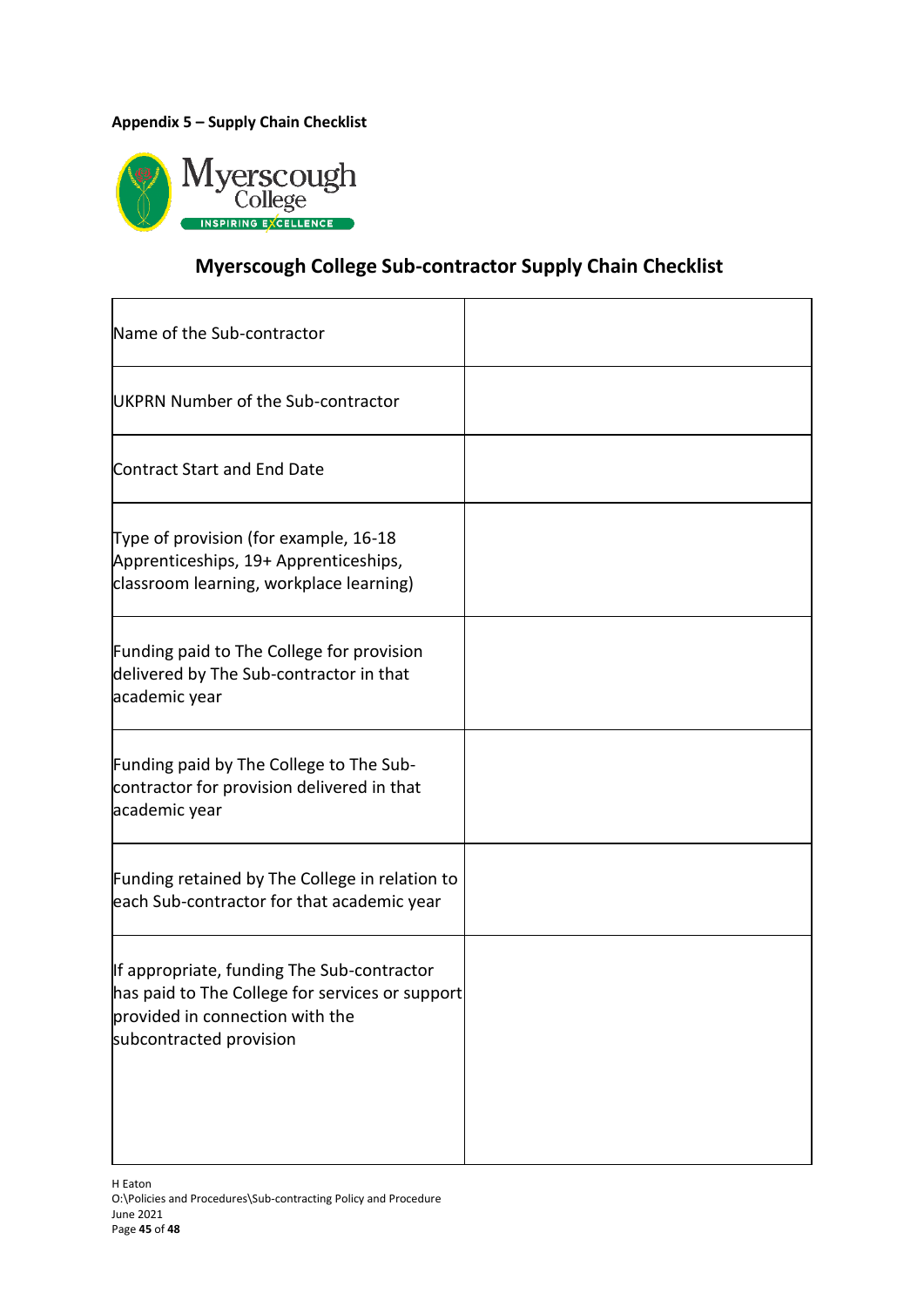| Any information on fees and charges<br>alongside the supply chain fees and charges<br>policy to allow The College's supply-chain fees<br>and charges information to be viewed in<br>context |  |
|---------------------------------------------------------------------------------------------------------------------------------------------------------------------------------------------|--|
| Any other information                                                                                                                                                                       |  |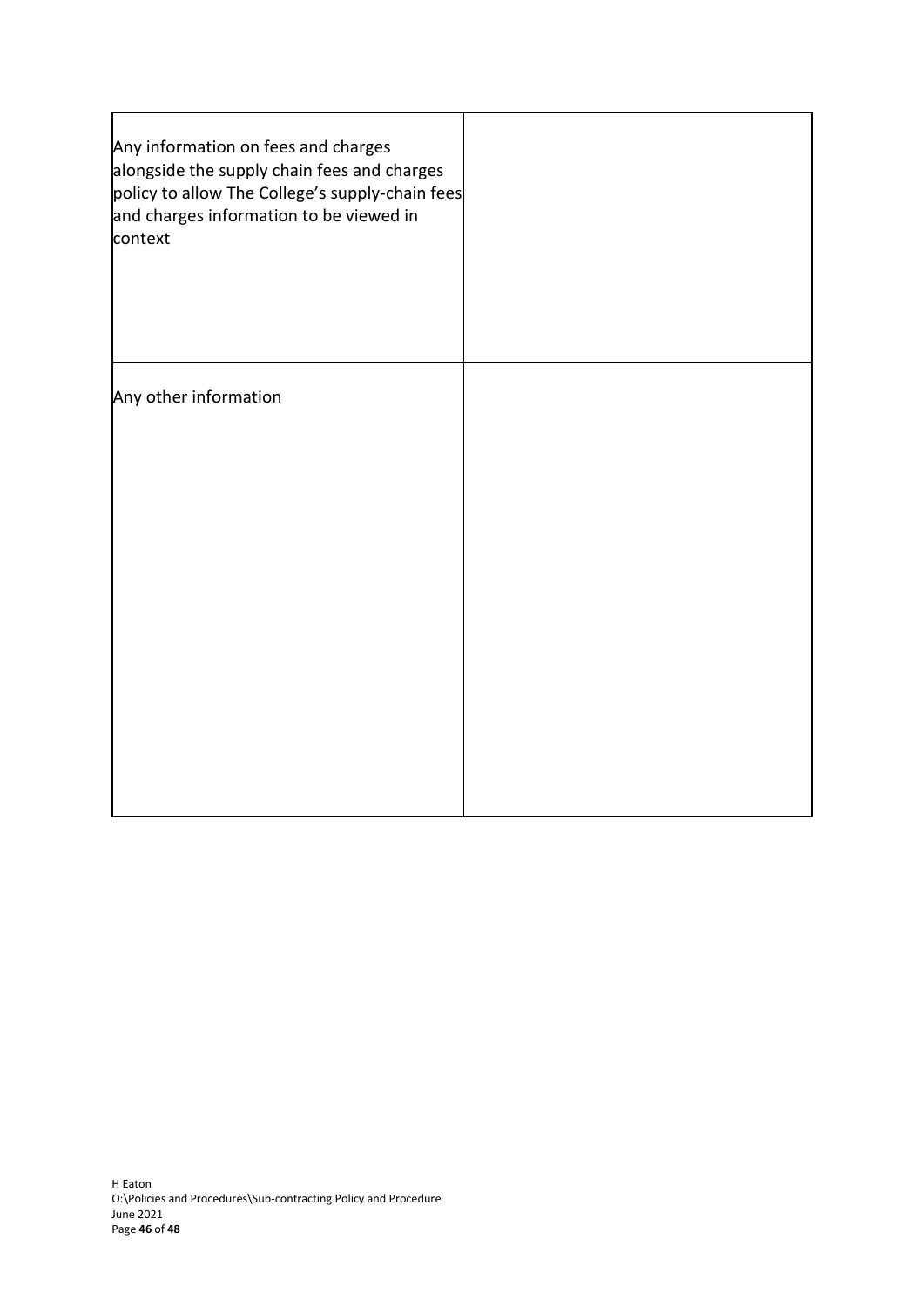| <b>Document History</b>                                                                                                        |                                                       |                                            |                                                                                         |  |  |
|--------------------------------------------------------------------------------------------------------------------------------|-------------------------------------------------------|--------------------------------------------|-----------------------------------------------------------------------------------------|--|--|
| Author:                                                                                                                        | Assistant Principal-<br>Liverpool and<br>Partnerships | <b>Ref and Document</b><br><b>Version:</b> | Sub-contracting<br>(Including Supply Chain<br>Fees and Charges) Policy<br>and Procedure |  |  |
| Approval:                                                                                                                      | Finance & Resources<br>Committee                      | <b>Approval Date:</b>                      | June 2021                                                                               |  |  |
| <b>Approved by:</b><br>(Insert signature)                                                                                      | Chair of the<br>Governors                             | Chair of the F & R<br>Committee            | <b>Chief Accounting Officer</b>                                                         |  |  |
| <b>Review Date:</b>                                                                                                            | <b>June 2022</b>                                      |                                            |                                                                                         |  |  |
| <b>Publication:</b>                                                                                                            | <b>Staff Intranet</b><br>College Website              |                                            |                                                                                         |  |  |
| <b>Quality Assurance</b>                                                                                                       |                                                       |                                            |                                                                                         |  |  |
| This Policy and Procedure maps to the following external quality assurance frameworks                                          |                                                       |                                            |                                                                                         |  |  |
| <b>Framework</b>                                                                                                               |                                                       | <b>Framework Section Reference(s)</b>      |                                                                                         |  |  |
| <b>Education Inspection Framework</b>                                                                                          |                                                       |                                            |                                                                                         |  |  |
| <b>MATRIX</b>                                                                                                                  |                                                       |                                            |                                                                                         |  |  |
| QAA                                                                                                                            |                                                       |                                            |                                                                                         |  |  |
| QIA                                                                                                                            |                                                       |                                            |                                                                                         |  |  |
| <b>ESFA</b>                                                                                                                    |                                                       |                                            |                                                                                         |  |  |
| <b>Key Changes to Document</b>                                                                                                 |                                                       |                                            |                                                                                         |  |  |
| Merger of the Subcontracting Policy and Procedure and the Subcontractor Supply Chain Fees and<br>Charges Policy and Procedure. |                                                       |                                            |                                                                                         |  |  |

#### **All Myerscough College Policies are subject to screening for Equality Impact Assessment**

Equality Impact Assessments are carried out to see whether the policy has, or is likely to have, a negative impact on grounds of: age, disability, gender reassignment, pregnancy and maternity, race, religion or belief, marriage or civil partnership, sex or sexual orientation

Myerscough College not only fulfils its legal position in relation to current and future equality legislation, but additionally goes beyond compliance in providing and promoting "Opportunities for all to succeed", free from any aspect of discrimination, harassment or victimisation.